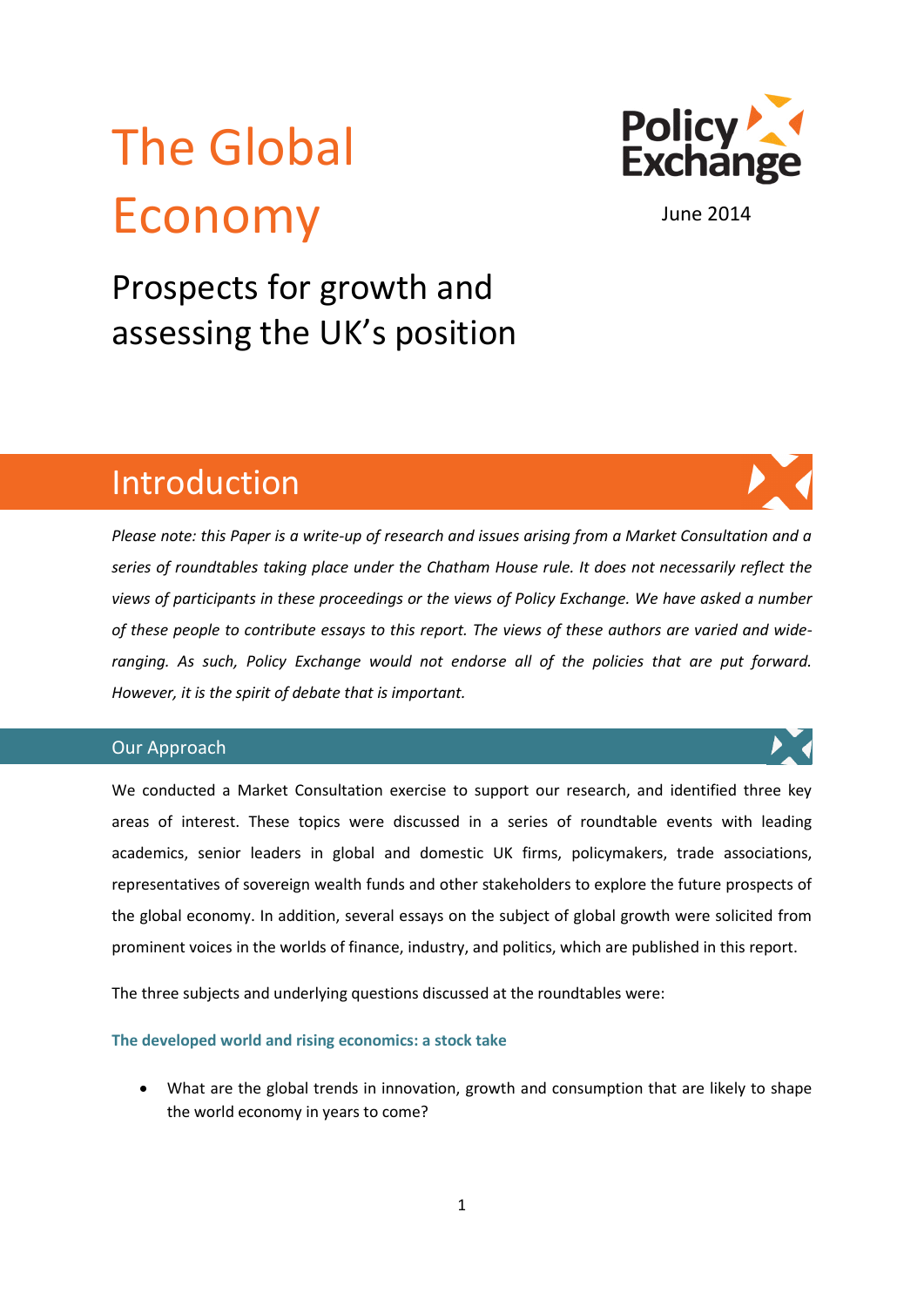- As emerging economies develop, how might rising labour costs and exchange rates impact on business activity?
- Where do developed economies stand today and how is this likely to change?
- What can be learnt from the history of economic development in advanced economies?
- How can developed economies and the UK best adapt to these emerging trends?

# **Making the most of growing economies: accessing and building new markets**

- What barriers are there for global businesses to enter emerging markets?
- What changes to government policy might best facilitate the growth of goods and services exports in new markets? Trade, regulatory policy, trade missions – or something else?
- How can firms build on existing markets and take advantage of their growth?
- What role do issues with the protection of intellectual property and corruption play?
- Do developed economies such as the UK have comparative advantages in emerging economies with historic connections (English as the language of business, legal practices, for example) and how can this best be capitalised on?

# **Fostering inward investment: competing in the new global economy**

- How can developed economies ensure they are well placed to attract more inward investment from emerging economies?
- Are there opportunities to 're-shore' parts of businesses that have moved abroad in recent years? What policies are needed to encourage this?
- What new policies are needed to ensure 'foot loose' global companies continue to see the UK as a good place to locate?
- What role might clusters and innovation hubs play? How can developed countries make the best use of their research excellence?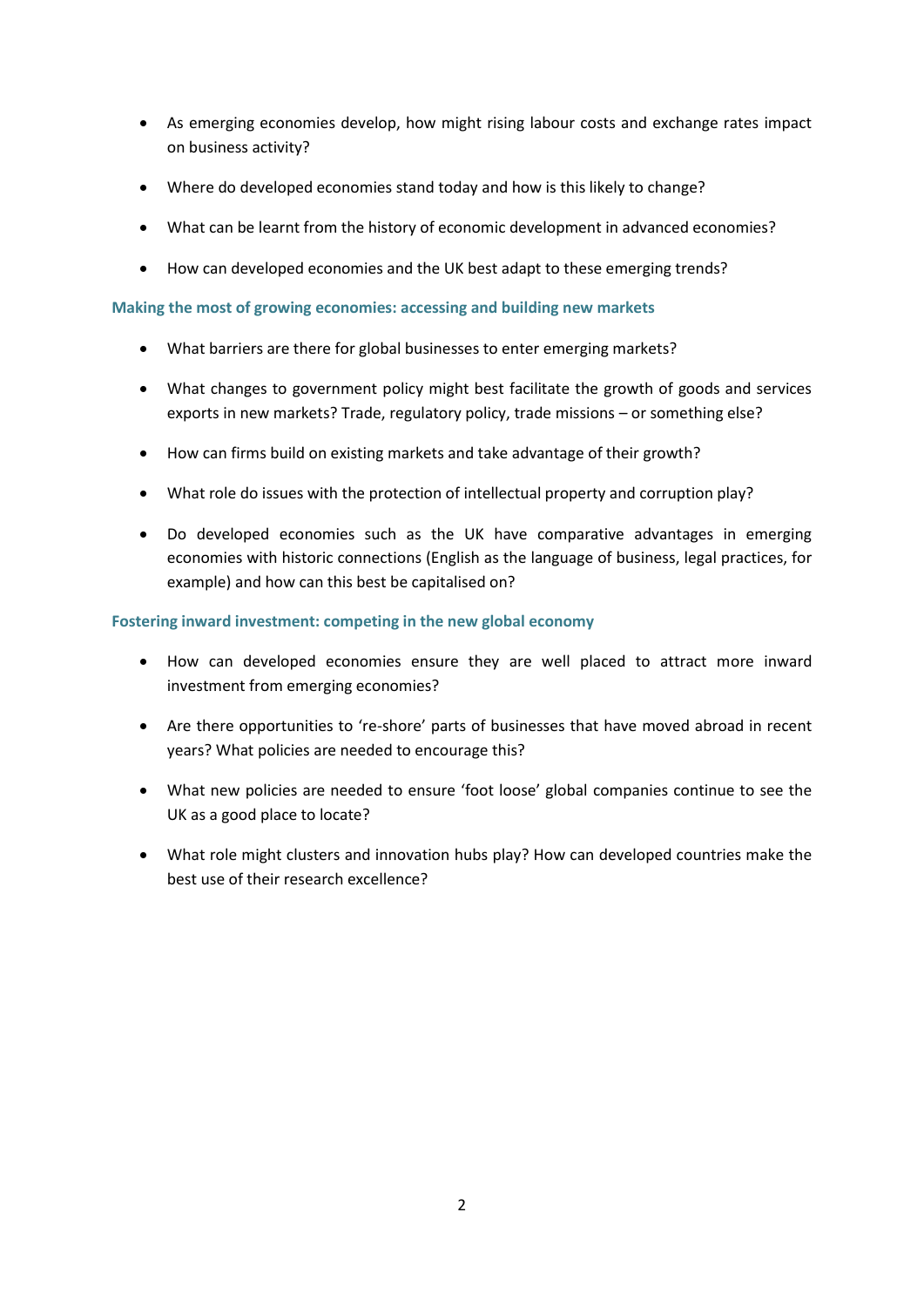# Focus



The long-term projections for global economic growth remain strong, despite the slowdown since the financial crisis. However, adverse conditions in the developed world have ensured much of the political debate about the future of the global economy has focused on short-term issues, such as quarterly growth statistics, banking regulation and the problems within the Eurozone. But relatively little attention has been paid to the long-term challenges. By 2050, global output is projected to treble, with two-thirds of growth coming from emerging economies. These countries will have overtaken the developed world as a share of global GDP, with 19 of the largest 30 economies being those we currently describe as 'emerging'. Almost three billion more people in these countries will reach middle class levels of consumption, opening up vast new consumer markets.

The developed world will have to change radically if it is to adapt to this new environment successfully. Some countries are better placed to do this than others. For example, exports to emerging markets in Germany account for over 10% of GDP, more than double the proportion of the UK and USA. This is both a challenge and opportunity. As emerging countries grow they will undoubtedly demand more of the services and governance structures that have already been developed in places like the UK, US and Australia. As labour costs rise in growing economies, opportunities for "re-shoring" may also open up. However, it is also clear that the concentration and comparative advantage that the developed world has in high-value goods and services will face ever more intense competition as emerging economies catch up in these sectors.

Managing this economic transformation will present national and international policymakers with unprecedented challenges. To realise the opportunities of the next four decades successfully – for the developing world to adapt to dramatic social and economic changes, and for the developed world to face its structural, fiscal and demographic challenges and 'pay its way' in the years ahead, it is vital that these long-term issues are addressed.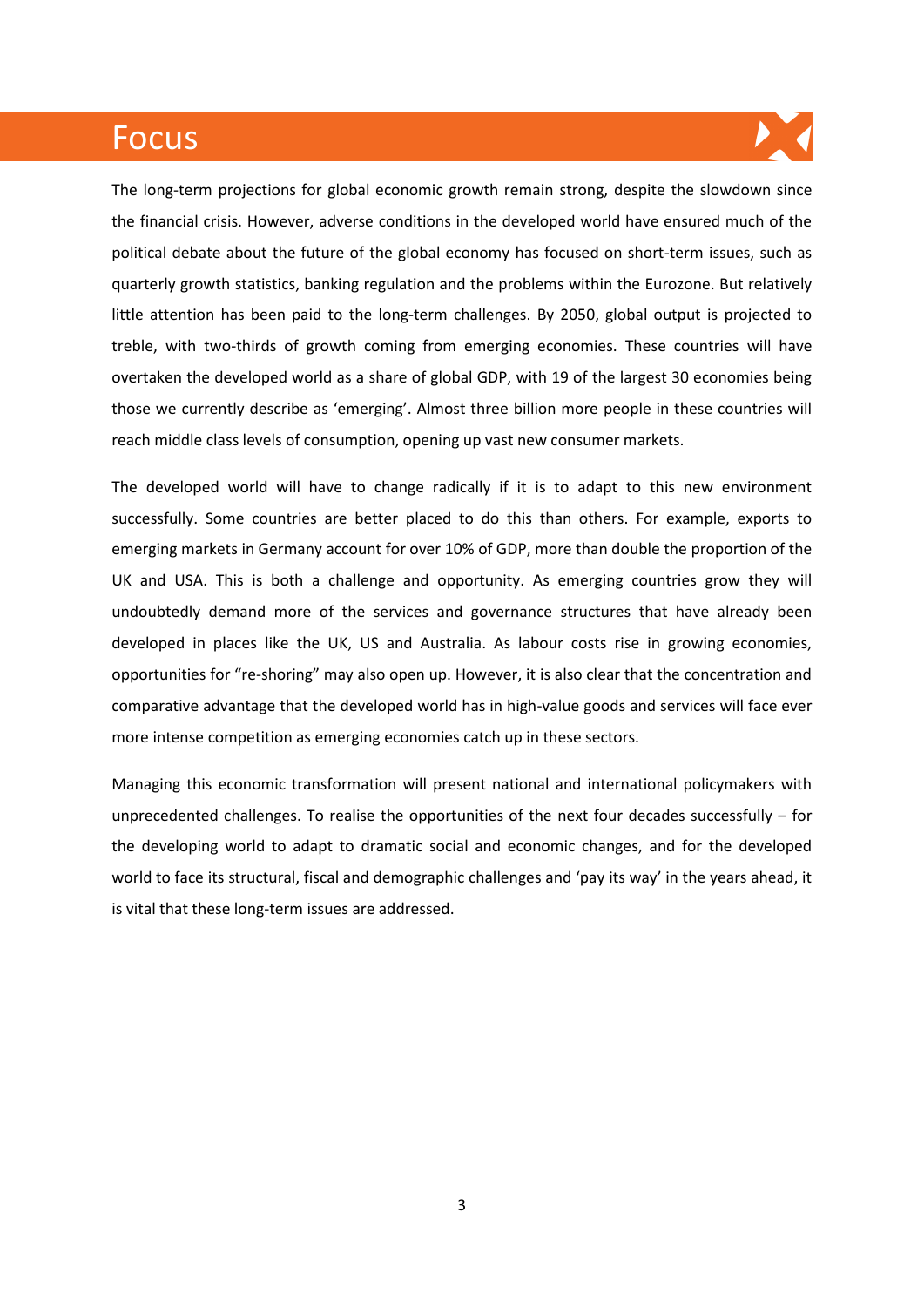# **Contents**

| The Developed World and Rising Economies - a Stock Take                   | 5  |
|---------------------------------------------------------------------------|----|
| Making the Most of Growing Economies - Accessing and Building New Markets | 13 |
| Fostering Inward Investment - Competing in the New Global Economy         | 16 |
| Essay One - Andrew Peters, Siemens                                        | 22 |
| Essay Two - George Magnus, UBS                                            | 28 |
| Essay Three - George Freeman, MP for Mid-Norfolk                          | 33 |
| Essay Four - Victor Chavez, CEO, Thales UK                                | 40 |
| Endnotes                                                                  | 45 |

X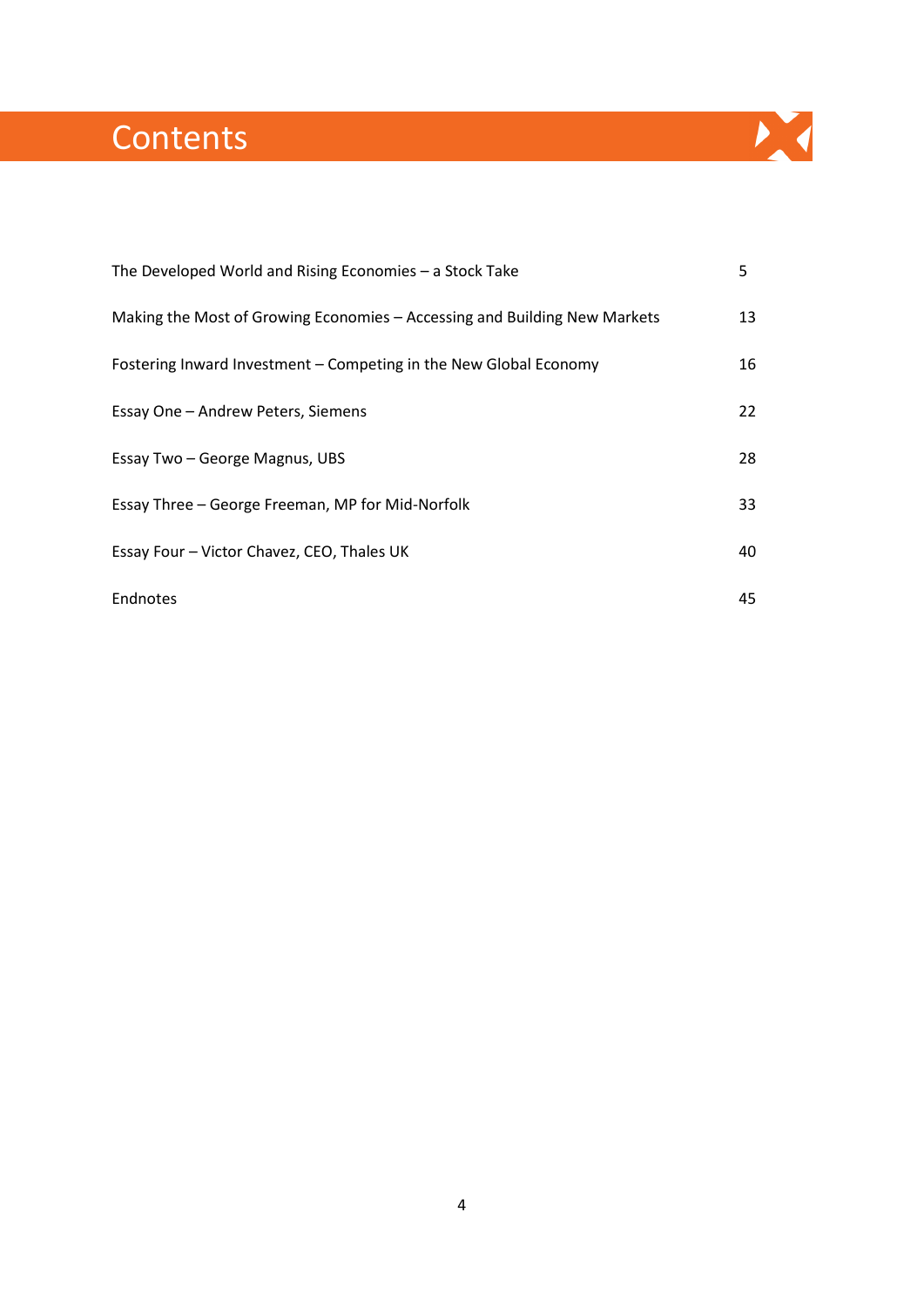# The Developed World and Rising Economies – a Stock Take



The emergence of Britain as the world's first industrial economy in the late eighteenth century marked the beginning of over two hundred years of rapid economic transformation, with the associated commercial, legal and social innovations. Today, rising economies are undergoing similar changes, transforming global trade patterns and presenting challenges as well as opportunities to developed economies.

The key conclusions to emerge from the evidence gathering exercise and roundtable discussions were:

- Despite the developing world achieving significant economic growth in recent decades, it remains to be seen how sustainable this growth is. While emerging economies will inevitably take a bigger share of global output in the future, they will face increasingly difficult public policy decisions after the "easy wins" of early economic development have been implemented.
- The Eurozone is still in a precarious position, and remains reliant on Germany as the driver of economic growth. The UK is currently performing well, but has to overcome structural issues, such as public opposition to large infrastructure projects, if it is to thrive in the future.
- The fall-out from the financial crisis, and increasing global interconnectedness means that robust economic governance structures and strong institutions, both at a national and international level, are a necessary requirement for sustainable economic growth.

The following sections summarise the topics discussed at the first roundtable event.

# History and the long-term view

Before the industrial revolution, the gap between the richest and the poorest country was very small – perhaps 2 or 3 times, with shares of GDP driven by shares of population, and Asian countries having a much greater share as a consequence. Today, per capita income for the USA is now 50 times that of the poorest economies. If this ratio narrows, we should expect an increasing share of economic activity to be taken by Asia again as was the case before the 18th century.

The distinction between GDP overall and GDP per capita has been lost in the debate. Western economies may have less impact, but that is not the same thing as an equalisation of GDP per capita. Many developing economies have started down the road to 'catching up' with living standards in the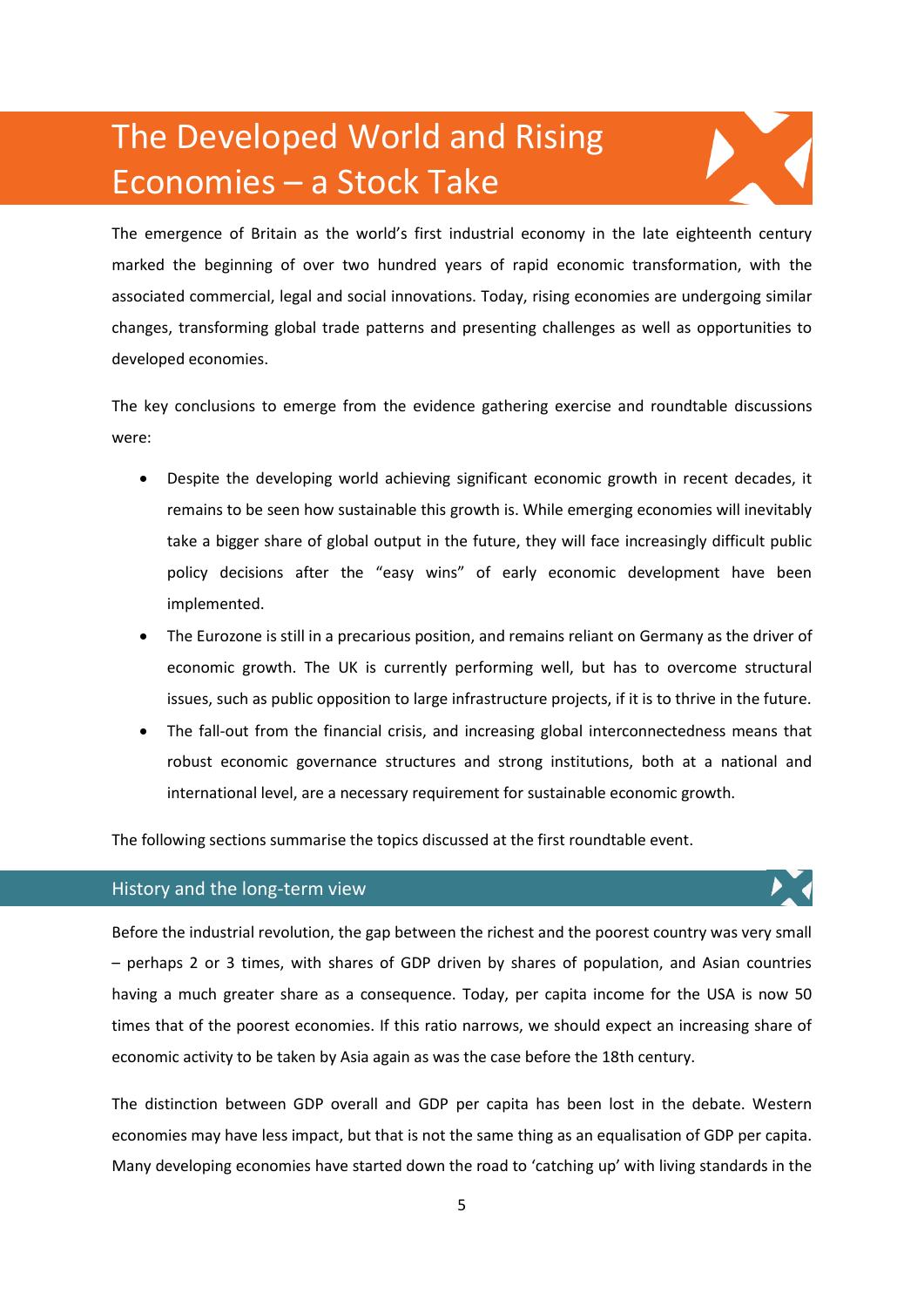developed world, but have failed ultimately to achieve parity. Changes of leadership in terms of GDP per capita are relatively rare. There are only a handful of historic examples, moving from China to the north Italian city states during the Renaissance, to the Dutch Republic in the 17th Century, to Great Britain in the 19th Century and to the United States in the 20th Century.

 $\blacktriangleright$  (

# BRICs and escaping the 'middle income trap'

In fact, despite rapid rates of growth, the 'BRIC' nations remain a long way behind on the per capita GDP measure. As a percentage of U.S. per capita GDP, Russia and Brazil are at 30%, China at 20% and India at just 10%. None of these are likely to catch-up or overtake developed economies in the foreseeable future. While emerging markets will continue to grow faster than the developed world, presenting significant new business opportunities for firms, the analysis of the BRICs may have been exaggerated. As of 2013, there is actually a 'pendulum shift', with the contribution of the developed world to global output actually rising to about a third. Three years ago India's projected economic growth was 10%, but has been revised back to just 4.5% today. Brazil's growth has been volatile, while Russia has struggled to grow at more than around 2.5% per year. China, while having grown at some 10 to 11% a year over the last 12 years, is now seeing a slowdown to around 7.5%, with a sustainable growth rate as low as 5%. The reasons for this vary by country – Brazil may have been over-reliant on consumption and China on investment, for example. However, the overall tone of the debate has changed. One can see an overall slowdown of EM growth rates, and existing high rates such as China's are arguably less sustainable than previous thought.

Patterns of GDP per capita growth going back to the  $14<sup>th</sup>$  century show 'bursts' of growth followed by reversals. This points to a large distinction between economies which begin to grow and those able to sustain it. The evidence suggests that countries are poor today not because they did not have growth, but because it was followed by growth reversals. These were often based on booms via particular commodities such as wool in medieval times, followed by reversal back to trend. Rich countries are characterised by a relative lack of such growth reversals.

Some developing economies could be going through such a boom which cannot be sustained. For example, many African countries have had strong growth for the last decade, but it is far from clear that they will continue growing if there is a terms of trade reversal. In particular, emerging economies may struggle to sustain expansion once the 'easy wins' of growth have been completed in the transition from low development to middle income countries. Some boosts to economic growth are temporary and can only be completed once: for example, joining the World Trade Organisation, bringing labour out of agricultural sector, developing comprehensive secondary school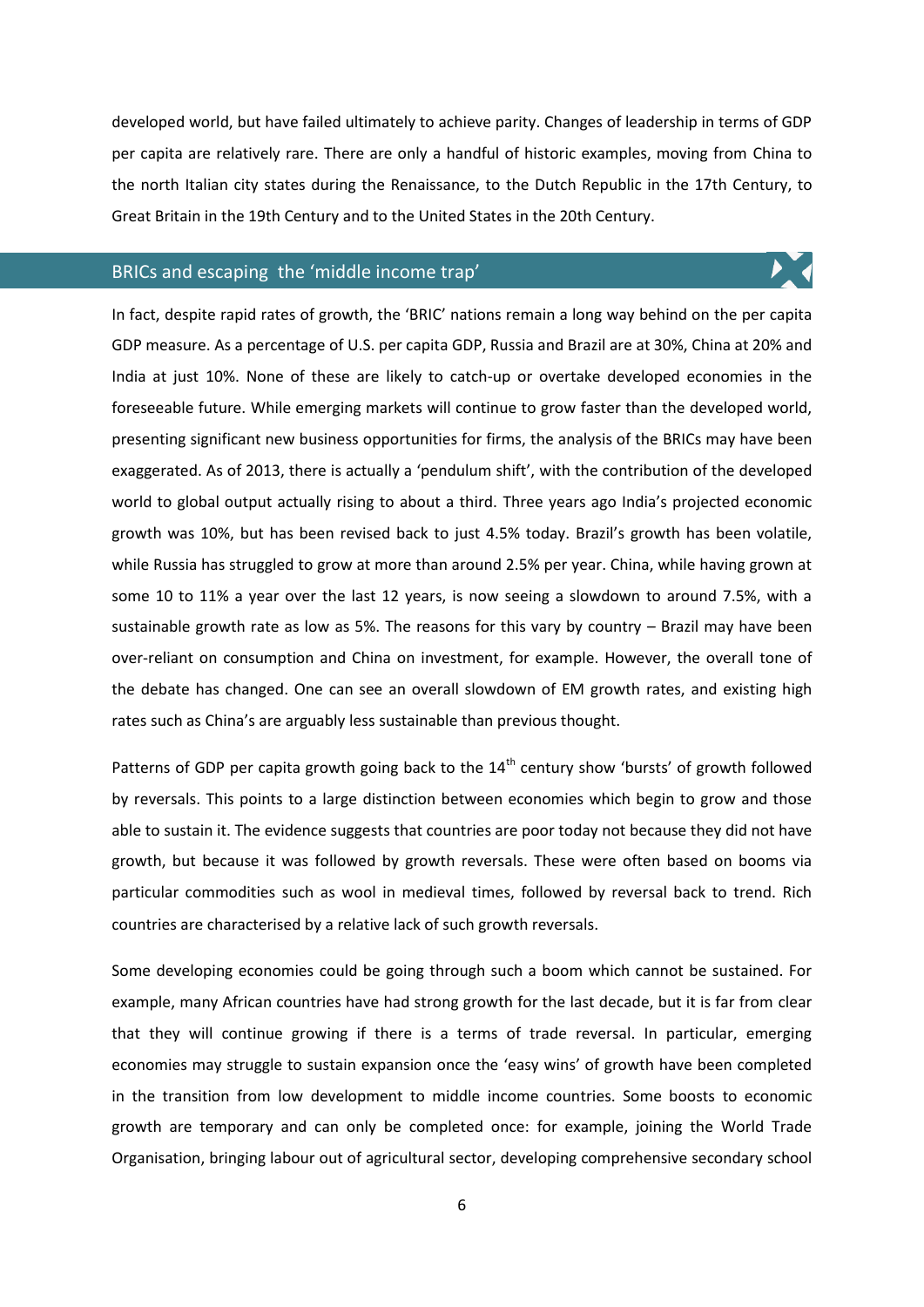education and creating basic infrastructure such as harbours and airports. Such development has already been done by many middle income countries – others (such as India and Africa) still have potential to catch up in these areas and may suffer from problems with governance, corruption and poor attitudes to private sector initiative.

# China

The emerging economic powerhouse of China represents challenges and opportunities to global businesses. Consideration of still robust growth rates and a growing middle class must be counterbalanced by awareness of high and rapidly accumulating debt (hidden particularly in the 'shadow' banking system). While this has undoubtedly had high multipliers in the past, it is not clear this will continue. For example, Japan's efforts since the 1990s to reignite growth are a useful example of when this assumption is taken too far. Its massive government borrowing to finance infrastructure projects resulted in derelict airports and 'bridges to nowhere,' which added nothing to growth (or at best only notionally added to GDP while having no effect on the real economy).

In addition, weakening demographics through the long-term effects of the 'one-child policy', a property bubble and potential institutional weaknesses all add to questions about China's future. Some have suggested greater opportunities exist in other developing countries with fewer issues, such as Vietnam, Indonesia and Mexico.<sup>1</sup>

The public policy changes emerging from the Communist Central Party committee's plenum last year, may have significant implications for new opportunities in China. At the time of writing, significant reforms to the role of finance, the monetary system, urbanisation, State Owned Enterprises (SOEs) and the role of government are being fleshed out.<sup>2</sup>

However, it is less clear that significant reforms will take place where there is political opposition – in particular, on the dominance of central and local government, the role of firms and innovation, and special privileges afforded to SOEs. China is becoming increasingly sophisticated socially and economically and it far from clear its institutions and legal constructs will be able to cope with these changes without significant changes to its political economy, which could promote still more unrest and uncertainty.

Deng Xiaoping, Jiang Zemin and the Chinese leadership arguably enjoyed significant successes in building a socialist market economy, but the conditions for this success are very different to those evident today. Developments such as weibo.com, internet access, a rapidly aging population, emerging middle class has created new challenges and political sensitivities. The role of government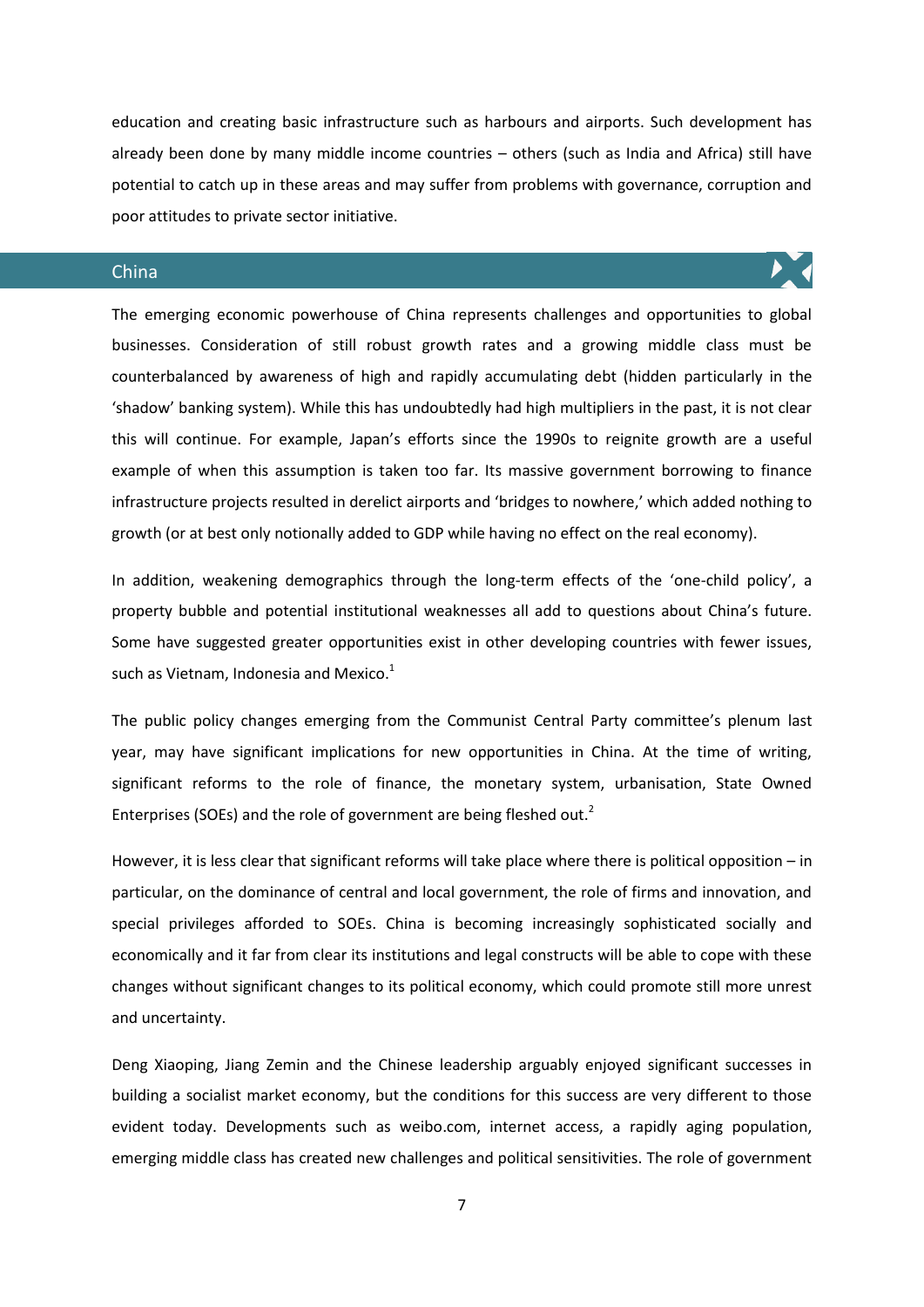in nurturing innovation and a more vibrant private sector may not be compatible with the existing political system.

# The Eurozone and Germany

The Eurozone has had a very challenging economic period after the financial crisis, with six quarters of overall contraction and now three quarters of growth to the end of 2013, whose sustainability is unclear. Overall, for 2013, there was a 0.4% decline in GDP. Growth in 2014 will perhaps be below 1%, nonetheless heavily driven by Germany.

One of the key stories of the Eurozone has been the transformation of Germany from the 'sick man of Europe' to a reliant engine of growth. In particular, labour law changes, the 'Hartz's' reforms, made a big difference to dealing with its unions, reduced collective bargaining and improve wage restraints. However, Germany has also been fortunate in the circumstances over the last decade. Specifically:

- Germany entered the Euro with a relatively low exchange rate, while the Euro has been kept weak, boosting its exports.
- China's rapid growth and rising demand for capital goods of the sort that Germany produces further augmented this effect.
- Intra-Eurozone trade grew rapidly, increasing Germany's capacity to profit from cheap lending.

While this lending was in the medium-term of benefit to Germany (and to a lesser extent other countries such as France) and its debtor nations (i.e. German exports could be purchased with this credit), in the long-term this gave rise to other systemic risks. Implicitly, Germany was responsible for the economic health of the Eurozone and would have to assist if it went wrong.

However, this system led to the rise of 'moral hazard' in the debtor nations. With the balance of payment constraint removed, the need for structural changes in the economies of other Eurozone countries was also reduced. This clearly affected public policy decisions in the years leading up the financial crisis.

The overall picture remains challenging, with no real recovery in rates of investment, heavy cuts to research and development spending, significant issues in the banking system (including doubts over the ability of some institutions to pass stress testing) and little ability for companies or households to increase their spending. Overall balance of payments improvements have been achieved because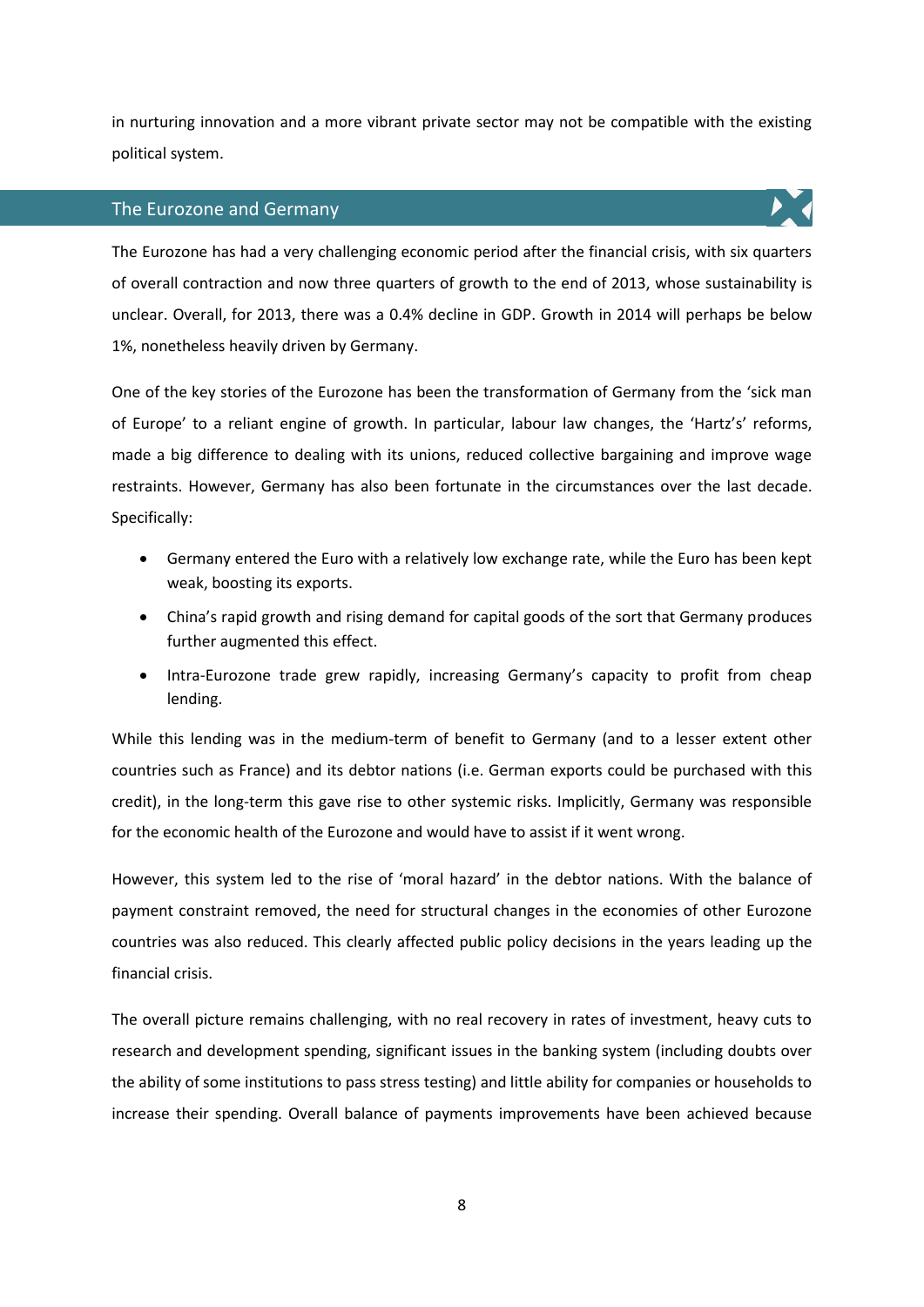countries are not spending, rather than because they are improving their productivity. The lack of an obvious base for sustainable Eurozone growth is a significant problem for the UK.

### Successful economic models – what works?

Successful modern economies are based on strong institutions which are not easy to replicate. Going through this period of change can be difficult and lead to unintended consequences. For example, an industrial focused economic policy may cause an economy to struggle further into the development process as the service sector becomes more important to further growth.

The 'fashion' of economic models in policy terms tends to fluctuate over time. For much of the postwar period, the 'German' model of interventionist institutions, apprenticeships and centralised unions was much admired, while the U.S. model was unfashionable. However, the growing importance of the service industry in the 1990s and 2000s reversed this trend, with Germany's institutions looking more like an impediment to growth, while the U.S. model became more popular. This trend was reversed again post-2008.

#### Emerging market prospects

The outlook for emerging markets in the long-view is still intact, however. The broad picture remains one of a steadily growing share of the world economy (if only due to demographic factors), but with significantly more volatility and differentials in growth rates than thought before, alongside lower overall growth. While EMs may not be the overwhelmingly dominant driver of world growth as previously thought, it will still be significant, with projections for countries such as China still expanding at around 5% for the next decade. There is no reason the developed world should be 'poorer' overall as a consequence of these changes – merely that there will be an adjustment in the relative position.

Changes to the world economy after the financial crisis are likely to mean that there are structurally greater risks to emerging markets. This means resilience will take on higher importance, such as the role of finance. This has been crucial to the growth of several developing economies, with credit growth continuing to be very high across several EMs, perhaps unsustainably so. For example, IMF research has found that countries which see a sustained expansion of credit growth of 3% a year or more for a sustained period are at risk of a banking crisis.<sup>3</sup> In contrast, credit in the Chinese economy has ballooned to some 200% of GDP from around 130% before the financial crisis. This is an obvious cause for concern. 4



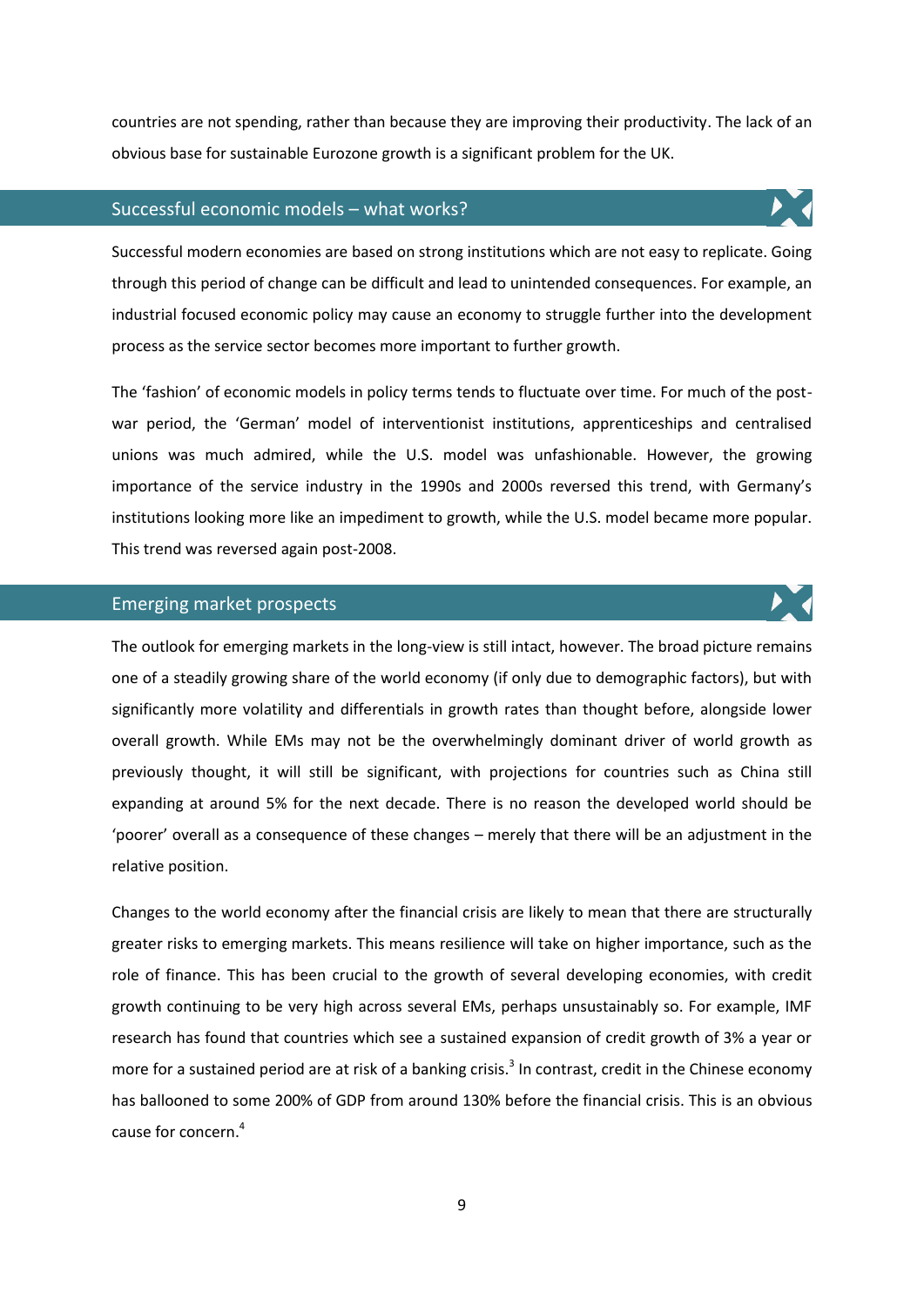With the 'old' drivers of economic growth less apparent in EMs, a key issue for these countries are their institutions and their governance procedures – and these requirements can be radically different depending on the stage of economic growth. Institutions that are needed at the beginning of the catch-up process may be a hindrance towards later stages, with innovation at the frontier very different from that in the early stages of economic 'catch up'.

For example, the Soviet Union was 'catching up' relatively rapidly during the Stalinist era. Projections by prominent economists such as Paul Samuelson in the 1960s were that the Soviet Union could overtake the United States by the 1980s. However, his subsequent publications continuously put back this date – first to the 1990s before dropping it entirely. It is therefore apparent that countries may need different institutions at different stages of development.

In effect, there is now a global competition in what constitutes good governance, and it is far from clear that established developed world practices will prove to be superior to others as was assumed thirty years ago.

Future competition will depend on which governance model is best, and which can adjust more rapidly from its present phase and be most flexible – an area where the developed world may still hold an advantage. Building robust institutions means having a capacity to 'reboot' when things go wrong. Some countries – such as Brazil and Malaysia – may be able to get over the 'brick wall' and break out into higher-income countries, but other countries like China may not be able to due to the political regime.

# Prospects for the UK

Despite significant fluctuations, UK growth has been relatively consistent over the last 40 to 50 years at around 2 or 3% per year, despite frequent policy changes. The effects of, for example, a 'German' interventionist model, Anglo-Saxon model, exchange rate or labour market policy may therefore be exaggerated.

Debate in the aftermath of the financial crisis has largely focused on reforms to the financial sector and the pace, duration and composition of fiscal austerity. Some policy focus in this area was arguably needed and, in certain aspects, augmented – for example, removing bureaucratic constraints around public sector commissioning, and exploiting the macroeconomic strategic impact of the government as a procurer of services. However, there has been relatively little debate for long-term growth questions on labour markets, the role of an independent central bank, inflation targeting, capital accounts and skills or exchange rate policy, for example. Cross-cutting public policy

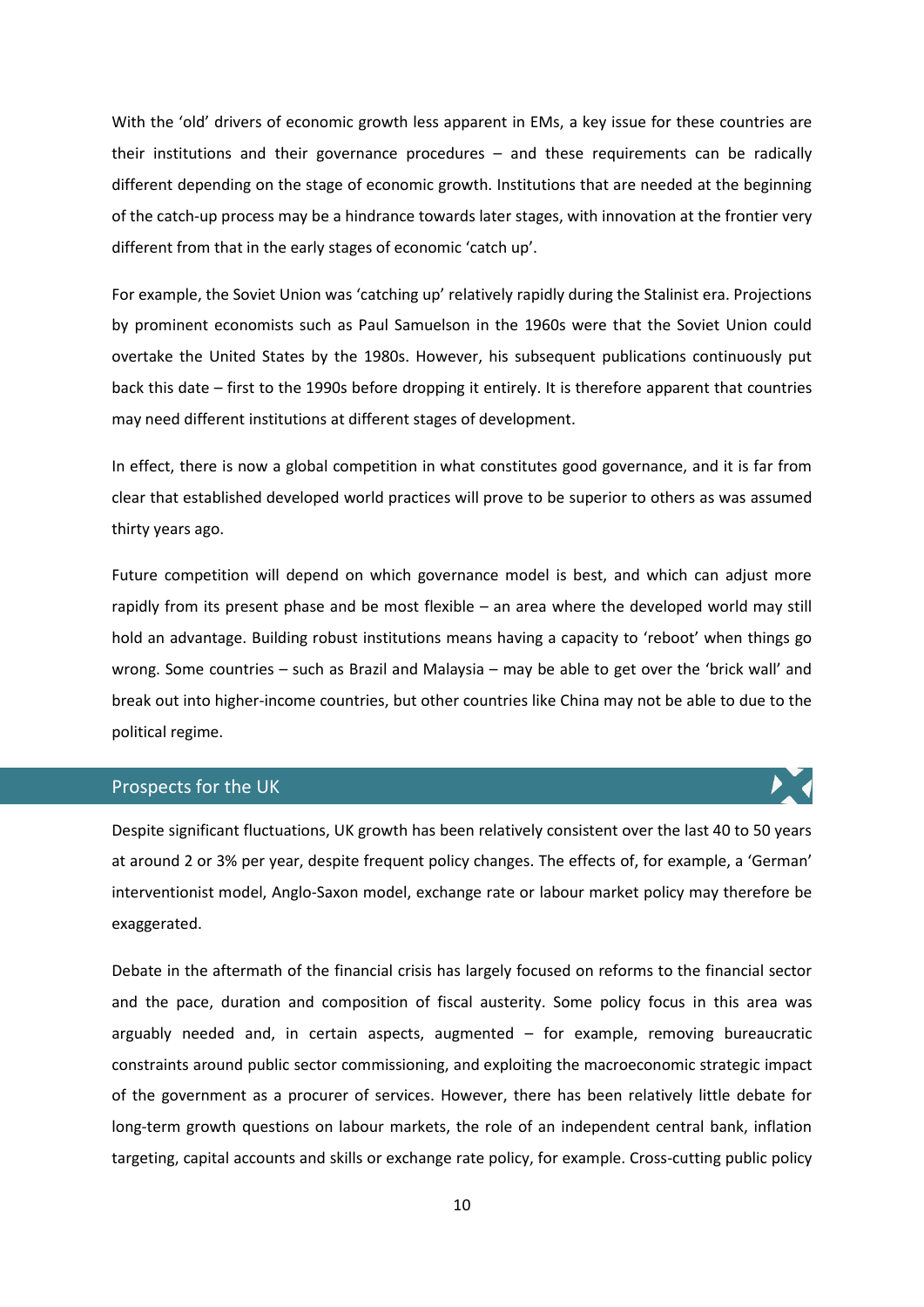on infrastructure and skills for example – has arguably taken a back seat to immediate fiscal priorities, such as raising tuition fees for higher education, freezing science spending in nominal terms and reducing (and subsequently reversing) capital spending with significant multiplier effects.

The UK has an excellent record of doing world class research but a relatively poor record at applying it to commercial purposes. Reports from the OECD, EU Commission and World Bank have all warned that UK skills and education policies have not done enough over recent decades to keep up with emerging market competitors. Productivity blockages – such as the need to replace 100,000 retiring engineers each year, reluctance to pursue critical infrastructure projects and limited productivity gains through industrial relations cooperation – remain significant.

There are significant structural issues to consider in doing this, however. The political economy of, for example, building new railway lines, nuclear power stations or runways has been difficult, with supporters of the status quo arguably having the upper hand. For example, the debate about the expansion of Heathrow airport has been ongoing for decades. Proposals to build a new airport to the East of London – such as at the Maplin Sands – have been ongoing since the 1960s. International headquarters which were building along the M4/3 corridor in the 1980s and 1990s are now built in Paris – arguably due to lack of additional infrastructure development meaning that the connectivity and economic zones such projects bring have not developed. Terminal 2 at Heathrow has created 30,000 jobs, for example. A World Economic Forum competitiveness survey of 148 countries ranked the UK's ground-transport system below Barbados, and its road network below Chile's.

There is also significant work to be done restoring output and GDP per capita and addressing structural issues relating to innovation and productivity. Some small policy changes – such as consideration of the dynamic macroeconomic effect of Airport Passenger Duty or visa rules which may prevent foreign companies getting key staff into the UK or Chinese tourists entering the UK (not least through lack of joint visas to the Schengen area), both of which help facilitate growth multiplying activity – may be of assistance. But creating institutions which respond to the large barriers to economic growth – reforms to skills, the market economy, industry policy and the social security system – have further to go. The UK's unique selling proposition – what makes it 'special' – may prove of increasing importance. In the long-term, the issue of demographic and public policy adjustments required to addressing an aging population pose very significant challenges.

An important structural issue for the UK is ensuring efficient market access to capital to seed, sustain and grow businesses. Other countries have alternative means of providing such financing, while debt remains the predominant driver in the UK, even for capital intensive, high start-up cost activity for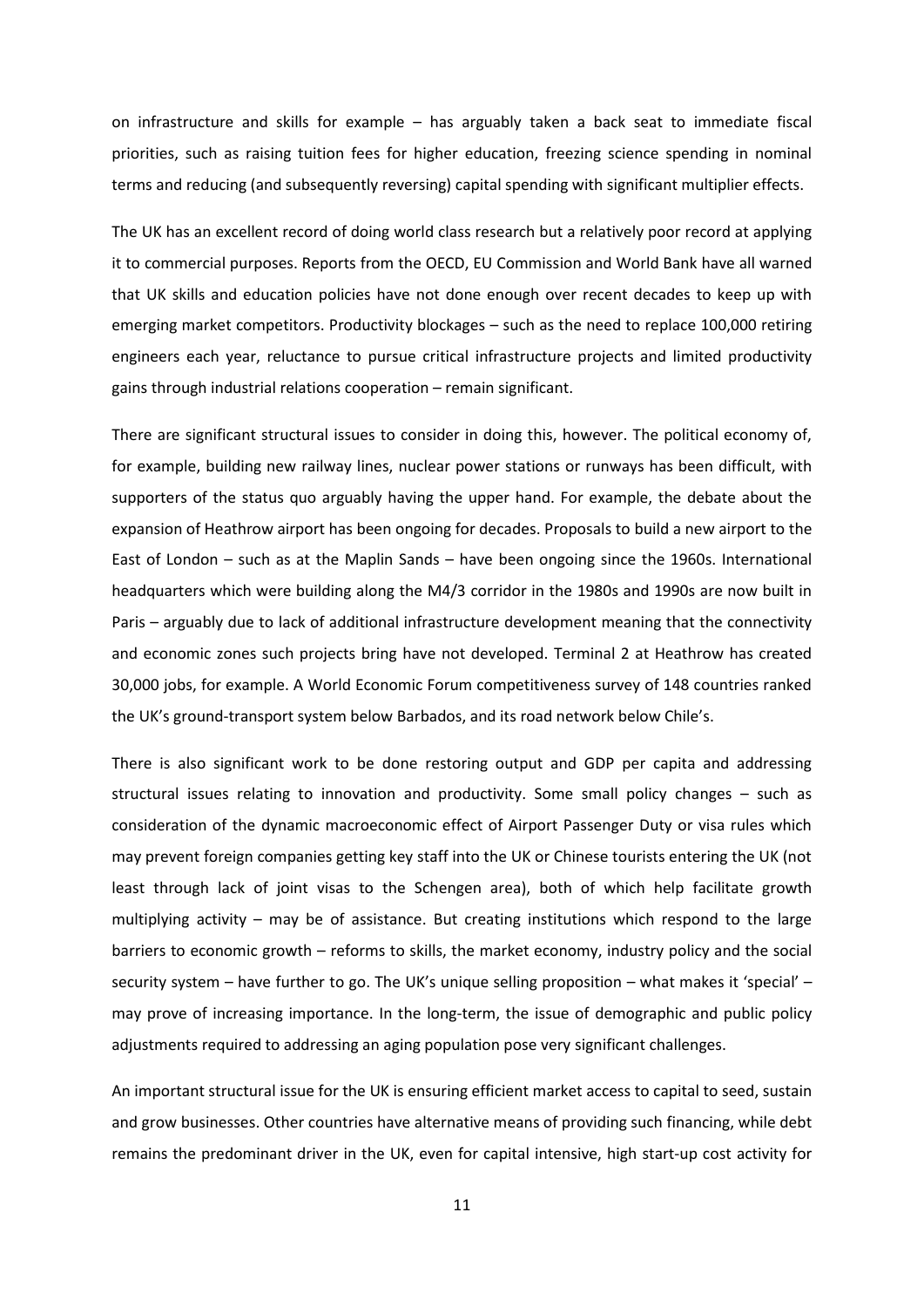which it may not be appropriate, such as R&D. Equity financing remains rare at this level, while institutions such as 3i that used to fill this space no longer do. Frequently, small businesses are still asked for personal and household mortgage liability to securing lending. While there have been some changes to government policy – such as the creating of a UK Business Bank and efforts to coordinate various government schemes and foster challenger banks - the scale of change is arguably little in contrast to the scale of this issue.

# What growth do we want

It is far from clear that existing metrics of economic activity are adequate. For example, GDP per capita may not be the only measure of success in an advanced stage of an economy – with other measures such as happiness arguably undervalued. As Robert Kennedy, the United States Attorney General, put it:

*"Our Gross National Product, now, is over \$800 billion dollars a year, but that Gross National Product – if we judge the United States of America by that – that Gross National Product counts air pollution and cigarette advertising, and ambulances to clear our highways of carnage.*

*"It counts special locks for our doors and the jails for the people who break them. It counts the destruction of the redwood and the loss of our natural wonder in chaotic sprawl."'*<sup>5</sup>

There may be significant methodological problems with statisticians 'catching up' with the digital economy.<sup>6</sup> Economic activity which is difficult to quantify financially may be undervalued or discounted entirely. Changes in the composition of developed economies make this a significant and ongoing issue, with an 'information society' and 'knowledge economy' becoming a reality in the developed world.<sup>7</sup> Other intangibles – such as UK or US investment in human capital and tertiary education may be very effective, but undercounted in existing measures. The U.S. Bureau of Economic Analysis are uniquely attempting to revise US national income accounts to allow for R&D and IP products' impact on the investment sector, for example. More broadly defined IP, patents, trademarks, industrial worker training, copyrights, are being quantified in their own right rather than through physical capital. While these reforms are still at an early stage, this activity is potentially a large area of growth potential for developed economies.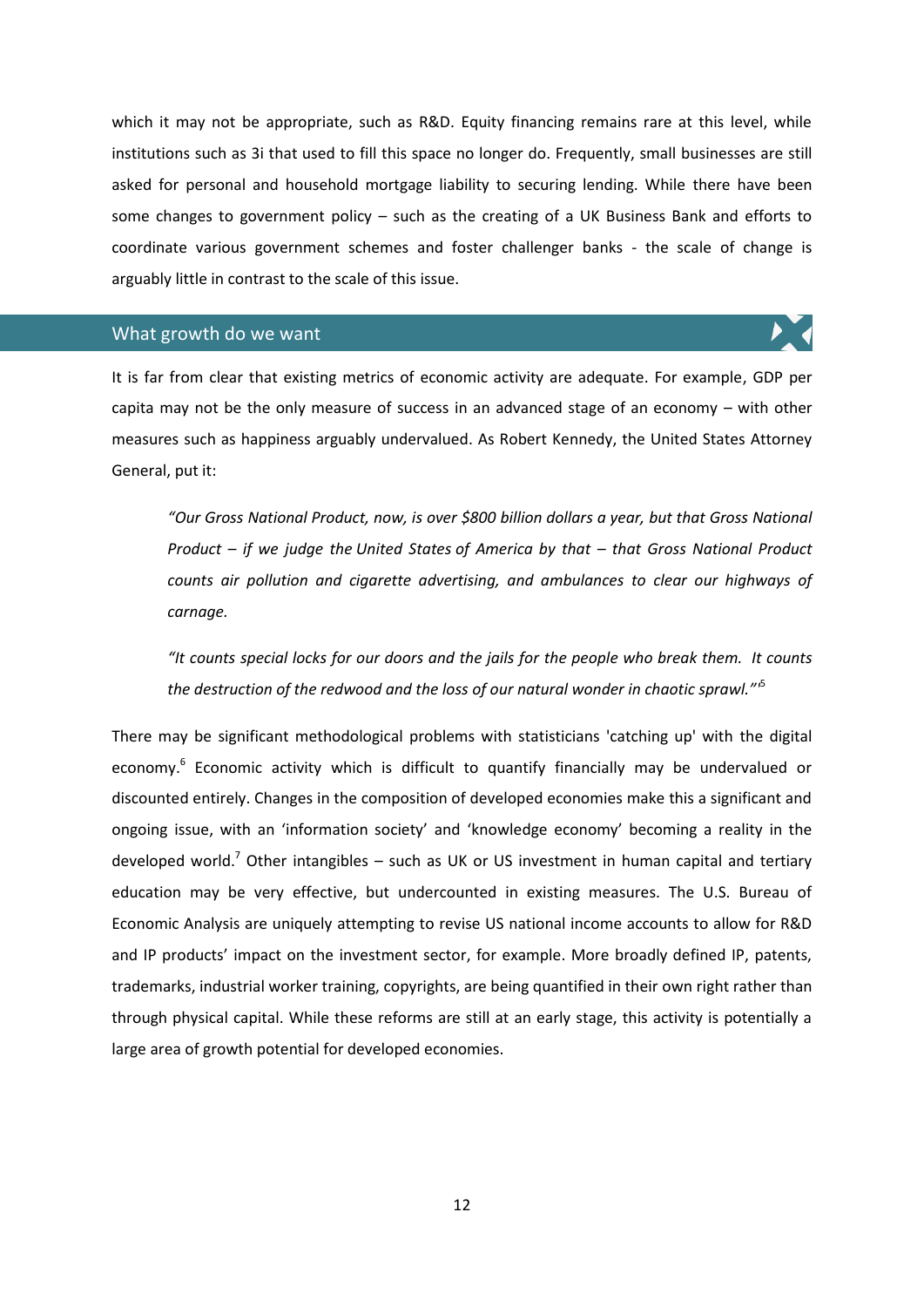# Making the Most of Growing Economies – Accessing and Building New Markets

Emerging markets' share of global consumption is forecast to rise from one-third today to almost two-thirds by 2050. Countries like India, the Philippines, Nigeria and Brazil are predicted to have incomes up to nine times higher than they are today.

How businesses take advantage of these emerging markets and how government can support this through better trade networks and regulation will be a key issue in shaping long-term economic growth in developed economies and the UK.

The key conclusions to emerge from the evidence gathering exercise and roundtable discussions were:

- While there have been some improvements to trade promotion initiatives in the UK, the Government can and should go much further to enhance opportunities for current and potential exporters.
- The UK's provision of trade services is weak by international standards, and there is evidence to suggest that large swathes of the business community are not even aware of the services on offer. This is true of both export and inward investment promotion.
- The potential to exploit overseas markets could also be enhanced through better links between universities and the UK's exporting base, in particular through Government support for R&D. It is not clear that the UK is building on its comparative advantages and its reputation for quality.

The following sections summarise the topics discussed at the second roundtable event.

# Trade promotion

One frequent criticism of Britain's foreign policy – and an issue of primary importance in the policy changes introduced by the Foreign Secretary William Hague – has been the relative weakness of its trade promotion. While the UK foreign policy 'arc' has concentrated on career diplomats, protection and security issues, other countries such as Turkey have put commercial prosperity as the principal goal. Radical options – such as introducing business people who value and understand trade missions in place of career diplomats in emerging markets – have been considered. Such external

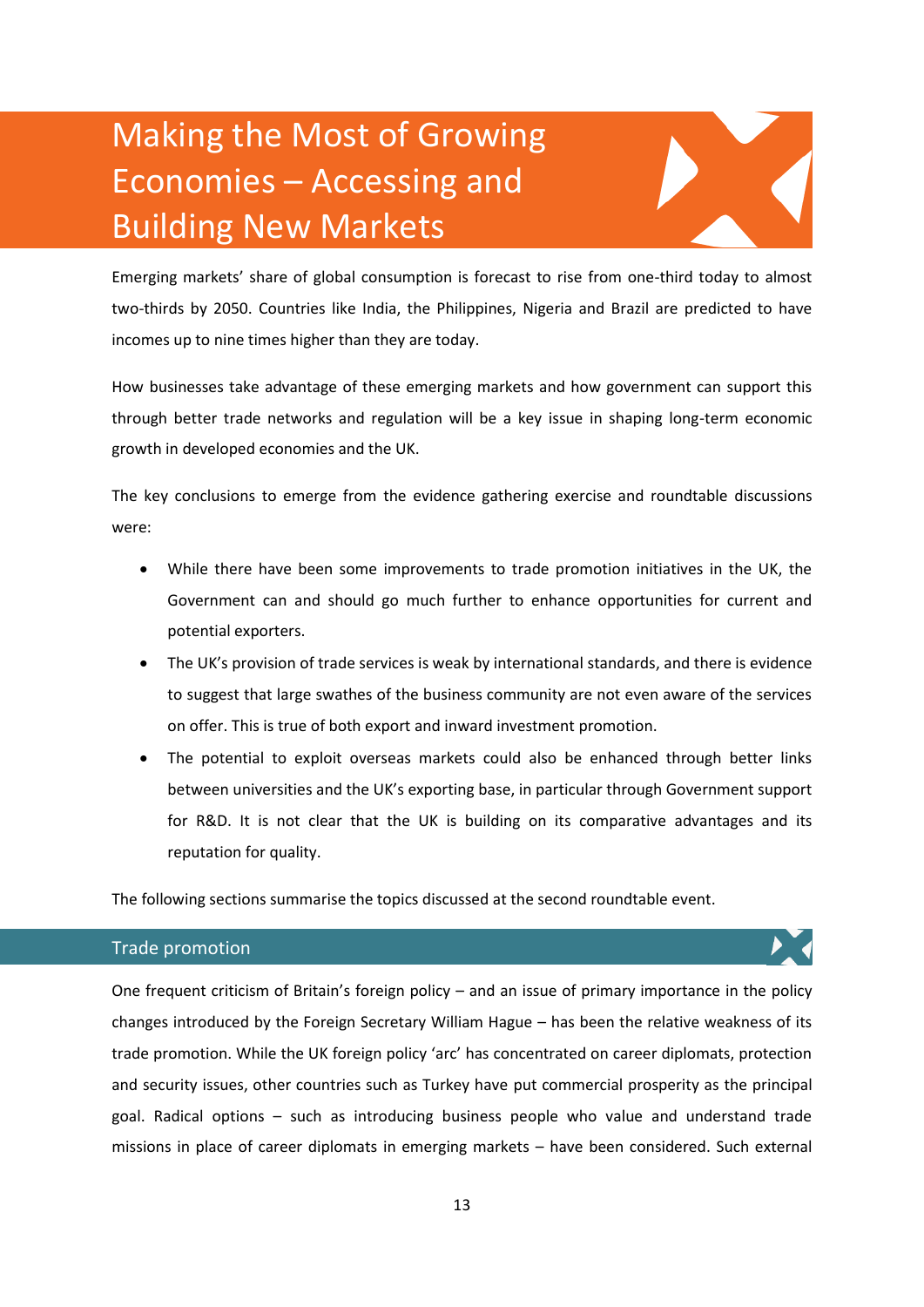help from diplomatic and trade association cooperation can be crucial in aiding UK companies to build exports in overseas markets. For example, doing business in Brazil demands an understanding of its very complex regulatory and tax system, which requires significant expertise. The UK's Ambassador to Brazil is stationed in the capital Brazilia rather than in other big cities where deals are made, such as Sao Paulo.

Efforts to get UK SMEs to travel abroad are crucial to building export markets. This makes efforts such as the Prime Minister's recent trade missions to China and India, alongside large and small UK firms, welcome. $8$  Other efforts – such as that of the telecommunications company Huawei to take UK SMEs out to China to introduce them to potential Chinese partners and purchasers with UK government cooperation – have been part of this significant policy shift. However, the overall effort is arguably undermined by the relative paucity of emphasis and resources allocated to this area. It has been noted that the UKTI runs around 15 trade missions a year, whereas it used to be around 25. Personal contact is often needed to facilitate export promotion for small firms, but can be lacking.

The UKTI's level of funding is relatively low by international standards – around half the budget of the French inward investment agency, for example. In contrast to the UK, Germany has had an export centre in Beijing for 20 years, business councils in all leading export markets and makes membership of its firms in a chambers of commerce compulsory by law. In contrast, UK Consulates are still often perceived as unhelpful, charging businesses for public appearances and meeting space, for example.

#### Target market segments

A key target for the UK's future growth must be fostering growth in those sectors able to supply 'middle class' goods to rapidly emerging consumer markets in developing economies. It is not necessarily evident that the UK is building on its comparative advantages in order to do this. For example, the revolutionary substance graphene – invented by scientists in Manchester – has had 8 patents applied to it in the UK compared with around 160 in South Korea, and 200 in China.<sup>9</sup> This invention  $-$  which began with government funding  $-$  is part of a consistent pattern of failure to commercialise UK innovations with other countries taking the lead.

Other institutions may be lacking in UK innovation and entrepreneurship business chains. 'Catapult centres' to foster inward investment such as the St. John's Innovation Centre in Cambridge<sup>10</sup>, Germany's 'living laboratories', fostering joint ventures, and effective links between Overseas Export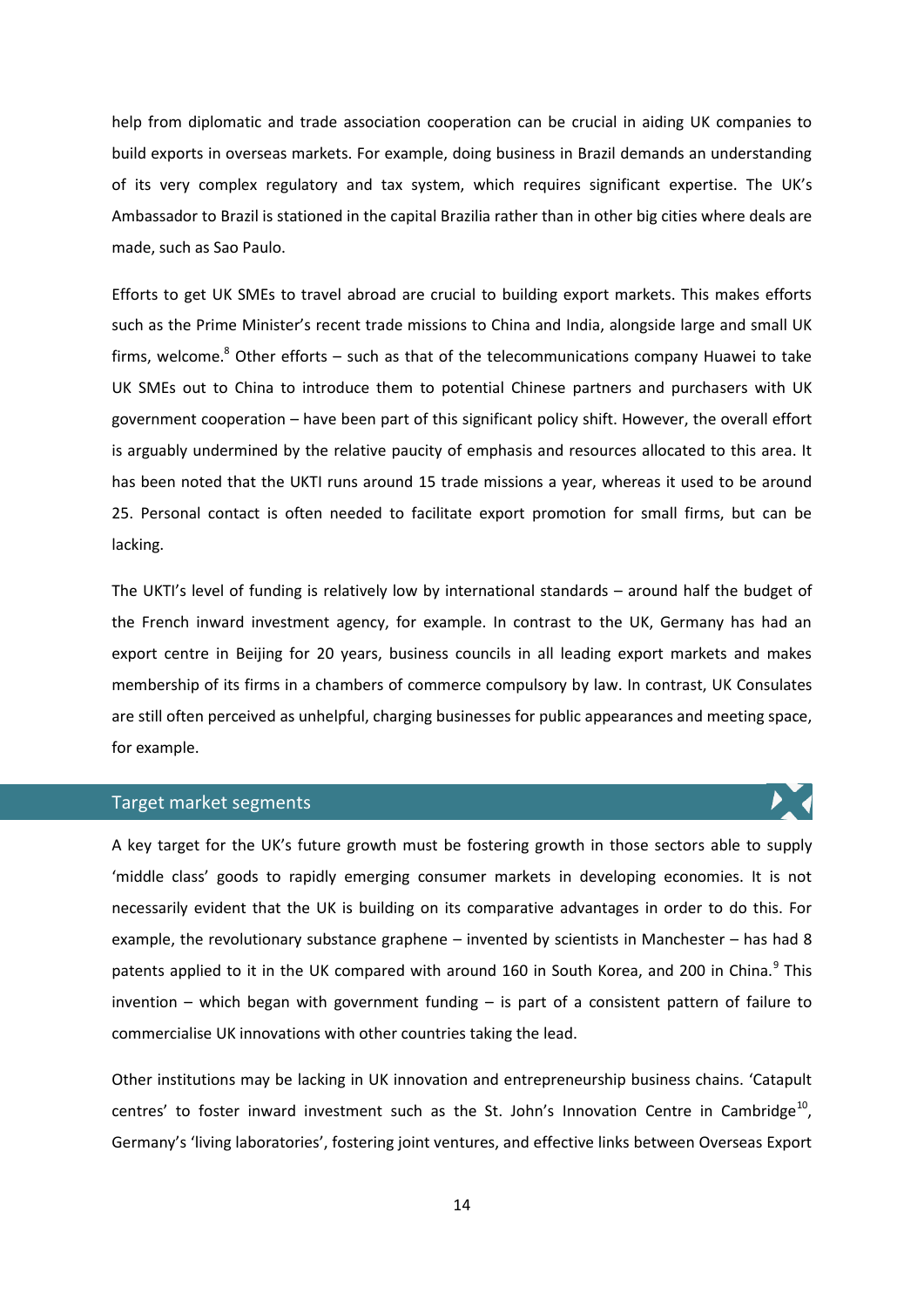Market firms (OEMs) and universities (spearheaded by the 'Lambert toolkit'<sup>11</sup>) can all play a significant role in this, but are arguably inadequate in the UK. Other recent changes – the EU-US trade deal and greater IP collaboration within the EU (including the prospect of reducing the number of defensive or 'zombie' patents which prevent others using them and limiting public sector IP 'theft'), for example, is an opportunity for the UK to capitalise on its successes, but this may not be enough in the absence of integrated supply chains and support for export-enhancing activity. In particular, the relative weakness of government support for R&D in comparison to successful exporter nations such as Germany and Japan, is often seen as a key issue.

This makes the UK government's target to double exports by 2020 announced by the Chancellor George Osborne in 2012, all the more difficult to reach. As he put it at the British Chambers of Commerce International Trade Conference this year:

*"The task is heroic. Exports will need to increase at 9pc compound year on year, every year… We need to make sure that enterprises, not just large businesses, have access to finance, to grow and fulfil orders, not least from overseas. We need the vital infrastructure to move goods, to do business and to communicate – roads and railways; hub airport connectivity and seaports."<sup>12</sup>*

Some feel that greater small firm involvement is a matter of profile, and emphasise being vocal about success stories, such as the EEF's Export Growth Award.<sup>13</sup> Other effects – such as depreciation in the exchange rate for Sterling to boost exports – may have little impact (because UK exports are heavily dependent on imported services and components, for example).

#### UK barriers to exporting

Evidence from Business Lobby Groups suggest that the barriers to exporting for businesses are many and varied, with the largest barriers to exporting being finance related, such as a lack of sufficient cashflow, payment risk, and access to funds.<sup>14</sup> State sponsored initiatives through UK Export Finance are regarded as important, but will only be able to grow if knowledge of its products and services are known to those businesses that may benefit from using them, something that is not currently evident.<sup>15</sup> Other ideas to support UK exporters have been touted, such as specialised tax credits for first-time exporters and reviewing the practical impact of the Bribery Act.<sup>16</sup>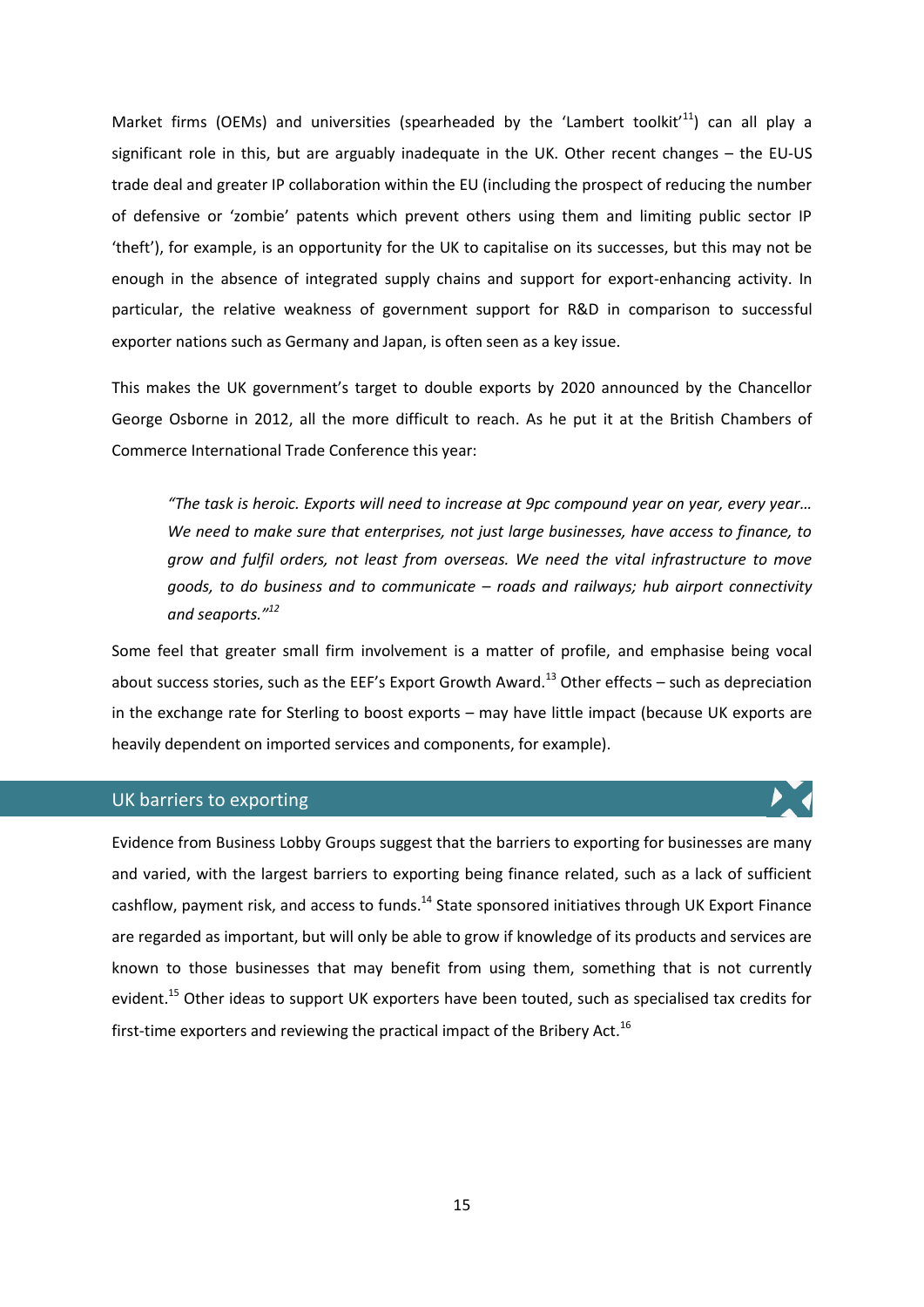# Fostering Inward Investment – Competing in the New Global Economy

Despite intensifying international competition, the UK remains Europe's top destination for foreign direct investment. But intra-developed world investment remains the norm while inward investment from emerging markets remains limited: flows from the Netherlands to the UK are higher than those from India; China's investment is less than half that of Germany, for example. In an environment of ever more global trade and capital flows, corporations will be able to pick and choose where they locate new business very easily. Ensuring developed economies are able to be a competitive destination for inward investment will be a key challenge for their future growth.

As emerging markets develop and their real wages and currencies appreciate, there are also questions about whether we may see more global firms relocating production closer to major consumer markets (Japanese car manufacturers opening factories in the United States and Western Europe, for example) and 're-shoring' core functions for even lower value added jobs back or nearer to firms' country of origin. Responding to these shifting global trade patterns presents challenges and opportunities for developed economies.

The key conclusions to emerge from the evidence gathering exercise and roundtable discussions were:

- The rapid and significant changes in the global economy, and subsequent changes to how trade is conducted, mean that it is increasingly difficult to understand how supply chains are evolving. This presents a challenge for public policy, given disparate methods of production and the intangible value-add of the services sector.
- Supply-side constraints impact on FDI decisions; not least the decision making process around infrastructure planning, and the use of land. The UK's strong record of inward investment has been built on stable governance twinned with a flexible economy.
- But in an increasingly mobile world, companies will increasingly make investment decisions on a case-by-case basis, adding an extra dimension to policy decisions to promote FDI. While regional and city-specific policies could improve FDI prospects in a globalised world, the UK's centralised approach to policy making potentially acts as a barrier to this.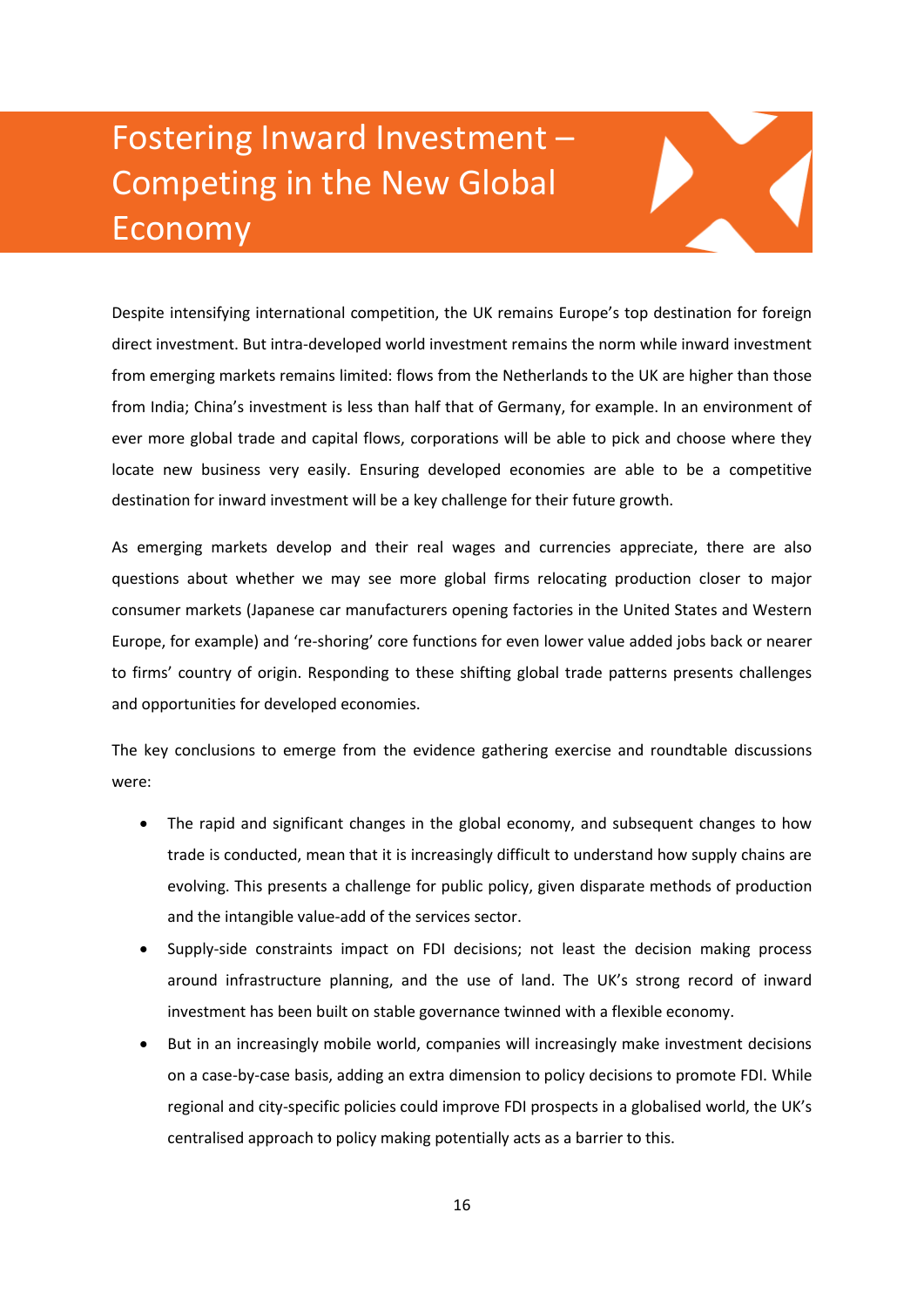The following sections summarise the topics discussed at the second roundtable event.

### The history of FDI and economic development

There have been two great periods of economic 'unbundling'. The first was late nineteenth century

globalisation, which saw a significant widening of distance between where commodities were produced and consumed, but with much of the production chain still co-located. The second, most recent, unbundling has witnessed the production and value chain becoming much more dispersed as technological progress – communication costs coming down and offshoring becoming more practical – has facilitated radically different trade patterns. Trade is becoming vertically specialised across borders, with elements in a supply chain often stretching across several countries, often with both servicing and manufacturing components, pre and post-manufacture. Analysis must therefore focus around where competitive advantage can occur in different stages of production. Many big manufacturers make the majority of their profits from service fees rather than the actual fabrication. Intangible value-add has increasingly made assessing value chain quantification more difficult.

This has significant implications for the collection and evaluation of statistics – simply, existing data is no longer adequate to accurately assess the value of supply chains. For example, the Government Office for Science inquiry on the Future of Manufacturing<sup>17</sup> has found that we are not collecting the right metrics to see how these value chains are operating.

While future trends of comparative advantage are not clear, change over time is undoubtedly very significant. The UK's textile industry has largely disappeared, its engineering sector downsized, but its service sector dramatically expanded. However, some public policy responses may be standing in the way of historic economic progress. The UK has relatively poor land use planning, limiting the size of its cities. Cities successful in the new growth areas are not expanding as fast as those enjoying comparative advantages in previous periods – Cambridge has grown very slowly in the last 50 years compared to the boom towns of Preston and Blackburn in the nineteenth century, for example. Land with planning permission as well as office space are very expensive in the UK by international standards.

By expanding cities to create successful conglomerations, this can lead to significant comparative advantage and taxable capacity. These can easily outweigh wages competitive disadvantages – such as the successful conglomerations in 19th century Lancashire, despite very high relative wages. Addressing these barriers requires a public policy to allow successful conglomerations to expand, with areas such as transport infrastructure, and land use planning key. UK rent projections,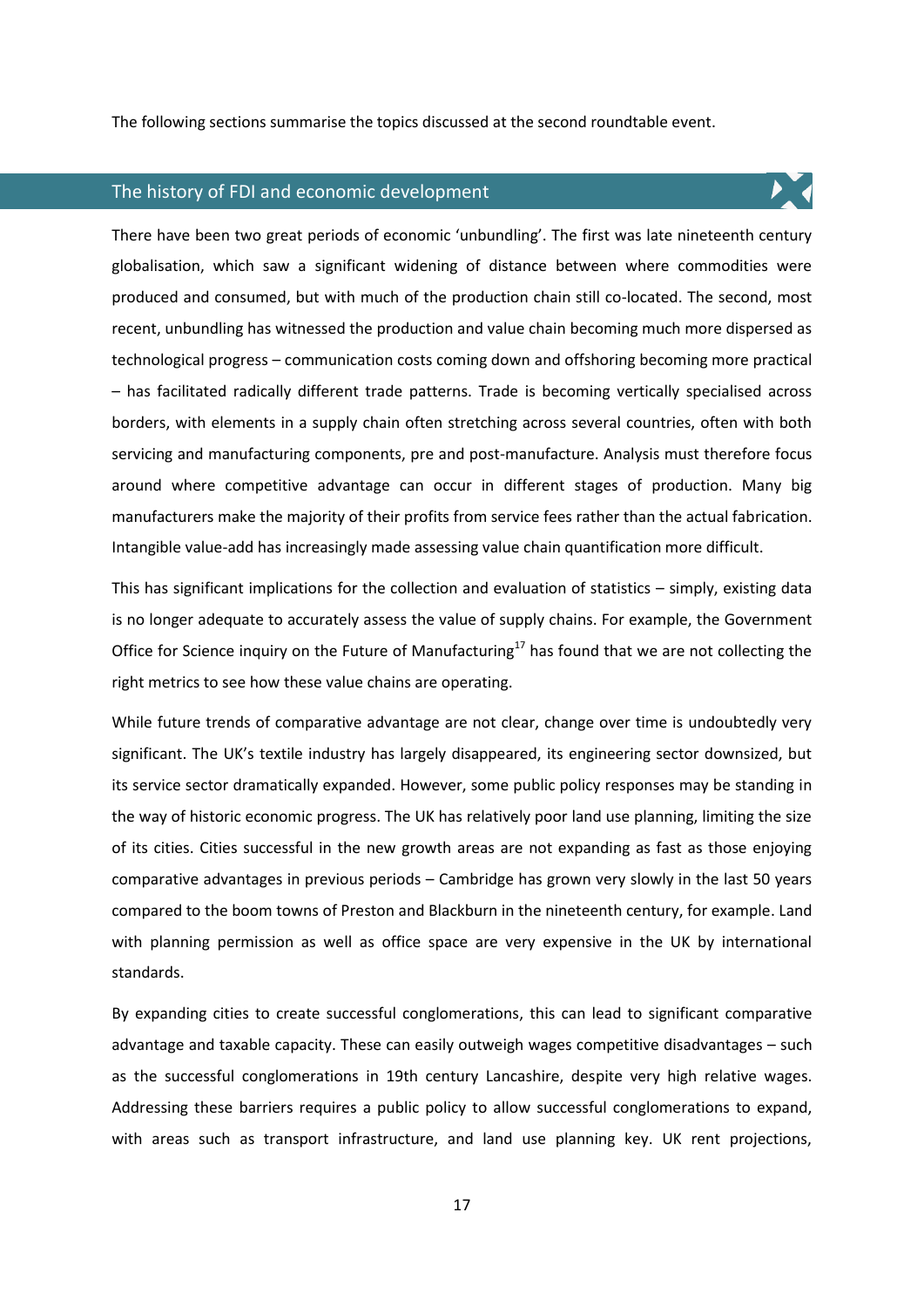accounting for population increases and supply constraints, look to continue to increase rapidly. Highly skilled workers struggle to locate in economic hubs (new graduates coming to London, for example). Significant inelasticity of supply of land (particularly in London and the South East) through community opposition to building has significant second round effects. Incentives for local people to support such expansion – community land auctions for example – could be one way to resolve this dilemma.

Leadership in infrastructure commissioning is often necessary but difficult. For example, the decision to build a third runway at Heathrow, taken in 2003 has been a cause of great controversy for the last decade. Opposition to the Northern Line extension of the London Underground has been significant due to temporary disruptions despite arguably significant long-term benefits for the community. Projects that would create jobs such as a low-level waste repository site in West Cumbria are often scrapped due to relatively minor opposition (environmental pressure groups for example). This can directly affect FDI decision making. Rates of effective corporate taxation (though difficult to have very low in a medium-sized economy like the UK), can also have a big impact in certain 'foot loose' sectors, such as finance.

# UK as FDI destination

Alongside a large global upswing of capital flows over the past thirty years, the UK stands out as a big success story, obtaining more inward investment than any other European country. The determinants of this record are Britain's relatively strong position in terms of:

- Stability of market access (including EU despite continuing uncertainty over market access);
- IP protection;
- Legal compliance on international ownership;
- Acceptable levels of infrastructure;
- Scale of domestic market;
- Existing strategic long-term customer relationships; and,
- Significant export potential.

However, broader macroeconomic issues have a significant effect on competitiveness in this area. The skills base, cost of training, labour market flexibility and a stable, reasonable tax environment all play a role. The defining characteristic of these factors is 'flexibility' combined with the prerequisite of stability: the rule of law, good institutions, attitudes to regulation and social cohesion. For example, the Chinese investment fund Huawei has taken the strategic view that the UK is the best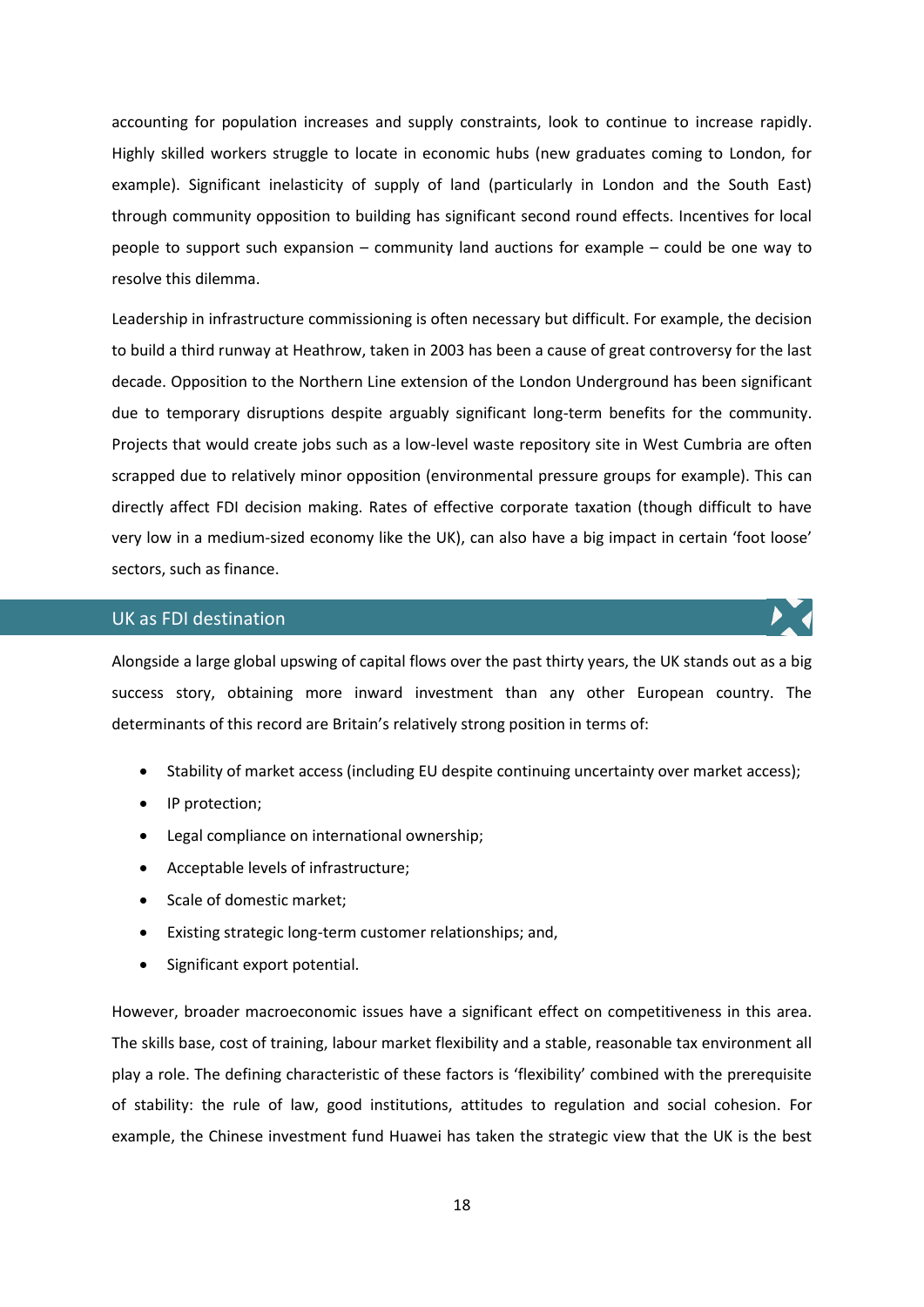place in Europe to invest in the long- term. The UK's competitiveness in FDI depends on maintaining these advantages over direct competitors such as France, Germany and Italy.

#### Why are some countries more successful at obtaining FDI than others?

'Foot loose' global companies will weigh and assess their FDI decisions on a case-by-case basis dependent on the need of their sector – for some, one of these factors will predominate (for example, opportunities to access China's growing domestic market may outweigh other problems of doing business in terms of protection of property rights, etc.). Such companies will move to a particular country quickly and may equally leave quickly if trading conditions are not right (for example, defence contractors downsizing in the UK due to a reduction in defence contracts).

There may also be judgements based on strategic decisions to emphasise certain sectors that create a 'magnetic attraction' (Germany nurturing manufacturing and engineering rather than finance, France specialising in agriculture, energy, and aerospace rather than retail, for example). These public policy choices as to which sectors should be developed are rarely made in the UK. Instead, the UK's success in FDI is arguably due to its comparative advantages (its success in technology FDI and related 'hub' status, for example). Some have argued that the UK needs to concentrate more of its public policy response on areas where it can be competitive to maximise this success.

There is also an arguable lack of public policy emphasis on obtaining FDI in the UK. Indicative of their commitment to obtaining FDI, for example, South Korea's investment agency is located in Investment House, Investment Plaza on Investment Road in a section outside Seoul called 'Investment'. Singapore also has an excellent record. Some have emphasised the importance of promoting a country's brand – France has a dedicated minister for inward investment, for example.

In the words of Adam Smith, 'There is a lot of ruin in a nation', some have argued that while the UK brand is successful and has been 'built up' over a long period of time, it has not been nurtured sufficiently in recent times.

A significant element may be observed in regional and city-specific development. For example, twinning arrangements may be successful if partner cities have similar interests, size, structure and are able to capitalise on historic relationships. It is less clear this works when they are very large disparities – for example, the metropolitan area of Shanghai has a population of 24 million, while its twin, Liverpool, has just half a million. The size and administrative scale of control over cities was considered extensively in the Heseltine Review 'No Stone Unturned'.<sup>18</sup>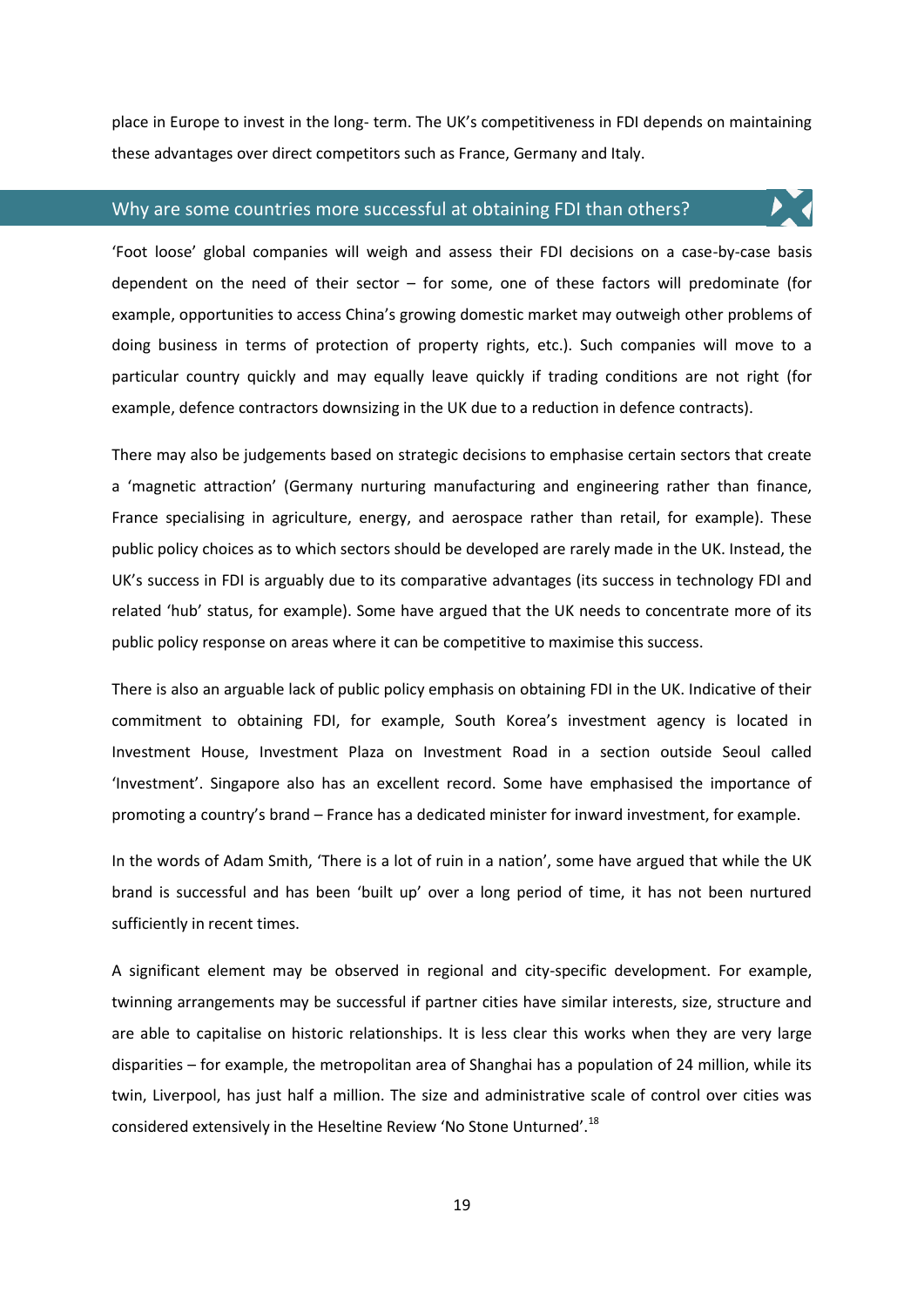Despite rhetoric about improving localism, the UK's centralised public finance and administrative systems arguably leave cities with very little power – relative to other countries and historically – to make their own economic decisions, build strategic relationships or foster clusters to attract FDI, giving much emphasis to statutory duties and fulfilling central government programmes. Giving more power to LAs to build partnerships between, for example, local businesses and universities and colleges to coordinate skills policy is arguably lacking. China, for example, while having designated specialisms and clusters, gives cities a lot of discretion. London despite being more constrained than rival cities, such as Paris, is arguably successful because it is a conurbation which has a single authority responsible for many public policy areas, particularly transport. There are other successful clusters such as Salford's 'tech city' and Chinese investment in the Manchester City Airport Enterprise zone.

Competitive advantage is clearly improved by such clusters. For example, the Heathrow area has become a conglomeration arguably largely because of its global connectivity, with some 200 of the UK's top companies based there. The same effect was seen historically with London's great ports. Some have argued that constraints on these connectivity hubs such as Heathrow are a big threat to the UK's competitiveness and future economic growth. Some have argued for still bolder reforms; the London Finance Commission's called for cities to have more explicit tax and spending powers.<sup>19</sup> This should give cities further flexibility to attract FDI, and it is likely future debates about devolution in Scotland, Wales and Northern Ireland may further catalyse debate in this area. Some have asked – if greater discretion over tax and spending policies is given to these regions, why not cities? If the legal structures for local authorities create disincentives for cities to expand, to create new and better infrastructure and benefit from economic growth, this may be a policy area that warrants further examination.

### Winning the argument on FDI

There is a significant public opinion issue with FDI. The public at large are not always convinced of its merits and some have argued for a more robust campaign of persuasion to change this mindset. The academic evidence suggests that as well as bringing in greater capital, innovation and energy to a sector, FDI raises the bar for domestic businesses, improving economic performance of the economy overall. Yet anti-business rhetoric has the potential to undermine FDI. Businesses do not like being somewhere they are unpopular, and this can pose a direct threat to long-term investment decisions (the future of the City of London, for example).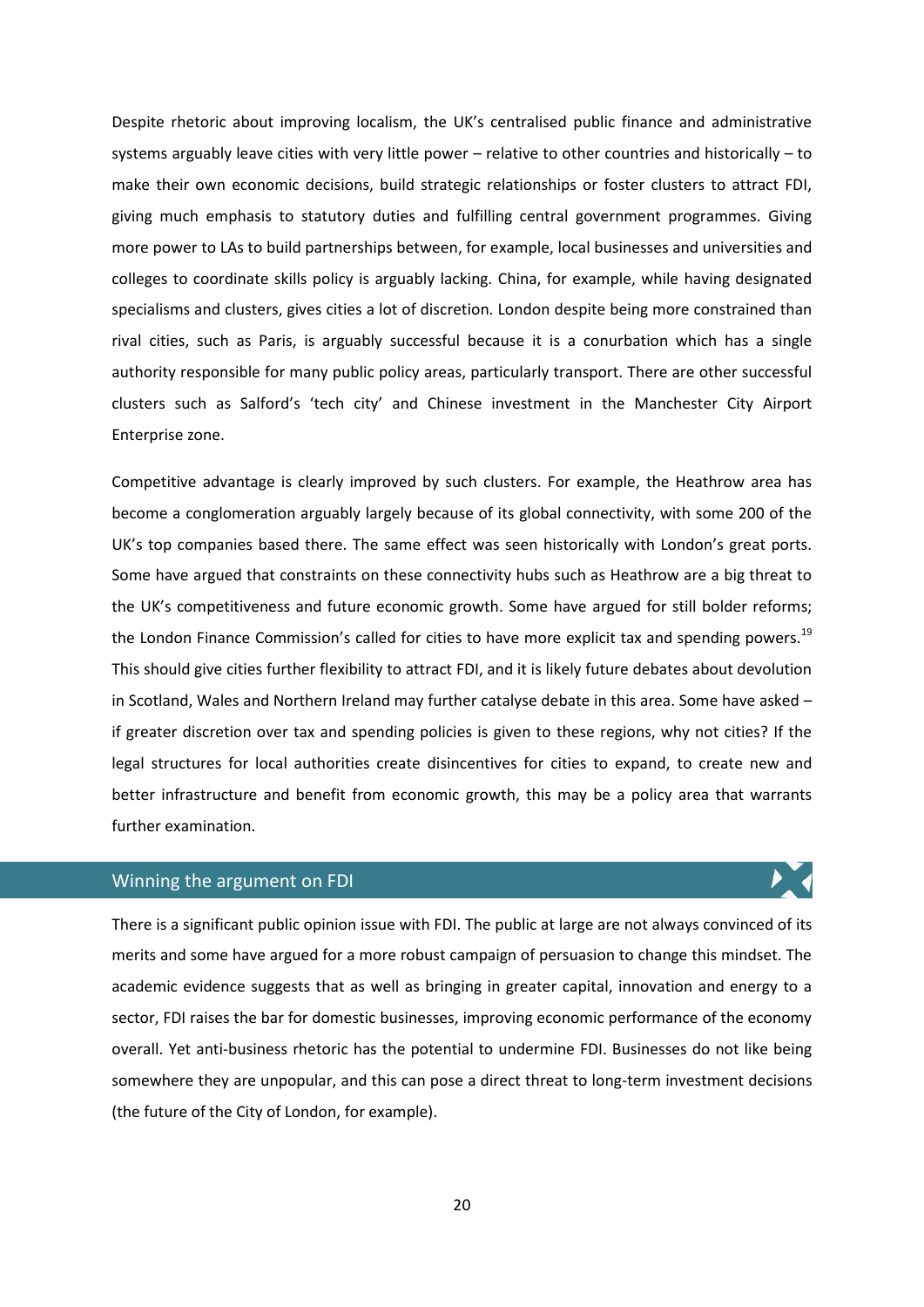The UK has a relatively good record in this respect, with an absence of, for example, a dirigiste concern to protect certain assets from foreign ownership, such as the US refusal to allow the purchase of major seaports by the state-owned UAE firm DP World.<sup>20</sup> The relative position is however, rather opaque, with 'league table' positions largely dependent on measurement of stock, flows, exclusions, inclusions and the accounting of capital flows across exchanges. Nevertheless, continuing the UK's competitive successes in this regard depends on fostering public understanding that the UK's position in the 'global race' is dependent on international collaboration, including an openness to foreign ownership. While this may cause problems for particular elements of society, the overall effect of this openness and flexibility are arguably very positive. There may be lessons to be learned from UK success stories in this regard: for example, the UK's premier football league is globally very successful, despite the most successful clubs often being foreign owned, and many footballers not originating from the UK. Despite this, the large FDI in this industry has generally not caused public resentment. Similarly, the UK car industry has arguably benefitted from a positive UK decision that foreign ownership is not treated as relevant, improving innovation, FDI and employment. Other sectors such as creative, pharmaceuticals, professional and financial services and defence are all heavily foreign owned, yet they are some of the UK's most globally competitive industries.

The messaging can sometimes be mixed, however. The life sciences industry strategy is benefitting from early stage development R&D tax credits, but is suffering from a five year nominal freeze in the UK drugs budget. It is thus a challenging environment to promote FDI in this sector.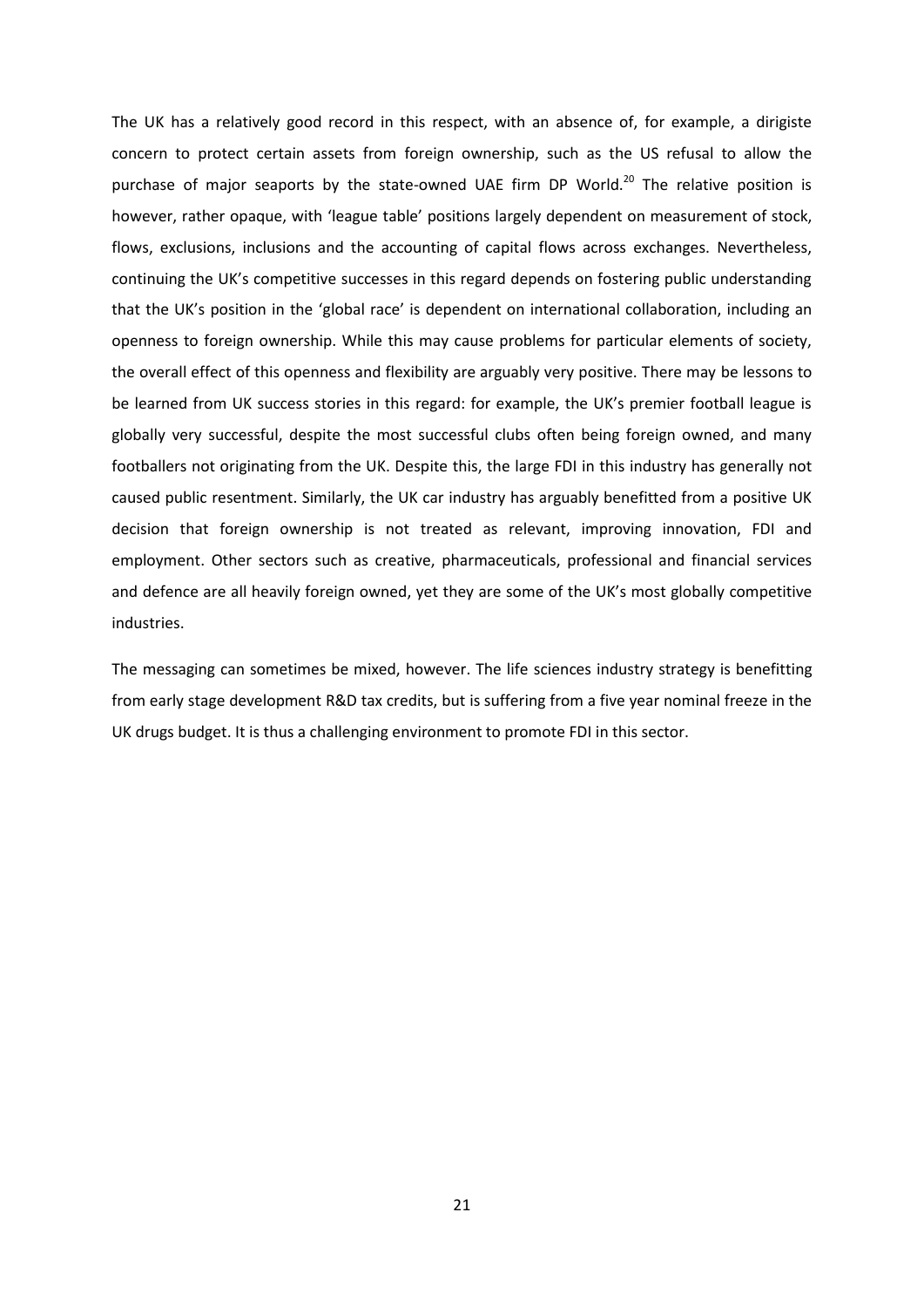# Essays

### Andrew Peters, Siemens

As we enter a truly globalised era, significant shifts in the movement of capital, labour and goods have the potential to dramatically change the way in which the UK does business, yielding tremendous opportunities for growth, expanding our exports and creating the jobs of the future. The clear opportunity, albeit a long-term one, is the expansion of developing economies and the volume of new consumers – or the new global middle classes.

Take China. At the beginning of the century, recent statistics suggest just 4% of urban households were middle class; by 2012, that share had leapt to over two-thirds. By 2022, China's middle class could reach 630 million – three-quarters of urban Chinese households and 45% of the entire population. The trend is similar in other emerging markets too and just as acute.

Since the fall of the Berlin Wall, the decline of command and control economies and the further liberalisation of Chinese economic policy combined with the rise of the South American bloc, billions of new citizens have entered the global market.

This alone poses unique challenges for this century  $-$  one of the main ones being how to have balanced growth not just in the UK but globally. For the last ten years inward investment has poured into developing economies and their exports have increased whilst many have bought up huge amounts of Western debt. Equally the West imported more, increased borrowing, ran trade deficits whilst witnessing a decline in inward investment. Indeed this paradox is what many believe led to the tectonic plates shifting as dramatically as they did in 2008, during the height of the great financial panic.

With the rise of the global middle class driven by the emerging markets the challenge now is how these states stimulate domestic demand, and increase consumer consumption whilst the west seeks an injection of inward investment alongside the development of their industrial sectors following decades of decline.

So how does the UK supply its products in those markets given the rise in demand and the need to fulfil the growth of the new international middle classes?



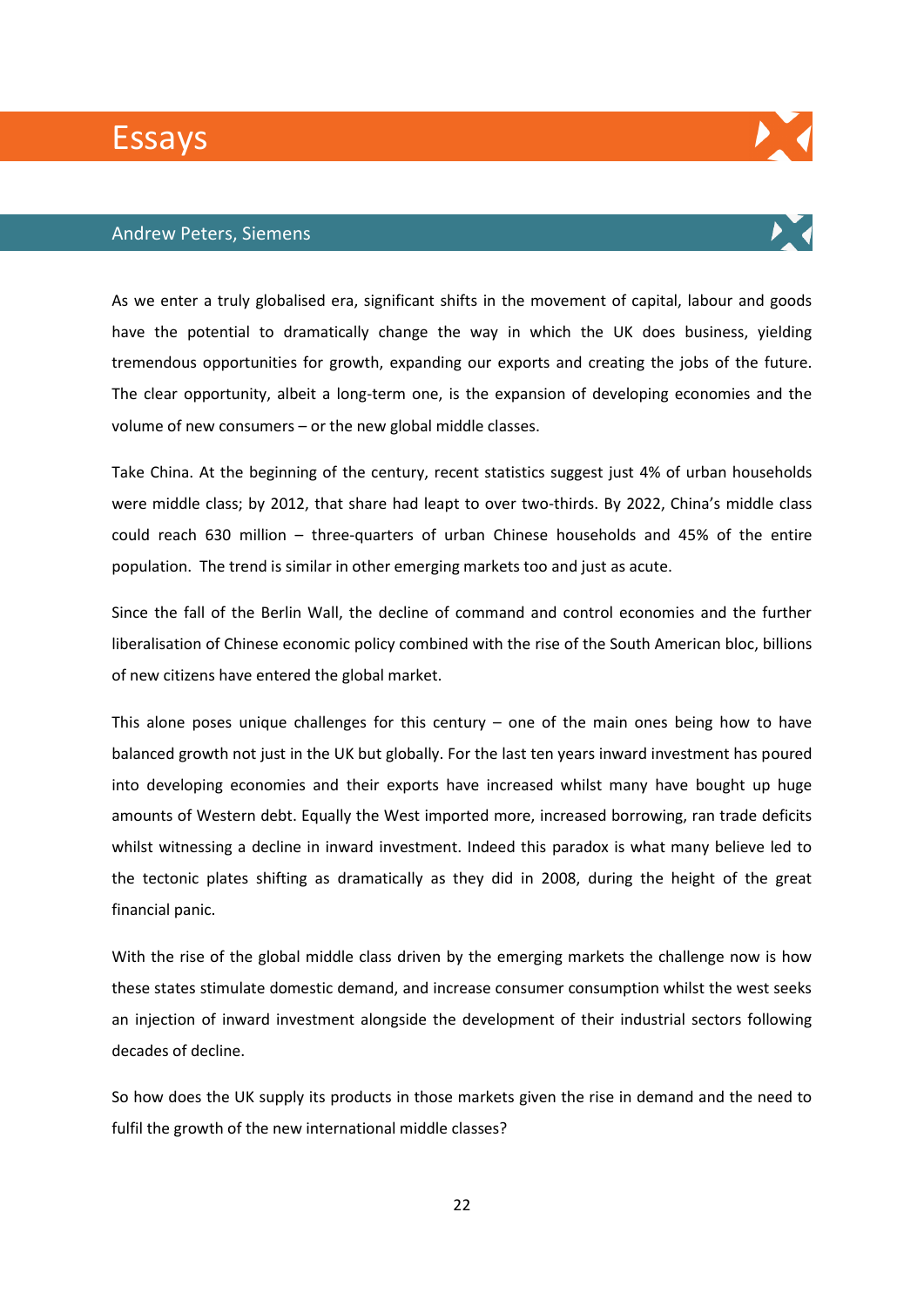#### **Barriers**

The barriers to accessing new markets can include tariff barriers, taxation barriers, and issues relating to bribery and corruption.

Trade barriers are still very much an issue. There are the traditional tariff barriers – still some highly discriminatory tariffs and taxes – this in spite 50 years of the General Agreement on Tariffs and Trade (GATT), the WTO and nine trade rounds. There are new and significant non-tariff barriers, which are complex as they can sometimes appeal to very legitimate social and cultural concerns, e.g., regulatory issues, labelling, standards, and abuse of intellectual property rights (IPR) alongside subsidies, trade defence, discriminatory pricing, bans and prohibitions. They all need different approaches to be overcome – and international cooperation and agreement is therefore vital.

Tax can present one of the most damaging risks in emerging markets too. It is vital that the key tax risks in each emerging market location are understood, assessed, and effectively managed. Businesses must strategically assess whether the tax regime in the country is stable enough to allow the company to make a fully informed decision on its investment. Conversely, corporate risk teams should determine that any tax minimisation strategies are aligned to the organisation's overall strategy and desired risk profile.

Bribery and corruption has become a significant issue for emerging market participants too. Facilitation fees, inappropriate gratuities, and providing "things of value" to government officials to influence them or obtain/retain a business advantage are just a few of the more common practices. This needs to be wiped out globally, as it distorts markets and is morally wrong. (E&Y 2010)

We should also acknowledge the European Union which has done much to remove barriers both within and outside the EU zone, creating much more favourable trading conditions as well as helping improve access to new markets through continental trade deals, which has helped the UK access global markets in way previously thought impossible. But ultimately the barrier challenges fall into tax, tariffs and the eradication of corruption.

#### **Taxation and competitive incentivisation**

It is vital the UK has a competitive tax system, but all too often this debate revolves around reductions in corporation tax or even lowering the rates of income tax. These are important factors when attracting inward investment but there is a policy black hole when considering the depreciation of assets such as plant machinery and equipment – in essence large and intensive capital investments. Whilst this year the capital allowances for investing in energy efficiency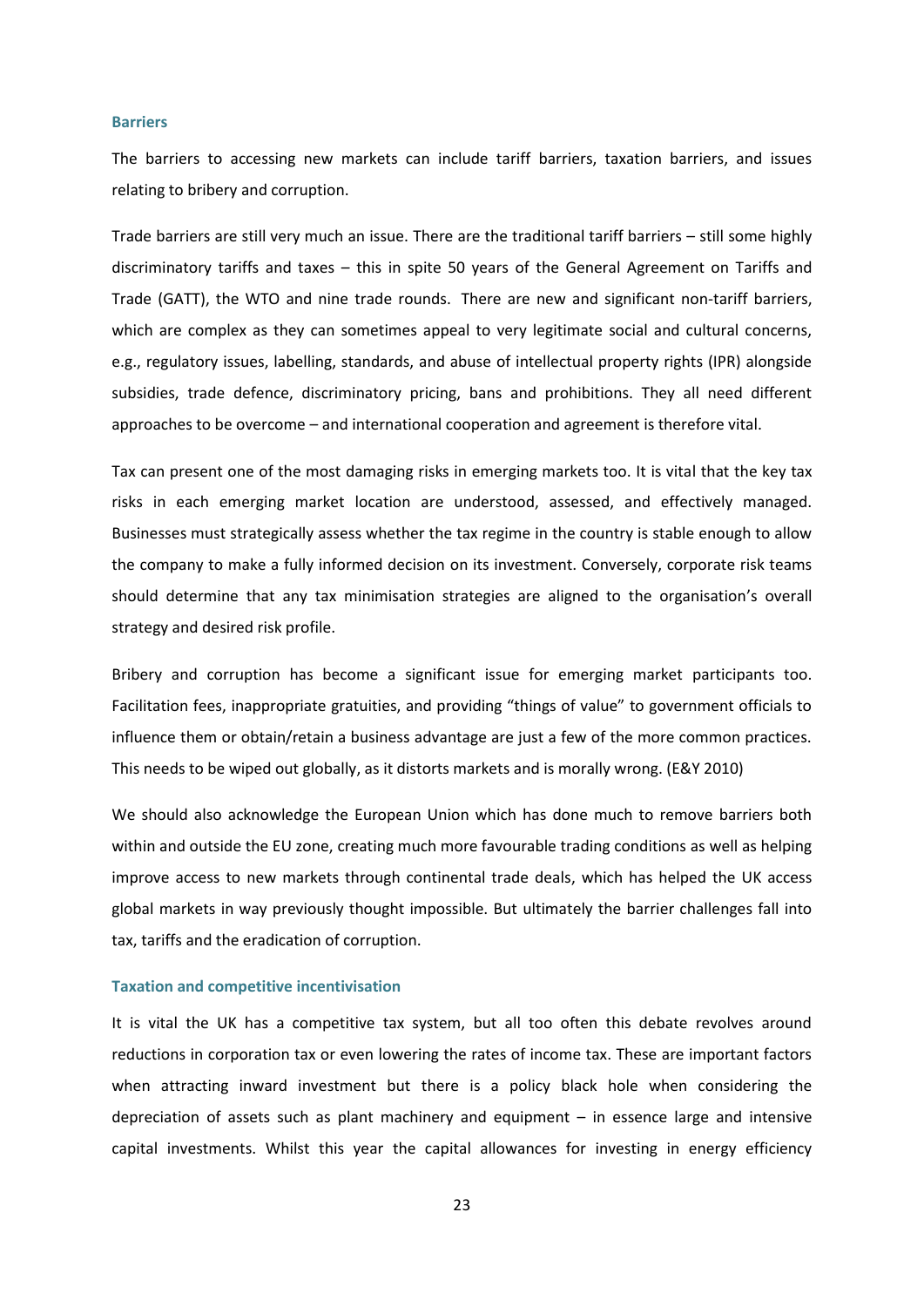technology has increased – this only scratches the surface when considering long-term depreciation for the whole basket of manufacturing assets.

The time it takes for manufactures to recoup their capital investment through the tax system in the US is 3 to 20 years. In Ireland the figure is 5 to 10 years, for Germany 10 to 16 years. In the UK it is an astonishing 30 years at a bare minimum.

UK tax depreciation rates under the UK's capital allowance regime, using the declining balanced method, is only 20% for most machinery and equipment. In the intervening decade, modern machinery has become more productive by increasingly incorporating the latest technologies and software. Empirical and anecdotal evidence suggests that manufacturers are replacing their machinery and equipment, on average, every seven to eight years. Yet the UK's current rate of 20% means that manufacturers are only able to recoup their costs after 30 years, adding a premium to investing in the UK (EEF 2010).

We believe that this is a major disabling factor in encouraging new capital investment and moving away from a 'make do and mend' mentality.

#### **Government policy and its role in facilitating export growth**

We have seen great strides in reaching new export markets; indeed at Siemens our award winning facility in Congleton exports 98% of goods across the globe, and the gradual opening of key markets has been critical to our UK growth. We welcome the increases in UK Trade & Investment (UKTI) funding and the increased effort to undertake key trade missions to boost growth – all of which contribute towards the better marketing of Britain – something we have not always leveraged hard enough.

Inward investment into the UK economy created or secured more than 112,000 jobs in 2011 to 2012. And we fully support the plans to increase UK's exports to £1 trillion by 2020 and attract more inward investment in UK infrastructure projects – including the recently announced investment in Manchester Airport, investment secured from China in October 2013. (BIS 2012)

We know how strong our services exports are and it may be fair to argue that emerging markets are seeking mineral and manufacturing equipment that are largely exported from Germany or other countries with a stronger manufacturing sector, hence our relentless campaigning for a stronger industrial sector capable of matching the exports of our services sector, which in fact is in surplus.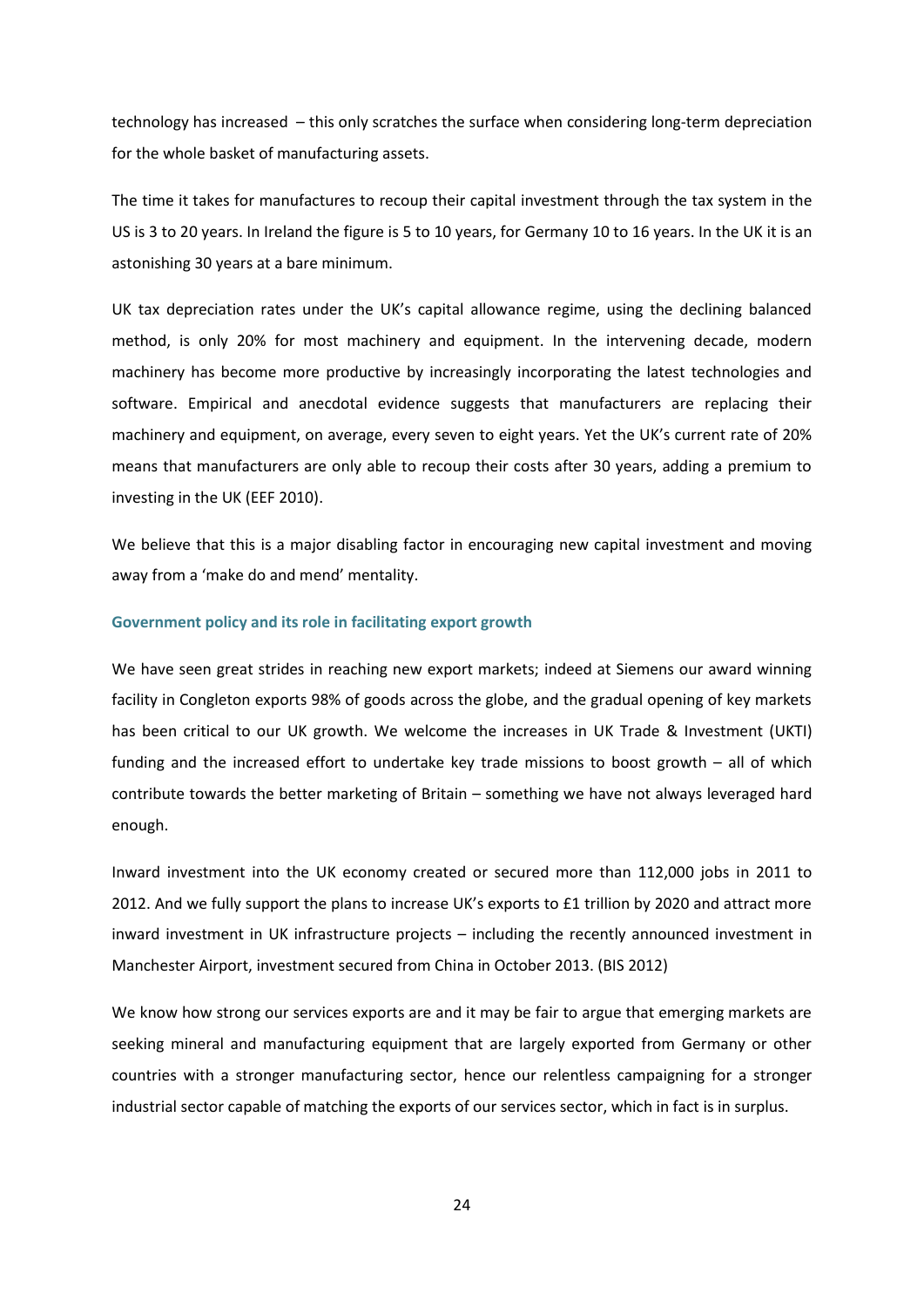UK Export Finance (UKEF) has helped many exporters and reducing corporation taxes has encouraged inward investment. But let's not ignore the scale of the challenge. Sterling has depreciated around 25% since 2008, and last year's trade deficit was £36bn – over 2% of GDP. With such a cheaper trade weighted currency – surely we should be performing better than this?

There are monetary challenges too. Many are rightly concerned that the global tapering of quantitative easing could seriously impact demand and critically liquidity that is much needed for the UK exporters that require stability in their borrowing costs and access to finance – the latter has been a critical barrier to growth, and served to hinder our ability to approach emerging markets confidently. So we urge policy makers to work with industry as much as the city when considering how to manage the winding down of QE and any potential increases to interest rates.

Ultimately the Government could do a number of things that would boost exports to the emerging markets. This may include:

- One would be to allocate high profile trade envoys specifically to key growth economies a permanent trade presence in the countries themselves as Economic Ambassadors.
- The government should ensure that the EU uses its economic weight to press for robust IP protection provisions in international trade negotiations. This requires active UK engagement on IP initiatives in Europe.
- To support high-growth export champions, the government should introduce a New Markets Incentive – a targeted tax credit to underpin exploratory export activity by SMEs.

#### **Innovation driving global competitiveness**

Although we have some of the world's best universities, we have consistently failed to translate that core research and development into commercial added value with new products and solutions. In 2010 the University of Manchester won the Nobel prize in Physics for Graphene, yet China and Japan have over 2000 patents, whilst in the UK there are only eight. The introduction of the government catapult centres has for the first time created an environment where academia and industry can come together to commercialise their R&D technologies. If the export growth opportunity of the future is centered around the world's middle class, then the faster and greater the amount of innovation we can commercialise the more products we can export to satisfy future needs. We also need to engage with many more SMEs to help sustain this.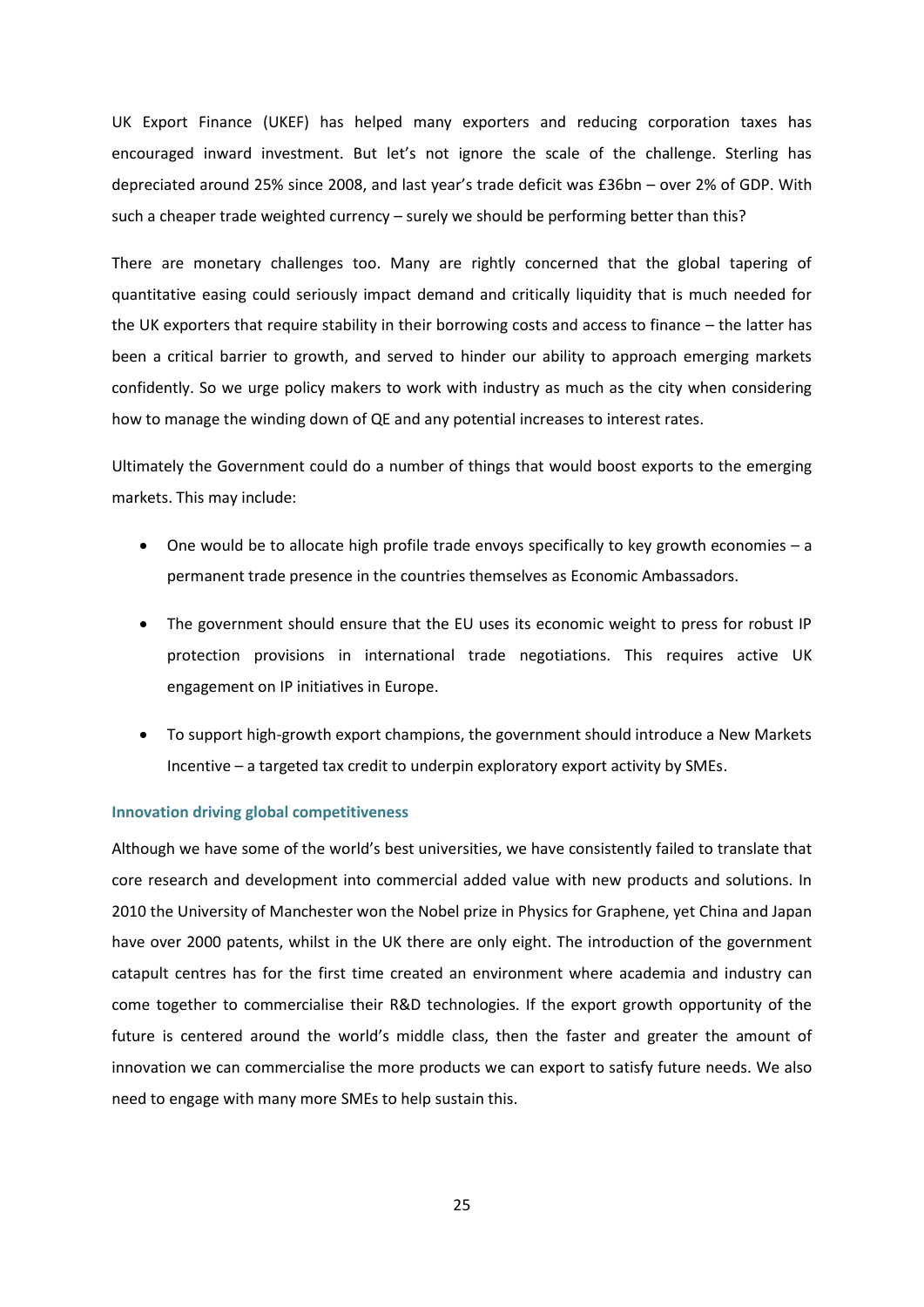Interestingly the German government is already supporting industry and academia in terms of developing the digital factories of the future with new technologies and innovation. So we must do more and accelerate the good progress we have made in this area.

#### **World class transport and connectivity**

Exploiting new market opportunities necessarily requires the supplier to have fast and consistent access to its customers both in terms of direct transport links from and to the UK to allow customer engagement activities to take place effectively and for the supply of products from the UK to consistently arrive at the customers location on time and at a commercially competitive cost.

Improving airport regional and hub connectivity to these new markets, whilst also addressing APD (Air Passenger Duty) to make the UK competitive against other European airports, will help improve this customer intimacy.

Recognising the importance of building a robust supply chain in the UK will mean more investment in ports in the North of England such as Liverpool and Manchester. British manufacturing, which accounts for 53% of all exports, will be able to achieve globally competitive logistics costs and geographic concentrations of interconnected companies will start to develop around these export points. This is important because we need a transport system capable of delivering export-focused growth – the ability to move goods not just around the country but outside of it too.

#### **Why the UK matters**

Whilst there is much more to be done by way of increasing access to emerging markets, especially for SMEs, the UK has natural comparative advantages not just limited to a devalued currency. The UK's historic roots as a trading nation and use of the English language, the language of business and of many emerging nations, points to a positive future outlook. Siemens nonetheless recommends that there are permanent high-profile economic ambassadors across emerging markets.

The UK, utilising its role inside the EU's Single Market, needs to market itself hard as a world beating trading nation. With growth still slow in many traditional markets, a relentless push to tap into emerging markets is vital, whilst working internationally to reduce trade barriers.

Exports across the board have grown and that should be welcomed. Whilst these markets are perceived to be slowing, especially China, that is due to their efforts to rebalance towards consumption, which in fact should be an opportunity not a risk. JLR have recognised this – exporting high end vehicles across emerging markets. It is also desirable for the larger firms to take the supply chain and SMEs with them in the journey to export more where possible.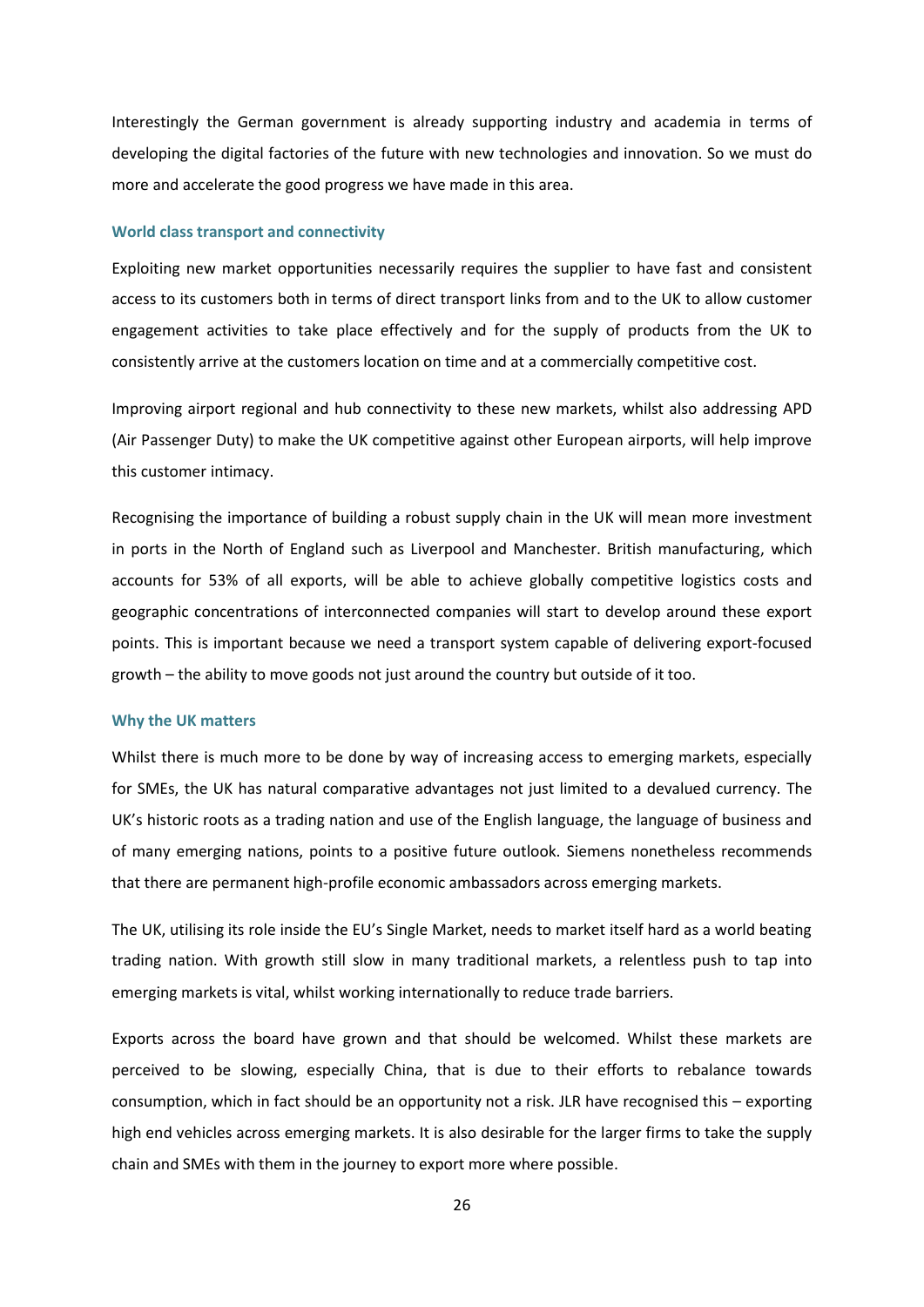If this is the case we will make faster progress in these aims and we will be able to address the challenge of growing our supply chains. One of the UK's strengths is of its flexibility and ability to adapt to changing global environments – and that will be at the centre of firms tapping into new markets in South America and the East where global economic power is shifting.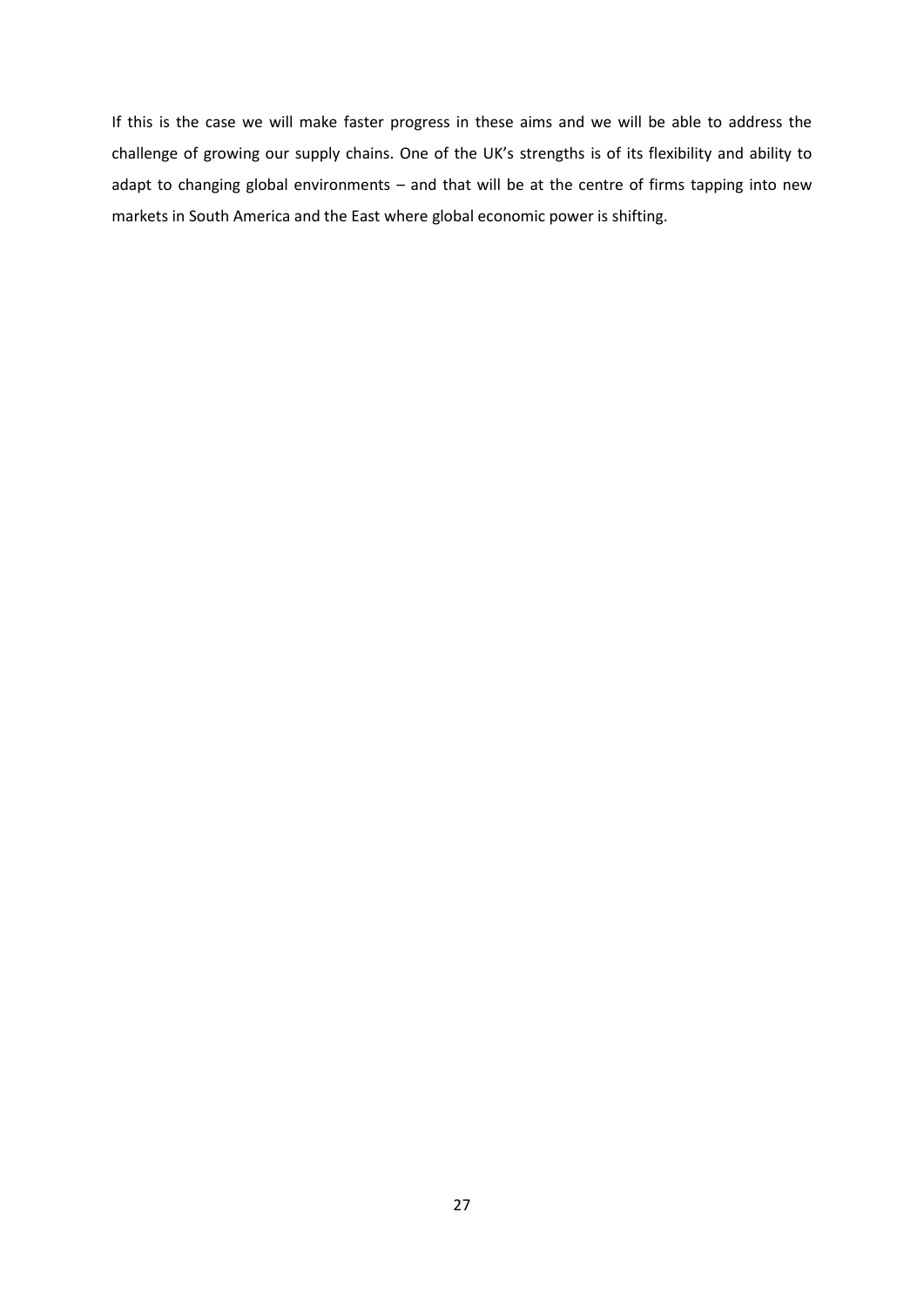# George Magnus, UBS



A wave of economic optimism has broken out in the Western world in recent months. The good news is that there is a cyclical recovery going on, and that the pendulum of economic growth is swinging back a little towards advanced economies. For the last several years, the richest countries in the world have only contributed about a quarter of global economic growth, but this proportion is likely to rise to about a third or a little more in the next 12-18 months.

Economists have been busy revising up their economic growth forecasts for 2014 and 2015. Christine Lagarde, the Managing Director of the IMF, was in biblical mood recently when she told an audience in Washington that the deep (economic) freeze was over, and that she was hopeful that 2014 would mark the transition from 'seven weak years to seven strong years'. After a few economic false dawns for economic recovery in the last 2-3 years, and depression-like conditions in Europe in particular, the view from the economic trenches is that this upturn looks like the real thing. From the crow's nest, however, things look much more nuanced, and indeed still worrying. The fabric of globalisation is torn, the foundations of economic recovery are weak, especially in Europe, and the growth dynamic in emerging countries is impaired. The risk of inflation lurks in the latter, while that of deflation looms in developed nations. These apparently opposite perceptions can be stitched together in a global 'tour d'horizon', and by considering the general legacies of the financial crisis, the answers to many of which still go begging.

#### **US leading the charge but still fragile**

The US economy is expected to grow by about 3% in 2014 and a little more in 2015, driven by the private sector. US industrial and wage competitiveness indicators have improved, banks are lending again in modest fashion, household debt to income ratios have fallen, and the shale oil and gas revolution is rapidly lowering US net energy imports. Without the headwinds from the automatic spending cuts that substituted last year for broader political agreement over the Federal budget and the Treasury's borrowing authority, the economy should push on.

Against this side of the ledger, however, there is another side. Although the unemployment rate has tumbled to 6.7%, the labour market is structurally weak. The labour force is contracting under the influence of demographic and technological change. A closely followed and broader definition of unemployment that includes discouraged workers, those marginally attached to the work force and those working part-time for economic reasons is over 13%. Real wage and salary growth is weak. Inflation has dropped to about 1%, and further declines would be unwelcome. Cash rich companies are spending a little more on investment but not much more. The risk of disorderly budgetary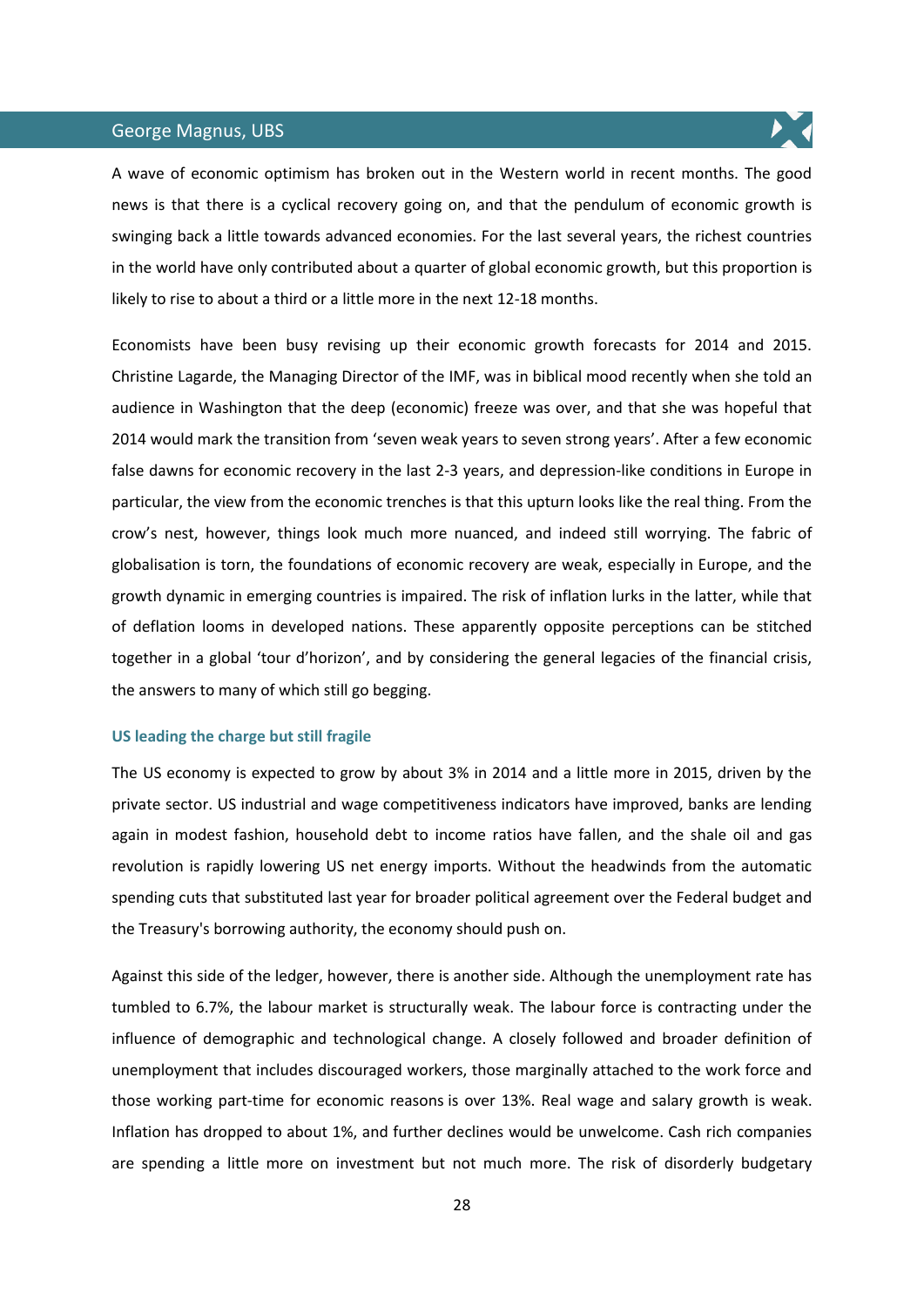politics has receded but only for the time being. The budget deficit has fallen from almost 10% of GDP to about 5%, and will halve again by 2015, but the huge task of addressing Medicare programme costs has yet to happen. Last but not least, the Federal Reserve's decision to start unwinding QE, or quantitative easing, is welcome, but poses unpredictable risks to financial stability, not least in emerging countries, many of which are vulnerable to a reflow of capital back to the US and other developed economies.

#### **UK pick of the European pack**

No one predicted this a year ago, but the UK's expected 2.3-2.5% growth won't be bettered by major industrial countries, aside from the US. Unemployment has fallen so quickly that the Bank of England now has a quandary about framing the criteria for keeping policy rates unchanged. It is fashionable to attribute the UK's economic performance to the government's Help to Buy housing programme, but the economic recovery predates the announcement of this scheme. That said, housing policy, mortgage lending and financial services are now unquestionably adding fuel to the economic expansion. As a result, though, we can see that the economy has not rebalanced away from its precrisis structure. Moreover, the economic recovery is starting with an unusually large balance of payments deficit of 5% of GDP. In the next 12-18 months, this deficit might grow to levels that end up in a crisis for the Pound Sterling, an untimely rise in interest rates, and another recession. In addition, analysts will doubtless watch closely for any economic effects from a vote for Scottish independence later this year, and from the implications of the 2015 General Election regarding a vote on EU membership in the next parliament.

But for the moment, the UK is doing much better than the Euro Area. Although economic sentiment has improved for countries bordering the Mediterranean, though not for France, the end of the economic contraction is not a demanding benchmark for success. Anaemic and unbalanced growth, and elevated unemployment, debt levels and credit constraints are common. European politics, especially the ascendancy of nationalist or anti-integration parties in the European Parliament elections in May, could mitigate against the likelihood of significant policy changes in the near future. And we should not ignore the risks of political tensions and changes in austerity-weary member states that may yet threaten the integrity of the single currency.

Major economic policy changes, though, are a long shot anyway. Euro Area member countries have not really crossed any major bridges in advancing the cause of better macroeconomic governance, or of a satisfactory banking union. There has been no significant change towards more burdensharing between creditor and debtor nations. Agreement on banking union, to try and mitigate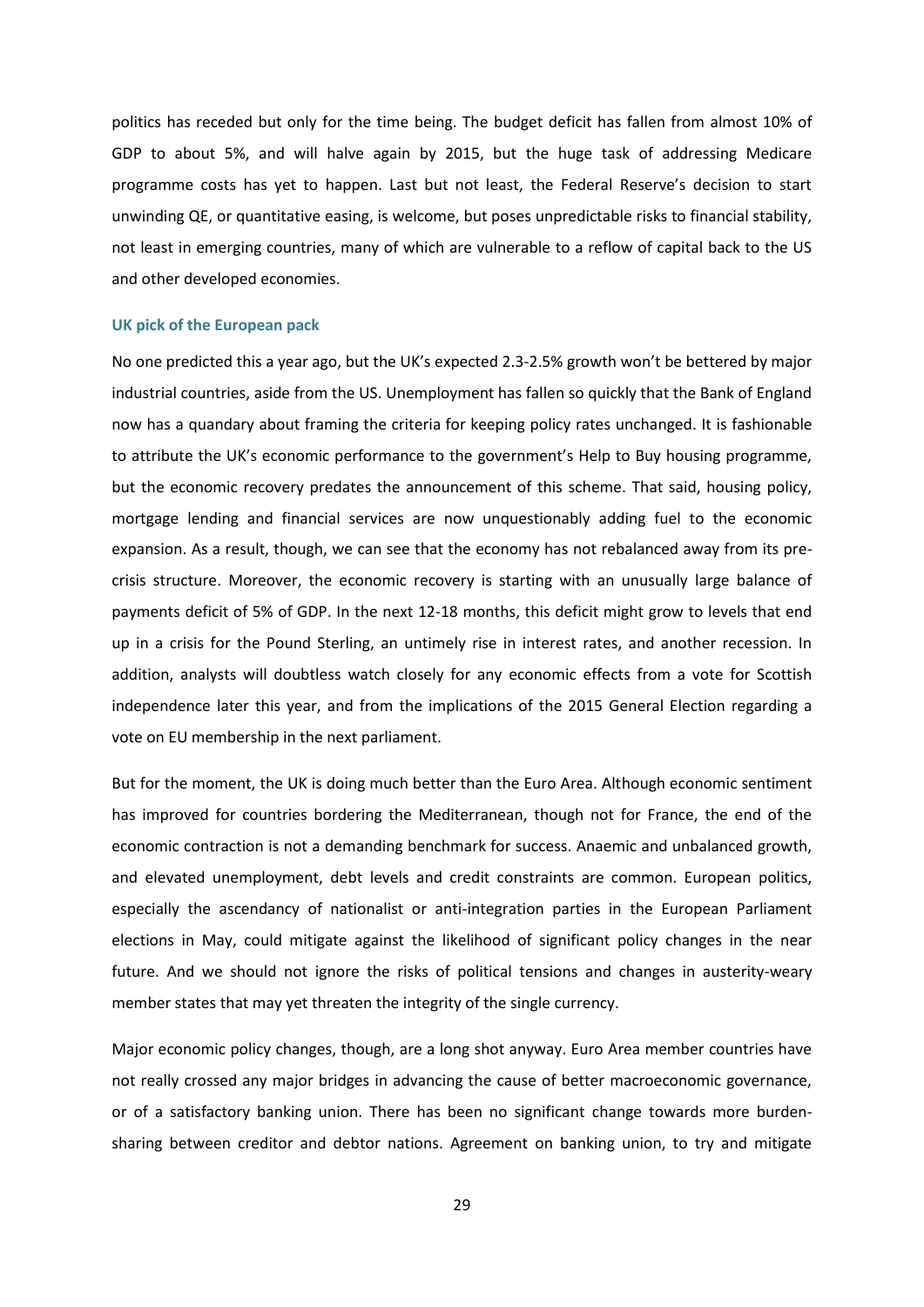financial risks, excludes deposit insurance and other joint liability arrangements, for example, as regards bank resolution and recapitalisation. The European Central Bank will almost certainly have to ease monetary policy further via targeted lending or indeed by adopting politically contentious QE. New monetary initiatives could be justified given how close the Euro Area is to deflation, and offer cover and time for governments to persist with labour market and other governance reforms.

#### **Abenomics is struggling**

In Japan, the 'Abenomics' experiment, named after Prime Minister Shinzo Abe, succeeded in lifting economic growth to about 4% in the first half of 2013, but the economy's rate of expansion has halved subsequently. With consumption taxes rising over the next two years as part of the fiscal consolidation programme, and growing skepticism about the likelihood of successful implementation of structural reforms, it is quite likely that Japan's growth rate will drop again. As a result, the achievement of positive inflation readings until now is likely to prove fleeting.

The relative ease of expanding QE and introducing fiscal stimulus in 2013 contrasts with the more fractious challenges of social and economic reforms needed to strengthen growth, and guard against the risk of renewed deflation. These span deregulation of product and service markets, raising the participation of women in the workplace, tax and governance changes to spur companies to spend more, and the encouragement of higher wages and salaries. Faced with inertia or resistance to structural reforms, the government will probably lean again on the Bank of Japan to expand QE in 2014, giving rise to further weakening of the Japanese Yen, which in turn could be an additional problem for emerging economies.

#### **Rough ride for emerging markets**

A number of emerging markets have had a bit of a rough ride in recent months, experiencing outflows of capital, unstable currency markets, weakening growth, and political or social unrest, for example, in Turkey, Thailand, Ukraine, and Brazil. The World Bank's latest Global Economic Prospects gives a reasonably optimistic assessment of emerging country prospects, but warns that many are especially susceptible to external financing difficulties and balance of payments crises from changes in US monetary policy.

Confidence in emerging markets has frayed anyway because of serial disappointments regarding economic growth. This has affected surplus countries such as China and Russia, as much as deficit countries such as Brazil, Mexico, Turkey, South Africa, India and Indonesia. Corruption and excessive credit creation are common themes. In China, the problem is too much investment. In India and Brazil, it's too little. But for richer and poorer emerging countries alike, economic development in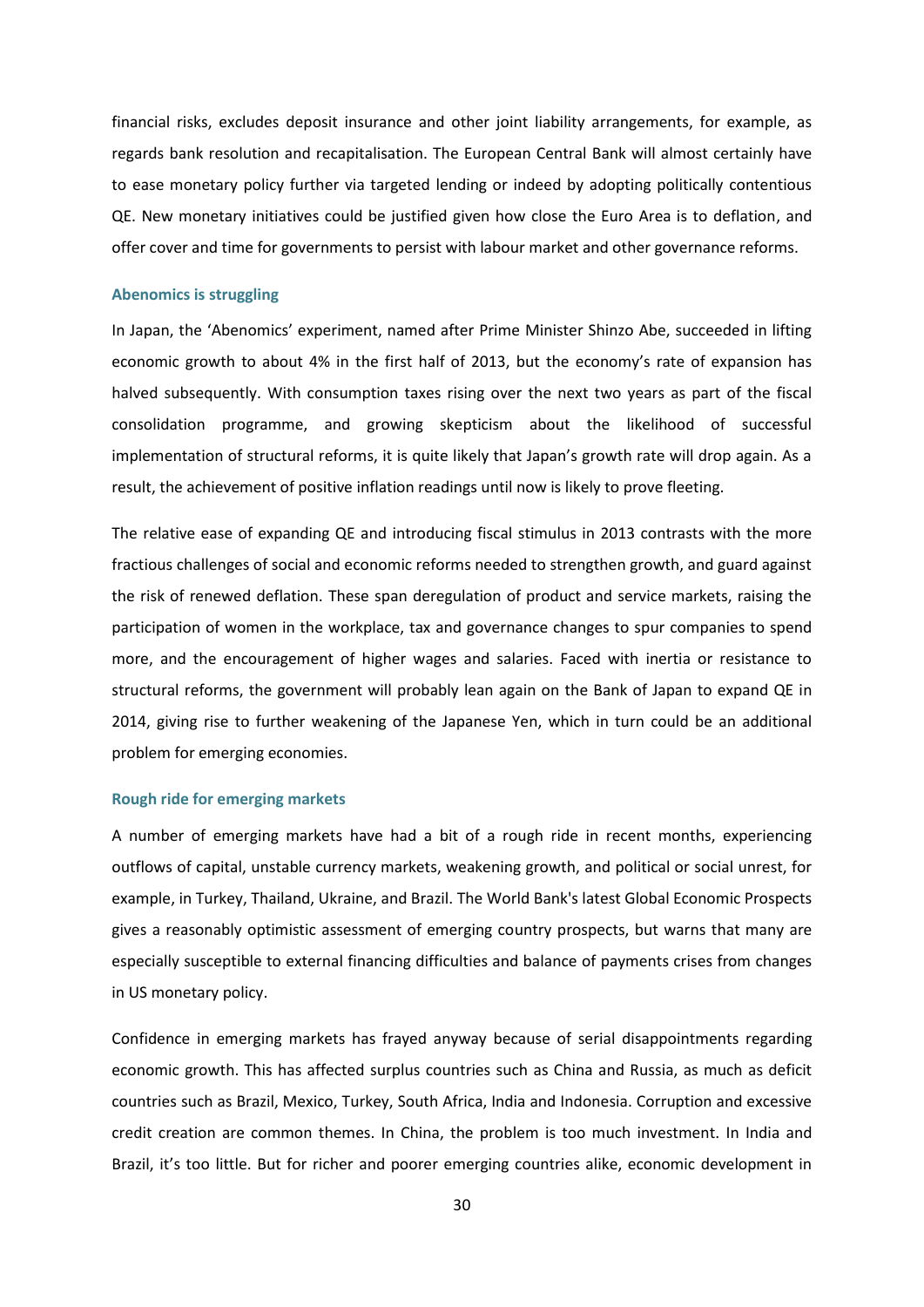the last 10 to 15 years has been so fast and successful, that the economic models and political institutions, which served them well, now need an overhaul or reboot. Western export markets have become much more subdued, and many successful development strategies can only be accomplished once. Now, more complicated, and politically difficult policies must be implemented to sustain high levels of growth.

China merits, as ever, a particular mention given its role in the global system and in emerging and developing country trade. China's underlying growth has already slowed down from 10-11% to 7.7% in 2013. Even so, this is probably a path towards even slower, sustainable growth of around 5%. China's main structural imbalance is that the investment side of the economy is too big, and the consumption side too small. Rebalancing can only occur in the context of slower growth over time. The leadership is quite open about the need for rebalancing, together with extensive governance changes to change the ways in which central and local governments, state owned enterprises and party institutions work. The Communist Party's Third Plenum late in 2013 announced comprehensive economic reforms but the key is successful implementation. In the absence of political reform, which has been ruled out, the sharpest and most needed economic reforms appear unlikely to proceed as planned, or succeed.

More immediately, though, China's most pressing problem is to tame the pace of credit creation, so as to ensure that financial excess does not end up in a credit and investment bust. The broadest measure of credit creation grew by 18.8% in 2013, down from 20.2% in 2012, but still almost twice as fast as the growth in nominal of around 10%. So long as this continues, the debt to GDP ratio, variously estimated at between 200-230% of GDP, will continue to rise quickly, posing risks to the economy and the banking system.

#### **Legacies of the financial crisis**

Taking a big picture view of the global economy also reveals a system that remains a long way from overcoming both new and amplified legacies of the financial crisis. This year, output in OECD countries will still be 3-4% below the pre-crisis trend on average, but for many countries the gap may be 2-3 times as large. It may still take a long time to close it. Fiscal systems have been severely compromised at a time when age-related spending commitments are set to rise sharply. Monetary policy doesn't work as it used to, and credit intermediation is still impaired. Financial globalisation has gone into a steep decline, which may not be a bad thing per se, but might be if it pulled down trade and investment at the same time. The long-term relationship of 2:1 growth in world trade to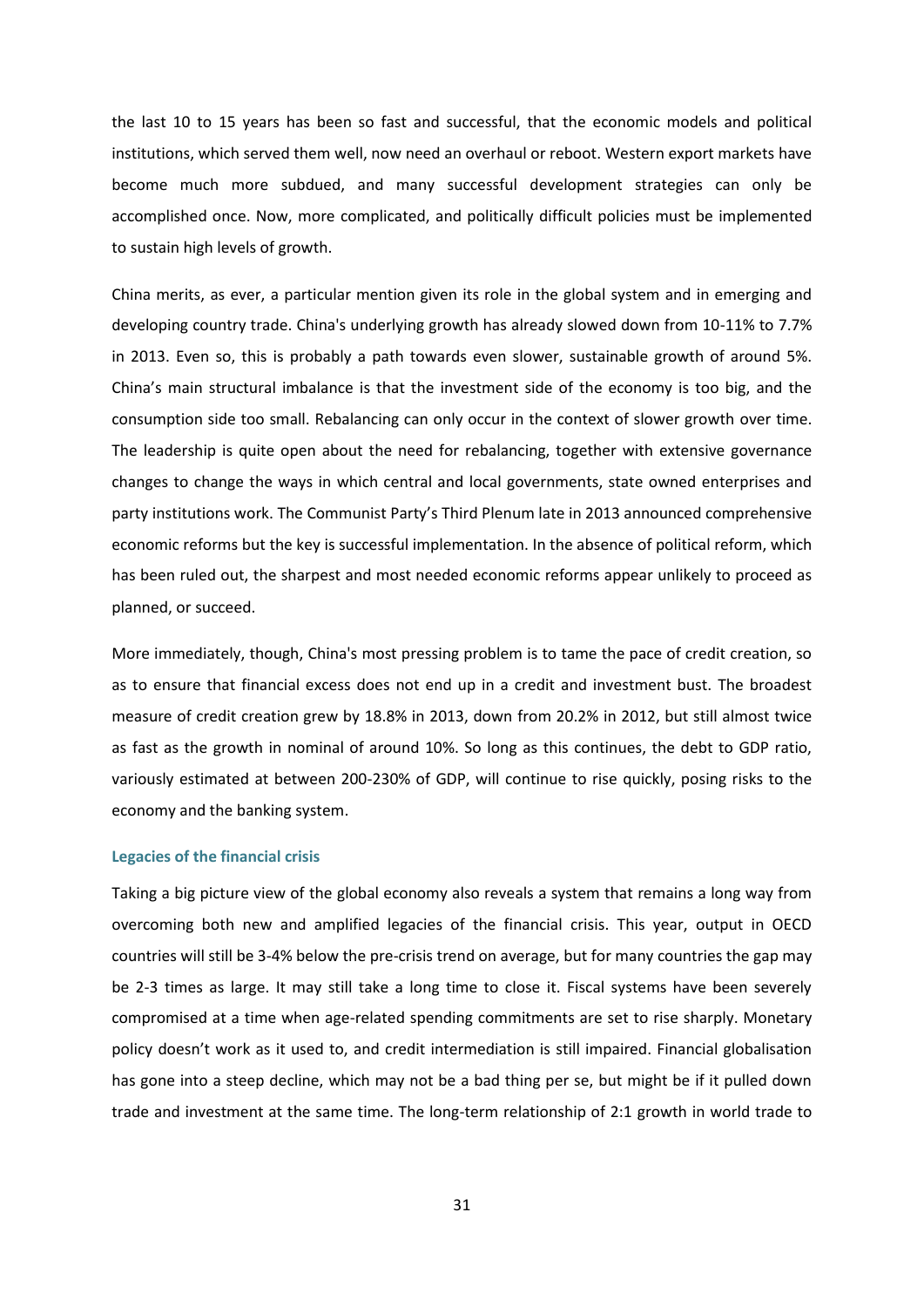growth in world GDP has already faltered, and global foreign direct investment is now running at half the rate of 2007-08.

Labour markets are churning and difficult to interpret because of the effects of new technologies and robotics on the one hand, and rapid societal ageing on the other. Extremes of income inequality are now recognised not just as a social problem that saps the strength and cohesion of communities, but also as a corrosive economic problem that restrains income formation and consumption, and adds to deflationary pressures. The cumulative effect of weak or falling investment in physical and human capital, most recent as the public sector has retrenched, is exacting a damaging toll on our ability to restructure economically, keep people at work, and equip them with the skills to match new technologies.

Last but not least, the great growth hopes that were pinned on China and other emerging markets have proven to be not a little naive and largely overdone. Poorer countries should, of course, and will expand at faster rates than richer ones, and the optimism about a rising middle class in emerging countries should bear fruit over time. At the same time, though, the outlook for emerging countries in the next few years is likely to be difficult, as highlighted earlier.

These economic adjustment issues, permeating all parts of a globalised world, emphasise the importance of economic co-ordination and collaboration between nation states and the critical functions of international institutions. The spectre of rising economic nationalism won't appear in global economic forecasts, but if we pander to it, it will affect them in ways we will come to regret.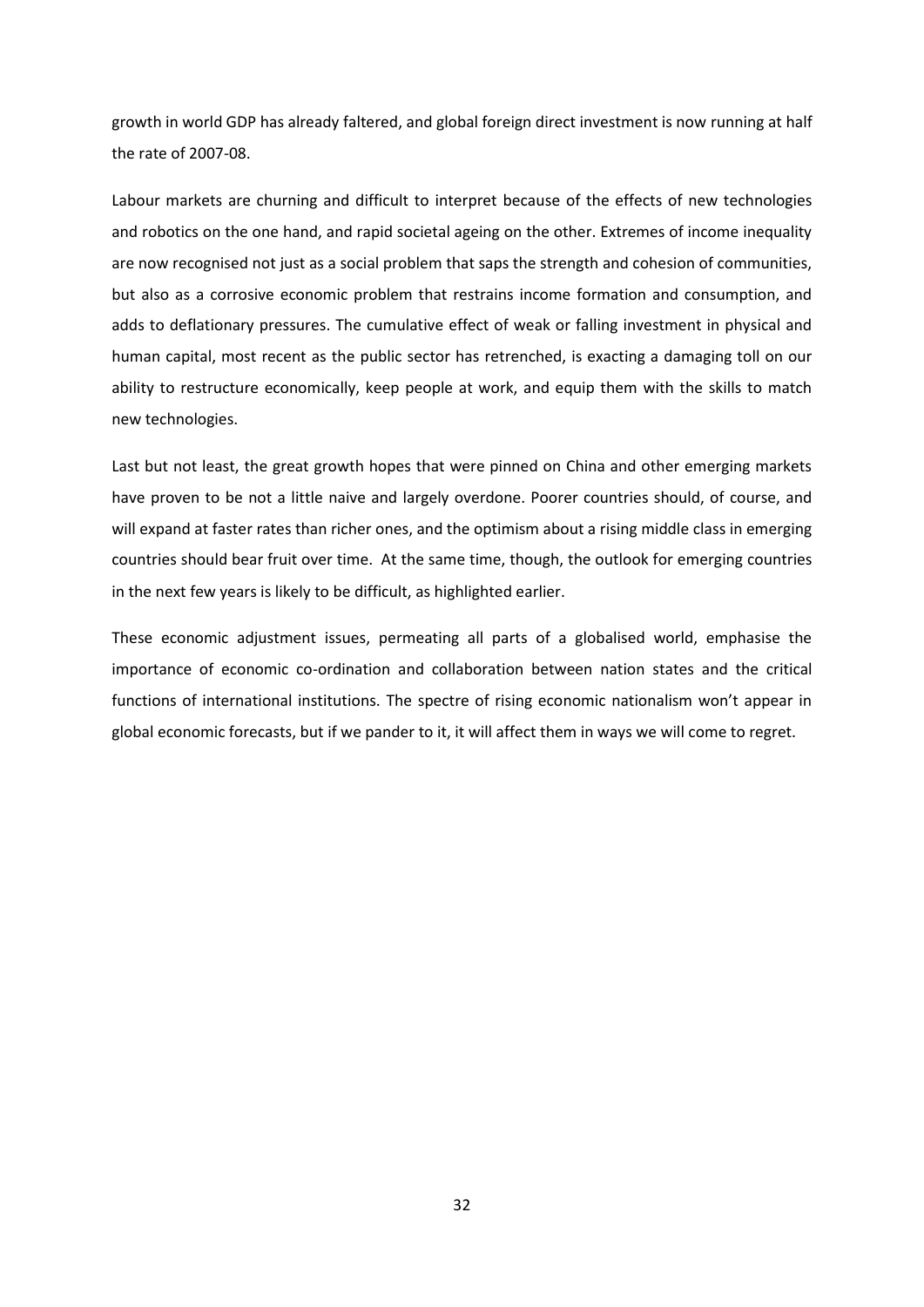# George Freeman, Member of Parliament for Mid-Norfolk

The UK finds itself at a crossroads. With the economy set to grow at 2.7% this year based on the latest figures, the dark days of crisis might seem to be behind us. Pressure to ease up on fiscal consolidation is growing. But we must face brute economic facts. The welcome return of consumer confidence must not blind us to the long-term challenge of restructuring the UK economy: rebuilding it on the rock of innovation rather than the sand of public spending, an agenda which the Chancellor has rightly embraced. The Great Recession provided a wake-up call to a UK which had started to believe Gordon Brown's claims to have eradicated boom and bust, trusting in a phantom model of growth based on cheap credit and booms in the City and housing.

Though it may be sunny through the boardroom window, there's a fire in the basement. Soothed by a few quarters of economic growth, we can too often miss the bigger picture. I believe the financial crisis was structural, not causing but merely exposing the existing weakness in our economy. The red lights surround us: spiralling healthcare and pension costs; rising debt interest and a sclerotic eurozone as our biggest export market; and a bloated welfare state.

According to the Institute for Fiscal Studies, social security spending alone is set to increase from 28% as a proportion of public spending in 2010-11 to 32% in 2017-18, even with the cuts and reforms underway. In pensions, our current level of spending for 2012-13 is a 59% per cent increase from 1997.

Moreover, the IFS forecasts that, in nominal terms, by 2017-18 debt interest spending will be up by £20bn, benefit spending up £20bn, health spending up £15bn and net public service pension spending up £5bn. Even with the very tough current spending reductions, implemented in the teeth of hysterical opposition from Labour and the unions, we will only return spending to the same proportion of GDP as in the early 2000s.

Put simply: the scale of the very difficult consolidation of the last few years is merely plugging the leak and keeping us afloat. The deep structural problems remain, bringing into focus the two possible futures we face. A debt-ridden economy brought to its knees by a lack of productivity in public services, overwhelmed by the costs of health, social security spending and debt interest and thus eventually losing the faith of financial markets. Or a retooled economy fit for the new century, unlocking a new cycle of growth based on selling our science, innovation and knowledge to help the fastest emerging economies go through the agricultural and industrial revolutions in the next thirty years that we went through in the last three hundred.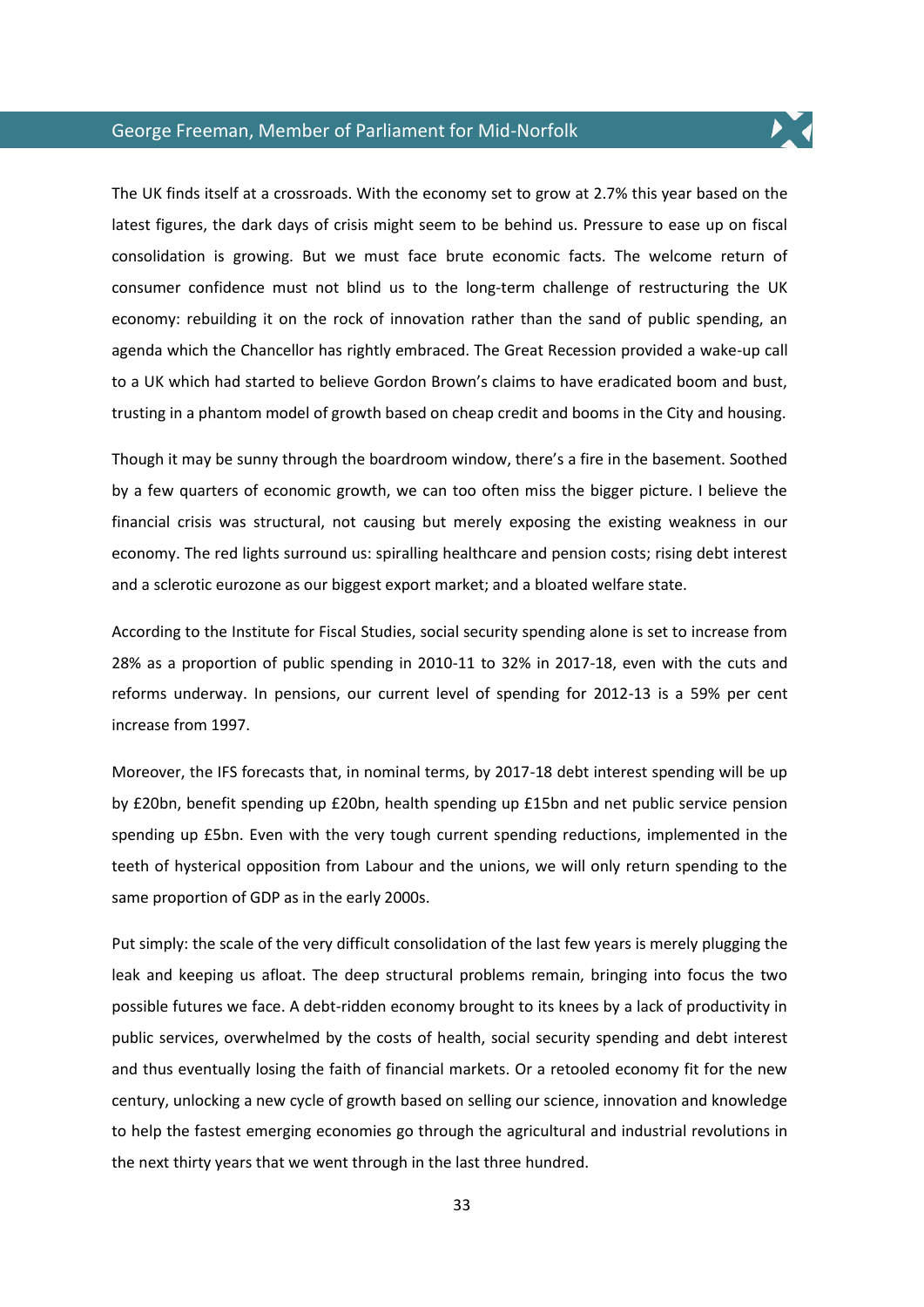George Osborne is right: there is no room for complacency. We are currently borrowing about £3,200 every second. This is no time for fiscal loosening. Having successfully fought the war against the bond vigilantes to keep gilt yields low and begin the work of clearing one of the largest fiscal deficits in the developed world, it is time to embrace innovation, boldly setting the course for the future of the UK economy.

Having come to Parliament as an entrepreneur, fresh from a fifteen-year career starting over ten new companies at the cutting edge of biomedicine, agriculture and cleantech, I see an opportunity emerging from our current crisis to fundamentally rebuild the UK economy so it is able to compete with the likes of China and India in the future. This crisis can be our opportunity to make the UK a global tech and innovation hub, unleashing the force of entrepreneurs to transform the public sector and then export that knowledge to emerging markets.

So if we are to move away from an excess reliance on debt-fuelled consumption and a property price bubble, with QE artificially pumping up asset prices, how do we do it? The first step is obvious: we need to start thinking global.

### **Thinking global**

The Western European nations are all grappling with the same structural weaknesses, and a currency and banking system weighed down by bad debts. We cannot afford to sit and wait for the Eurozone to drive our recovery. We have to go and trade with the faster emerging markets – the BRIC and N11 economies – growing at a rate of 7% annually.

Recent history, however, shows how far we still have to go. According to the CBI, even though the value of total UK exports to the BRICs rose by 42% between 2008 and 2011, they still made up only 7% of total UK exports in 2011, with China comprising just a measly 3%. And, according to their projections, at our current pace exports to emerging markets won't make up the majority of the UK total until 2047. Trying to win the global race through the corridors of European politics is like trying to score a century at Lords with a seven-iron.

As we are currently seeing with jitters as the Fed tapers, there is no point pretending emerging markets are straightforward. The financial press are often fickle in their enthusiasm, no more so than over the case of emerging markets. Having heaped praise on them for more than a decade, a slightly chillier tone has crept in during the last year. Whether it is proclaiming a 'Great Deceleration' (the title of a recent *Economist* cover), or panicked articles about capital outflows, the breathless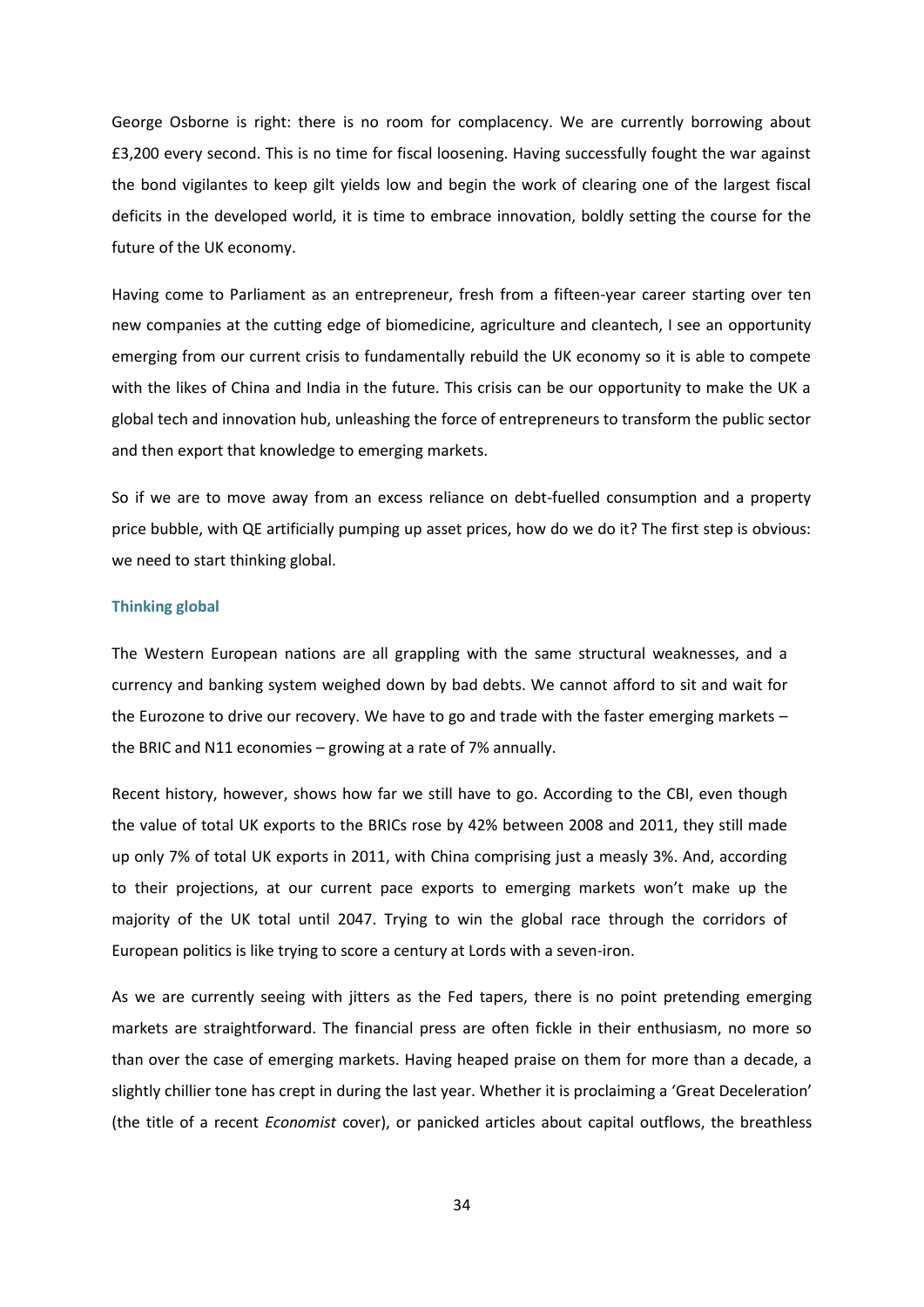enthusiasm for the BRICs and N11 economies of recent years is being overtaken by rekindled interest in the US and Europe.

Such a realignment of expectations can be healthy. Western economies boast many virtues – rule of law, world-class university research, plural societies, open markets for foreign investors, absence of corruption – that China, India and Russia often lack. Yet this lack of advanced development and infrastructure is precisely why these emerging economies are such fertile territory for some of our exports. In food, energy and biomedicine, these economies and the wider N11 are eager for the developed technologies of the West. They are due to go through in the next few decades what it took us three hundred years to do. By 2050 the world population is set to double, meaning we will need to produce twice as much food with significantly less land, water and energy. Far from giving up on emerging markets, such needs show why our exports are more sought after than ever. Feeding, fuelling and healing the emerging economies is going to be big business.

Some even suggest the West is destined for a new period of slow – or even no – growth. The recent revival of the 'secular stagnation' thesis by Larry Summers and work from Professor Robert J. Gordon has triggered worries that we could be doomed to a far lower rate of trend growth than we have enjoyed in the last century. In Professor Gordon's thesis, a third industrial revolution – the digital revolution – has propped up trend growth since the sixties, though only creating a 'short-lived growth revival' compared to the second industrial revolution of such necessities as electricity, running water and indoor toilets. As he puts it:

*"...there was virtually no economic growth before 1750, suggesting that the rapid progress made over the past 250 years could well be a unique episode in human history rather than a guarantee of endless future advance at the same rate."*

Whether Professor Gordon's thesis is right or wrong, the question of time is: where is the next cycle of innovation going to come from, one that can fundamentally transform all of lives? And, once found, which countries will capitalise on it and export their discoveries to the world?

To answer that question I want to touch on three things. Firstly, to offer a candidate for the sort of innovation that can drive a new cycle of growth for us in the UK and the developing economies – namely, Life Sciences. And then to spell out a clutch of supply-side reforms here in the UK which can help entrepreneurs better commercialise that innovation, through rethinking our aid and trade budgets and unlocking innovation in the public sector.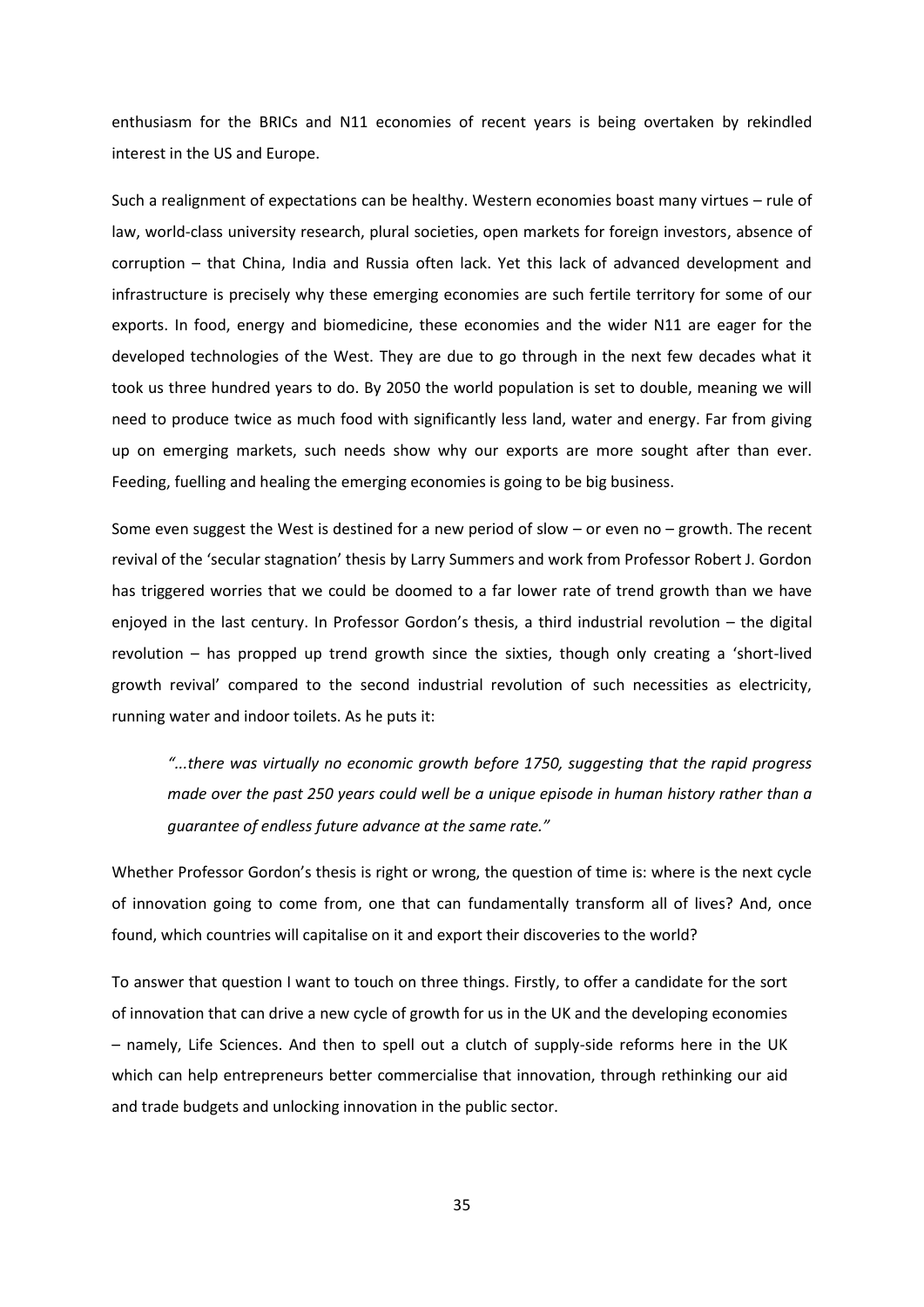#### **Solutions**

One clear example of what this sort of entrepreneurial politics could do is in the field of health. I want to outline a way in which we can rethink how we do health in light of trends in the global economy, and how by embracing those trends we can spur a new cycle of growth for the UK.

The Life Sciences Industrial Strategy announced by the Prime Minister in December 2011 made the UK serious contenders in the medical global race. We have numerous competitive advantages: world-class universities, unique NHS health data and a vibrant venture capital sector. Connections are starting to be made. Our expertise and data – on cancer, diabetes and dementia – are urgently needed by the rising economies of the East. The BRIC and N11 economies are rapidly developing demand for Western food, medicine and energy technology.

We have an opportunity to attract billions of pounds of R&D investment into our life science research sector. Through the Life Science Strategy we have unlocked over £1bn in five new early stage Venture Funds, helped secure AstraZeneca's new £300m global Research Headquarters in Cambridge, and over 50 new medical research projects in the UK.

The UK's life science sector is one of the key engines of economic growth: driving trade and investment through feeding the world, but also modernising our public services by driving innovation inside the NHS, helping solve the productivity problem which threatens to cripple our economy. It helps point the way from rescue to recovery.

The truth is that the old 'Big Pharma' model of Drug Discovery is busted. The pharmaceutical sector is going through major structural change as a result of the explosive pace of discoveries across the board from genomics to e-health with molecular diagnostics, digital devices and healthcare services; rising pressure on western healthcare budgets; the over-reliance on computer and animal models of disease which have not proven to be good predictors of safety and efficacy in patients; and the imminent loss of billions in revenue from the expiry of patent protection on many current drugs.

The growing global appetite for re-integrating medicines discovery more closely with the clinical environment ('translational medicine') instead of in the traditional Discovery and Development facilities of yesteryear creates a huge opportunity for the UK. We are one of the few places in the world with the combination of world class university and clinical science, a centrally organised public healthcare system, a highly respected ethical framework for clinical trials, historic reservoirs of data on disease and drug response, and a well established industry and financing sector.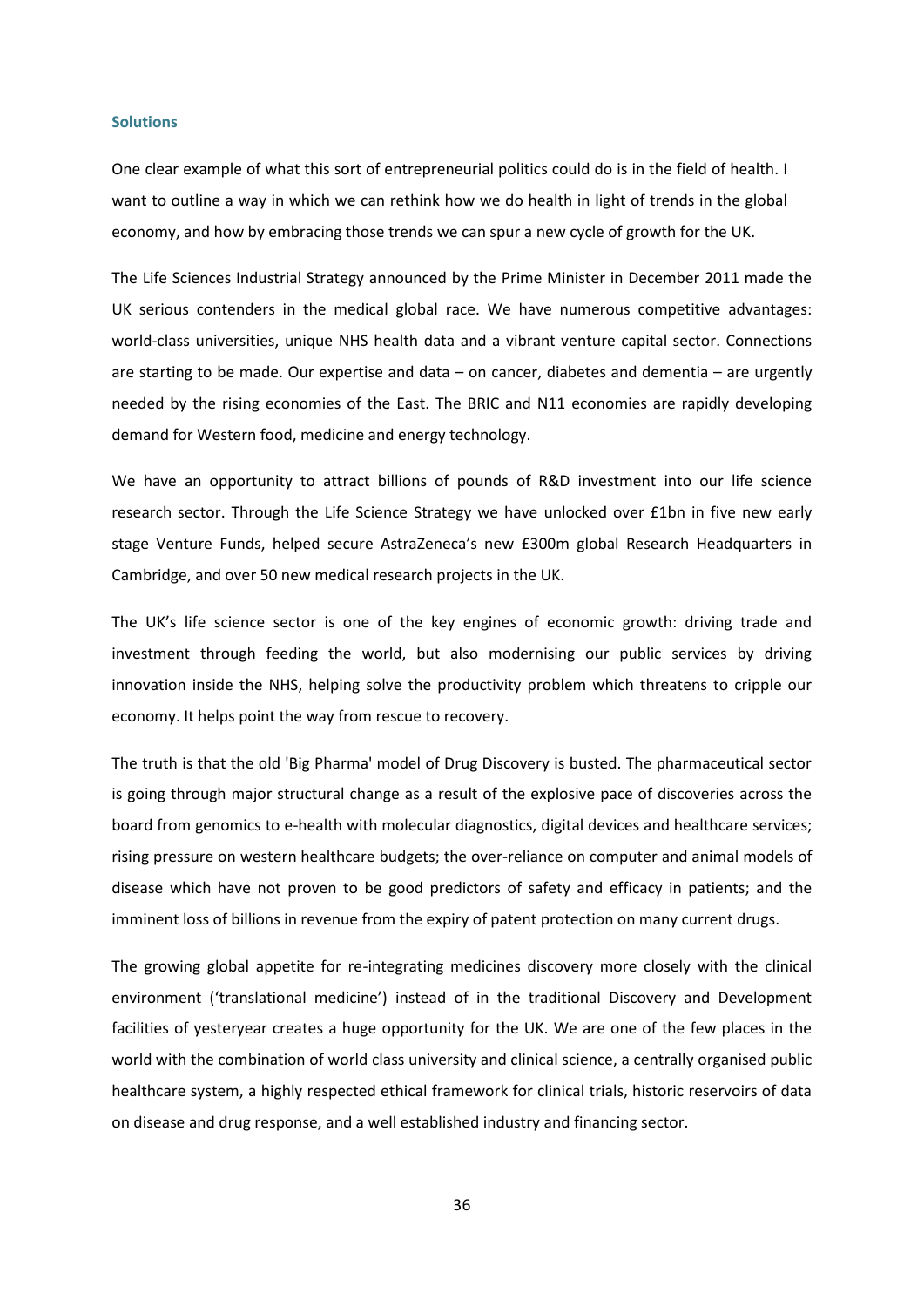We can lead the world in this new model of drug discovery, positioning the UK at the forefront of the next wave of 'translational', 'targeted' and 'personalised' biomedicine, to the benefit of UK patients, the NHS and the economy. Britain can become again *the* place in the world to come and establish the clinical value of innovative medicines before launching them commercially in markets around the rest of the world. The industry gets drugs launched more quickly at lower cost. We get earlier access to new medicines at lower cost. We have an opportunity to attract billions of pounds of R&D investment into our medical research sector. Protect our basic science base. Invest in our medical research infrastructure. Incentivise clinicians and scientists to work with industry. And make the NHS more open to innovation.

The last point is crucial. We urgently need to look at using innovative new technologies to transform our NHS. The last Labour Government doubled health spending and achieved a 10% output increase. That's a staggering 90% productivity gap. By 2048, a century after the NHS was founded, the cradleto-grave service enjoyed by the baby boomers could be little more than ancient history for those picking up the bill unless we embrace innovation in research, diagnosis and treatment to drive up health productivity.

We have three world-beating technological assets waiting to be fully used: the human genome map, the world beating superfast computing and informatics which have driven companies such as ARM from Cambridge start-ups to global corporations and, crucially, the NHS with its unique fifty year data records on drugs and disease. These are extraordinarily powerful assets in global biomedicine. If it ever happens, the failure of the NHS to realise their value in modernising medicine will be of our own making.

Unlocking the full potential of NHS data through the power of technology and through the work of entrepreneurs is what can save the NHS, and cure one of the main causes of the structural deficit. Letting anonymised data from GPs be used in medical research is just the tip of the iceberg. We need to go further and faster to unlock new revenues to invest in  $21<sup>st</sup>$  century healthcare.

To maximise such potential – in health as elsewhere – we can't be squeamish about using the power of Government. Having co-ordinated the UK Life Science Strategy in 2011 and the UK Agri-Tech Industrial Strategy in 2013, I know from experience that modern industrial strategy can have beneficial effects. These new industrial strategies bear no relation to the discredited corporatism of the Seventies. The last thing we need now is to prop up failing industries, subsidise failing regions and try and run industry from Whitehall. But a new generation of Conservatives, many of us fresh from careers in business, are insisting that there is a role for the state in helping the UK win in the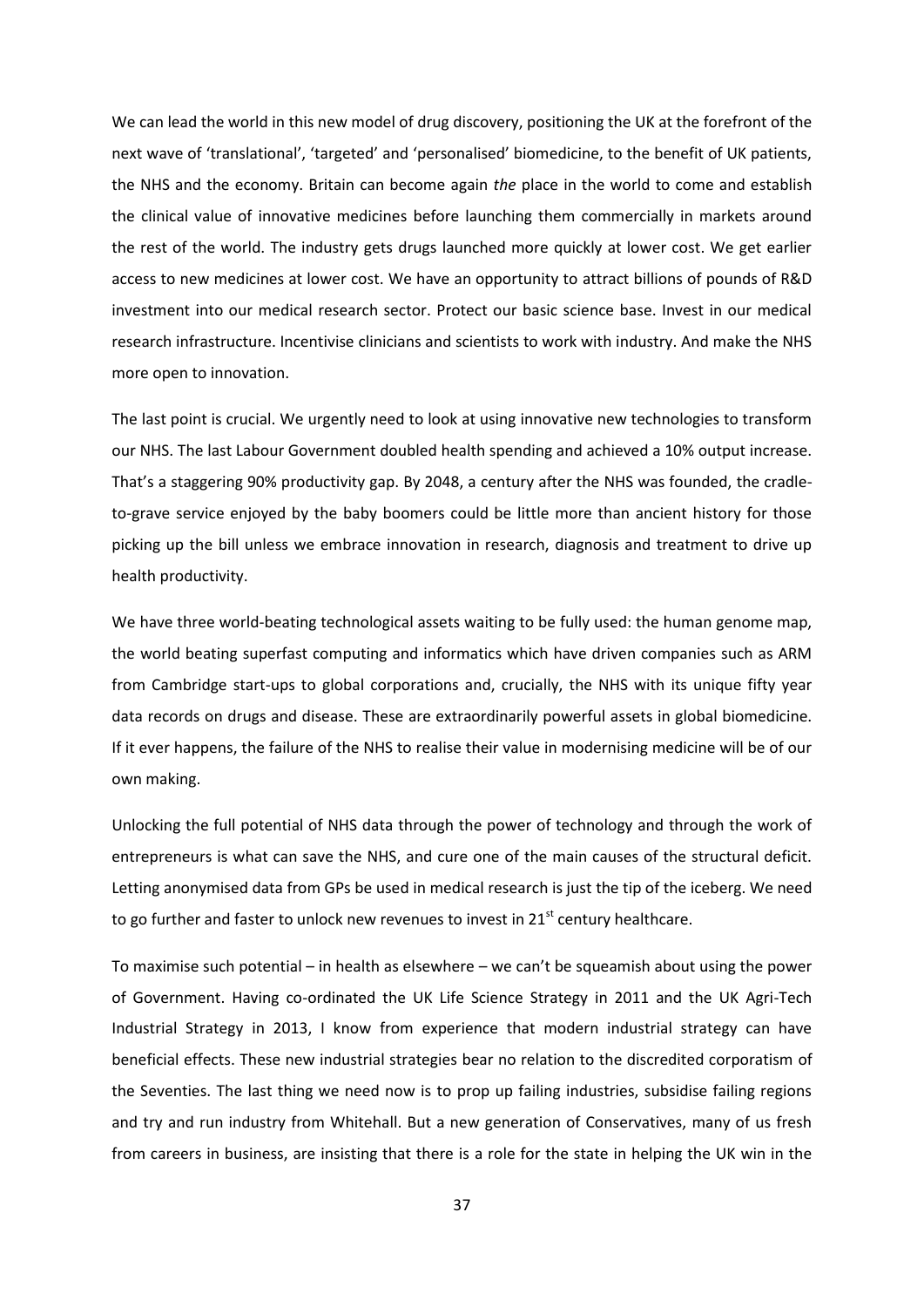global race, not through the oligopoly cronyism of New Labour but through unleashing a proenterprise spirit throughout the public and private sector. There can be no hiding places in the hunt to drive up productivity and trade to stop us becoming just another old and sclerotic European economy dependent on QE.

We are in a hole so deep that every part of our society has a responsibility to be more entrepreneurial. We don't just need a government for business, we need a more businesslike government. We need to unleash the forces of technology and enterprise across the private and public sectors, to break open new markets, drive public service reform and modernisation, and boost productivity and competitiveness, allowing us to thrive in the global economy.

By making the UK a test-bed of innovation, across our public as well as private sector, we can drive up productivity, tackle the causes of our structural deficit, attract inward investment and unlock a new global trading cycle as an exporter of innovation.

#### **Conclusion**

We will never build a sustainable long-term recovery and transform our economy with duct tape and string. We need to fashion it on new foundations as part of a long-term economic plan for renewal. To thrive in the 21<sup>st</sup> century, we need the next James Dyson or Richard Branson to be as at home in the corridors of Whitehall as in the conference rooms of Canary Wharf.

So let's tackle our twin challenges of the structural deficit and sustainable growth by making Britain the crucible of new technologies which can transform our productivity *and* drive new export markets. I call it the 'Innovation Economy'.

This is an ambitious, modern and entrepreneurial vision of a rebalanced economy in which the twin forces of technology and enterprise are unleashed to fuel an 'economic insurgency' of competition, choice, accountability, free markets and entrepreneurialism in every walk of British life, across the public and private sector.

It is increasingly clear that to get out of this economic crisis – a crisis born out of the Left's bankrupt deceit that we could live on a borrowed boom fuelled by public sector spending, cheap credit and cheap labour – we need to use every lever the Government has to break open the cosy corporate cartels too often propped up by Big Government. We need a renaissance of British invention, enterprise and global trade to get this country moving again. To do so we don't need politics as usual, but a new entrepreneurial politics.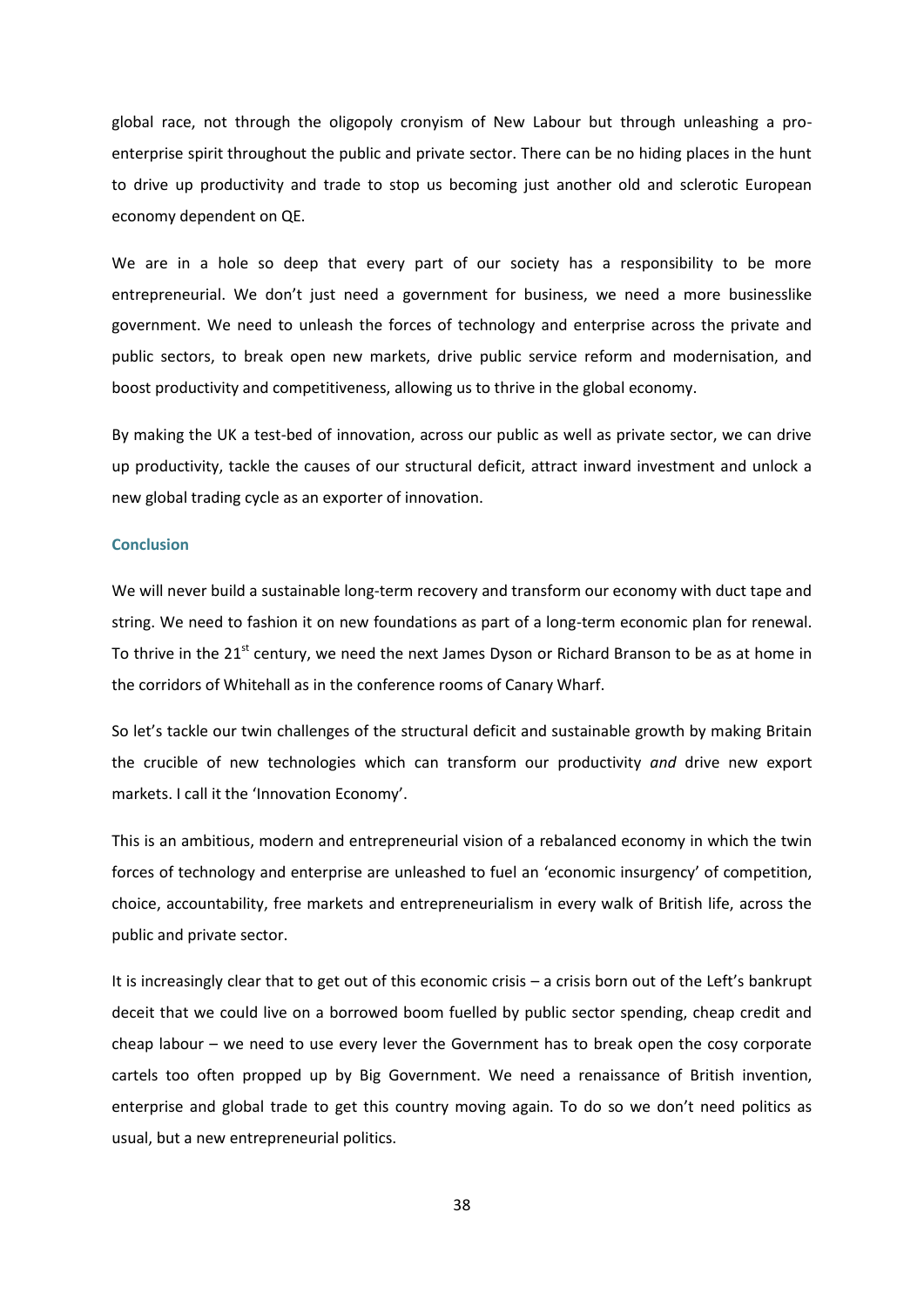As an entrepreneur in Parliament, I know that the future of the global economy can make or break us as a nation. It is our choice.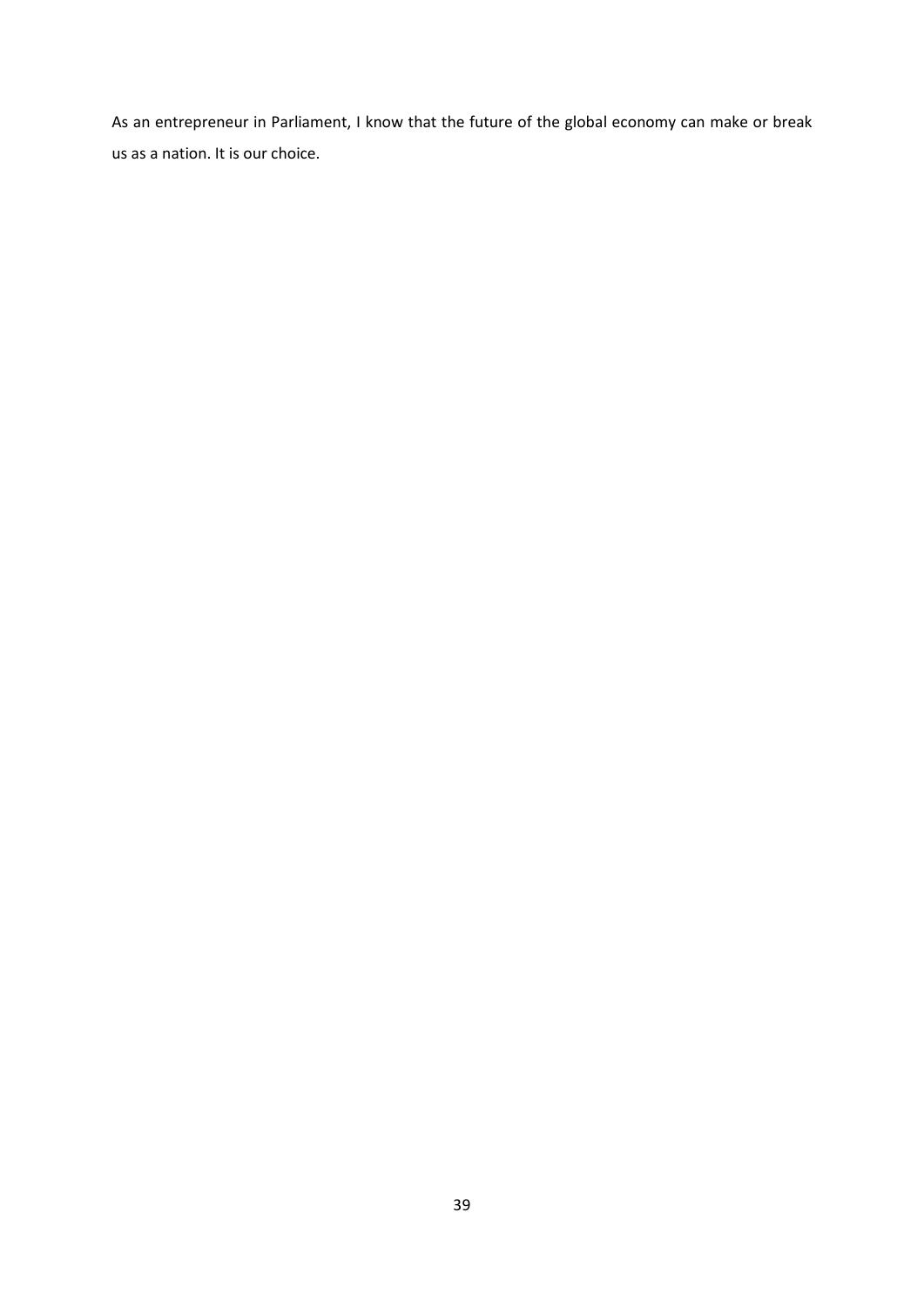# Victor Chavez, CEO, Thales UK



At the heart of all the complexity around the rise of the BRICs, MINTs, Next 20 and so on is one very simple and hugely disruptive tectonic shift – more and more countries are joining the interlinked global market, both as customers and producers. Catalysed by technology and girded by international supply chains, previously secluded parts of the world's population are dropping their barriers, hitching up their competitiveness and making the running in the Global Race for trade, jobs and investment.

For global governance and policy groups this is generating fundamental challenges for nations and citizens across a range of strategic, geopolitical, economic and social areas including:

- challenges for global governance, including the makeup of the UN Security Council, G7 to-G20, and balancing the approach to global trade and sustainability negotiations;
- challenges of demographics to the social compact, as the rise of a global middle class, shifts in ageing patterns and increasingly fluid migration increase demand and expectations;
- challenges from the growth of interconnected, systemic risks to financial systems, communications networks and environmental sustainability.

For international companies, the effects are similarly profound and increasingly commonplace. Markets which were once an Edwardian gentlemen's club of Anglo-Saxon, European and Japanese interests now bustle like the Grand Bazaars of Istanbul, with a diverse set of vendors offering colourful wares and exciting opportunities to reach new customers.

So far, this has given the global race a thrilling, spectator-friendly character, with each competitor starting from a different point and taking a different path through the early going.

As attention turns to the latter half of this decade, however, countries' strategies for the next lap are becoming more alike. For emerging and developed economies alike, **generating and sustaining innovation** is recognised as the key to sustainable economic success – in terms of attracting investment, succeeding in exports, building a diverse and robust industrial base and – ultimately – generating the jobs and revenues necessary to raise living standards.

Globally, this is being reflected in national economic and industrial plans. Gone are the days when emerging economies – even those with huge advantages of scale like China, India or Indonesia – were content with an 'export and outsourcing' model. As capital, labour and asset mobility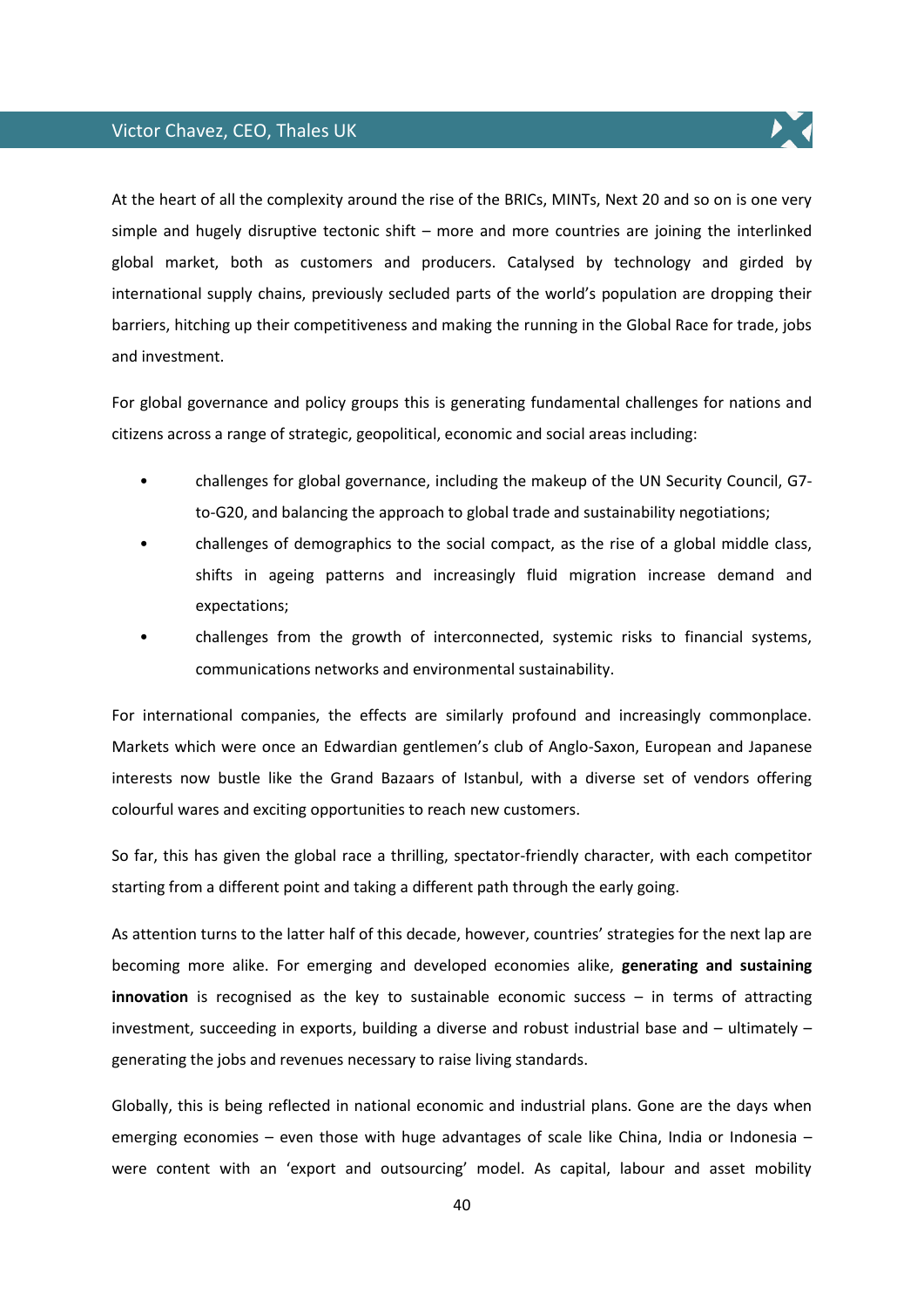continues to increase, emerging countries face lower barriers to attracting 'hot' flows of innovation, and are increasingly creating bespoke, attractive ecosystems for target sectors and companies which play to their distinct strengths.

As a result, when technology companies with global reach, like Thales, consider where to expand, where to invest and where to build up the skills needed for the future, there is now a wider set of suitor countries than ever before.

#### **Staying ahead in innovation**

Success in business across all sectors fundamentally depends on a company's ability to innovate faster, more effectively or more efficiently than competitors. Creating new technologies and intellectual property, making disruptive leaps forward in business models and ways of working, and delivering the right levels of quality and value are the irreducible engines of sustainable and profitable growth.

Investment in innovation, particularly R&D, is increasing apace across both emerging and developed economies. Singapore will triple its investment in R&D between 2010 and 2015, as Brazil did between 2000 and 2008. Finland is spending around 4% of GDP in this area, more than double that in the UK – which lags most major economies in both public and private investment levels. Public R&D spending is at once a useful indicator and a misleading one, but there is no doubt that it figures heavily in many companies' calculations about where to site major new facilities, to undertake product and services development, and to invest in support and service hubs.

Excellence in innovation doesn't, however, exist in a vacuum, and the invention within businesses must be incubated within a supportive public policy and tax environment, with access to capital and targeted investment, with a flexible and high level skills base and fit for purpose infrastructure. Innovation is a cultural and sociological achievement as much as one shaped by raw profit and loss market forces – a nation's sympathy to business aims and objectives, its understanding of the constraints and opportunities of competition, and public support for responsible, credible companies also play intangible roles in supporting innovators.

The old guard of developed nations have long held sizeable leads over developing challengers in many of these areas, and the UK in particular can rightfully be proud of its historic and recent performance as a target for investment and trade and a hub for innovation. Despite the impact of the economic crisis on London's financial sector, the British offer has held up and fared well in recent years – especially when considered in 'near-peer' competition in the developed world. In truth,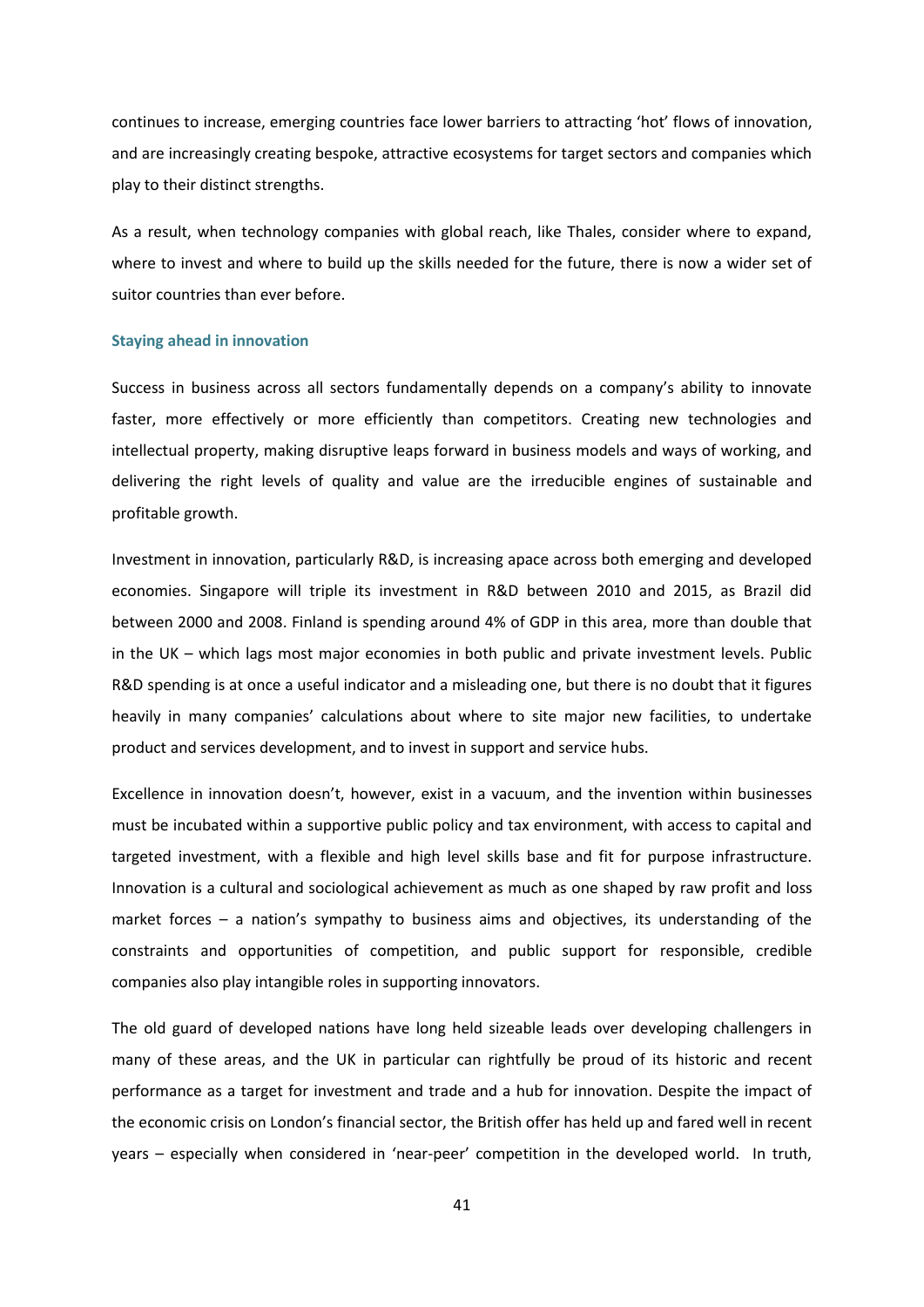however, today's rosy picture is more a reflection of decisions and investments made over the last half decade than an omen for the next.

A recent INSEAD study used a wide basket of measures to assess the business environment in different countries in terms of its support for innovation, and ranked the UK third on a global basis – compared to the US in fifth position and France in twentieth. The UK has the highest proportion of research funded from overseas in the OECD group, maintained a top 10 position in the latest World Economic Forum's Global Competitiveness Report, and achieved a 22% rise in inward investment over the last year – bucking the downward global trend. Between 2000 and 2008, innovation contributed between half and two thirds of UK labour productivity growth.

Any business, especially those in the capital intensive high technology or engineering sectors, invests based on its view of potential return over the coming years – new R&D projects, infrastructure investments, production hubs, service centres and even mergers & acquisitions have a medium-term breakeven point in many cases. So whilst in policy and political terms the current UK horizon reaches to May 2015, most companies and many competing nations are considering their innovation investments and plans for 2018 and beyond. Key to those plans is competitiveness.

### **Sharpening competitiveness**

Winning any competition is about relative rather than absolute advantage, and the UK has both strengths and weaknesses when compared to current and prospective competitors.

Hygiene factors, including language, the rule of law, commercial protections and Intellectual Property rights, are all strong positives for the UK, as they are for most of the traditional interlinked economies. Similarly, most (but not all) of the 'mature' developed world shares with the UK supportive underlying social considerations including the technological sophistication and education level of the workforce, and comparatively low levels of industrial discord. More selectively, the UK is one of a fairly small group of countries which combine innovative clusters of SMEs and elite academic institutions, with a private sector adept at technology-driven productivity improvements and a flexible labour market. The UK is, on balance, a relatively competitive offering, which has bounced back from a recession era dip in the rankings on the back of its strengths in sophisticated areas.

On the downside, compared to capital rich emerging economies in Asia, in particular, the relative lack of 'wriggle room' in public finances puts the West at a notable disadvantage in terms of the ability to invest in major infrastructure, R&D programmes and significant public works. Labour and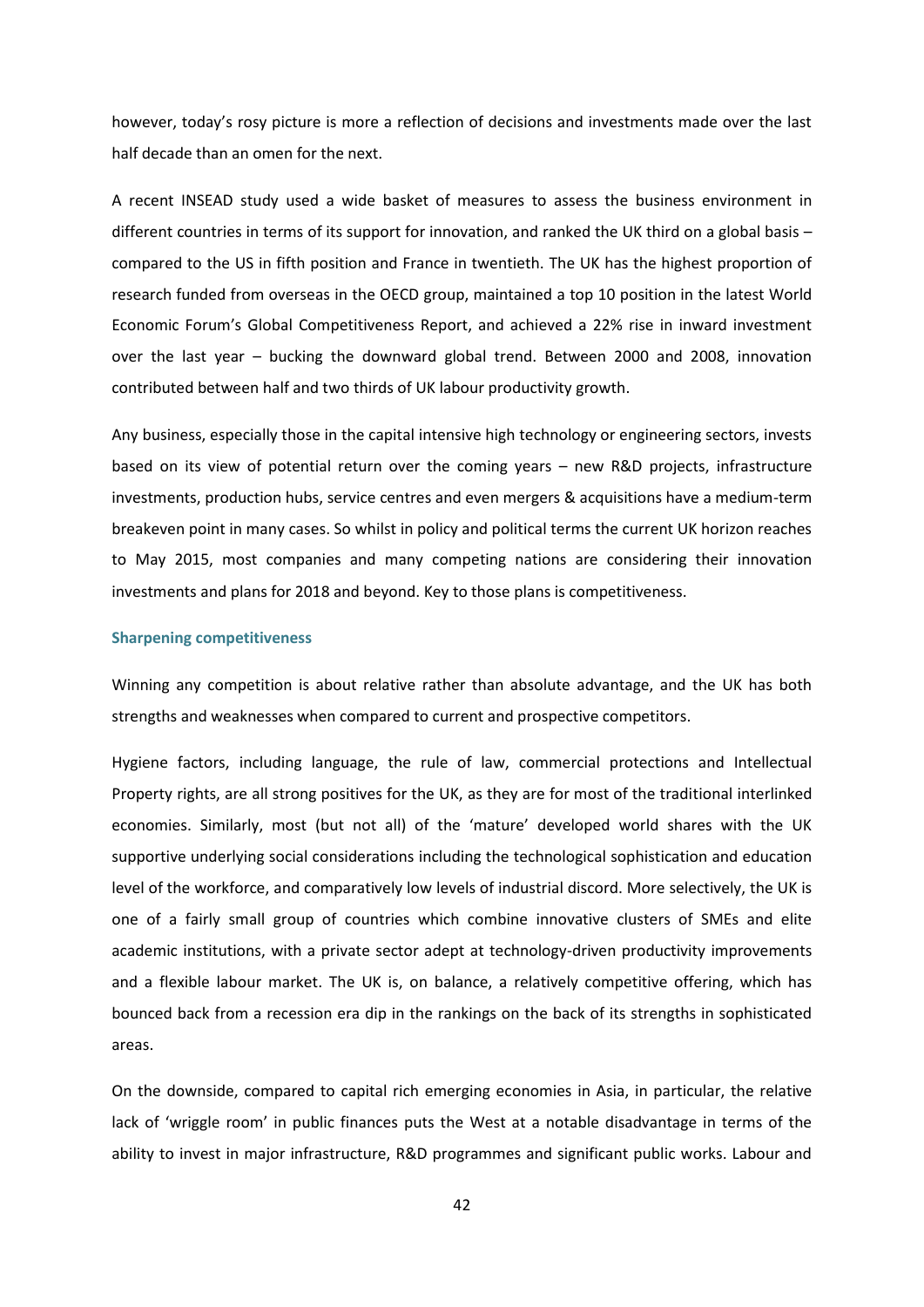land are comparatively expensive  $-$  the latter particularly so  $-$  and while the UK is at a relative demographic advantage compared to other mature economies, its ageing workforce will not grow at anywhere near the pace of equivalents in South East Asia, the Middle East and South America.

Where Britain is most acutely vulnerable is in terms of scale – populous nations like Brazil are not only potentially far larger markets in terms of population and capital spending, but they are also typically less saturated and offer growth rates over the next decade which Western markets are extremely unlikely to match. Whether through resource windfalls from extractive industries or endemic trade imbalances, key emerging players like China likewise dwarf the UK in terms of investment funding, which in many cases is being put to use in support of building up key industries and innovation hubs. Across both consumer areas like retail or strategic and business-to-business sectors like energy supply and transport infrastructure, the sheer size of both markets and individual opportunities provides certainty and scale margins for international companies, and can mask relative competitive disadvantages which in a like-for-like comparison would favour countries like the UK.

#### **Playing to strengths**

No country, and least of all one with such established characteristics as the UK, should seek to be all things to all sectors, and there are areas of clear differentiation which Britain should lean on.

The UK can, in many sectors, act as an early adopter. Sophisticated companies and customers are able to mainstream innovation relatively quickly, and for the most part to use faster-than-average cycle times to keep improving the quality of products and services. In some ways this stems from the economy's very maturity, which tends to create companies which develop 'horizontal' competences like safety, development and commercial innovation as well as pursuing top line growth. Less positively, early adoption depends on high levels of R&D to keep offerings at the cutting edge, and an agility and flexibility on the part of market authorities and regulators which mature countries sometimes struggle to generate.

Long-term clarity and stability in the business environment is also a key confidence factor for companies, and after a period when public discussion of and support for private enterprise has not been particularly evident, the Government's willingness to develop targeted sector strategies for key areas of future growth is very welcome. The Growth Partnerships around Aerospace, Defence, Cyber Security, the Information Economy and other key sectors are beginning to change the terms of trade for companies by setting out the Government's view and ambition for the development of high tech,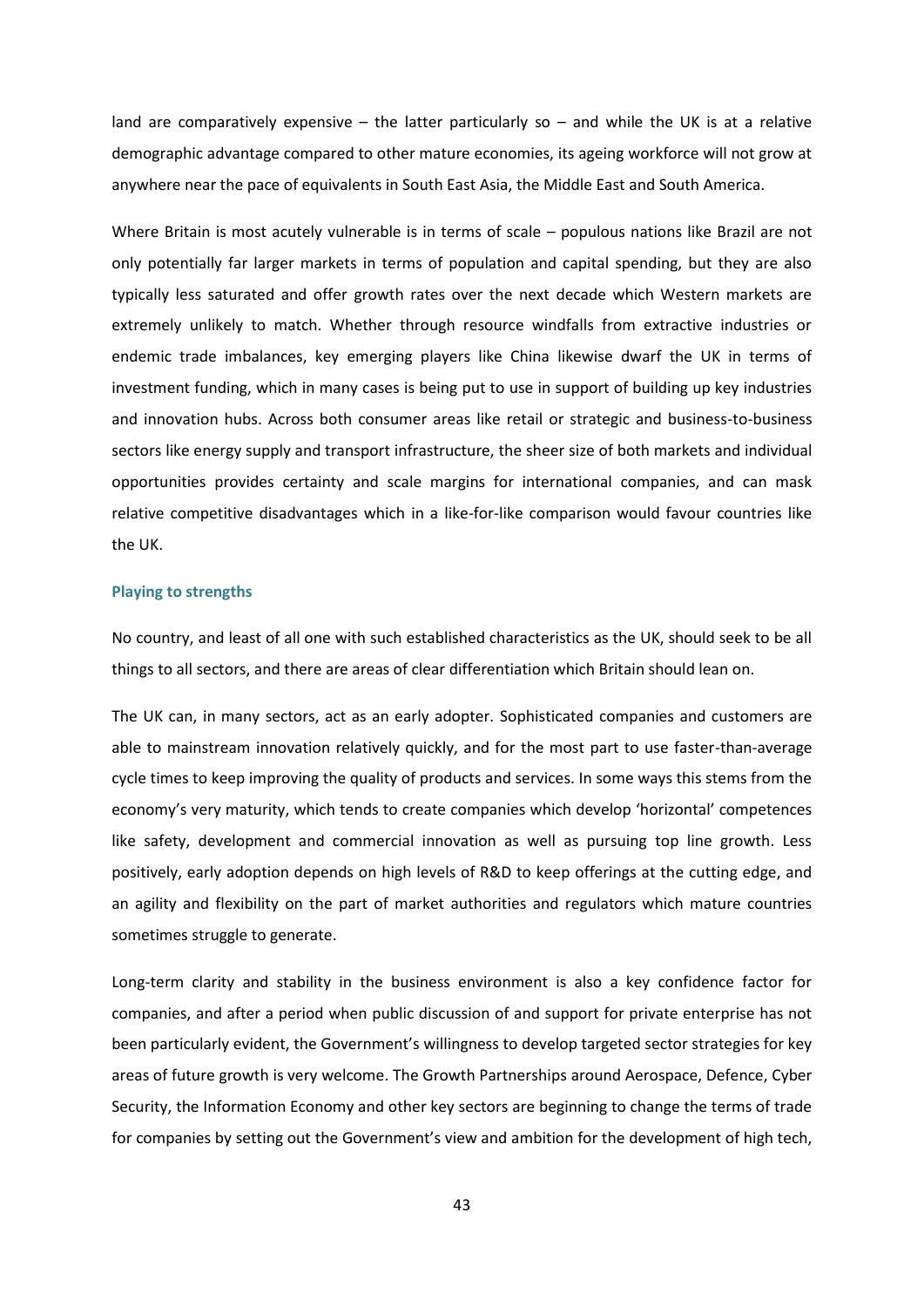high sophistication industries which can succeed in the global market. This is absolutely vital, must be built on over the coming years and, just as crucially, supported by progress on the underlying enablers which cut across all sectors. Many a fine strategy on paper, in both the public and private domain, has foundered when faced with real world decision making, funding and implementation challenges, but there is no time for trepidation and go-slow holding actions if the UK is to compete.

#### **There is no finish line**

As public and policy discussions look beyond current initiatives and focus on the second half of this decade, it is seductive to assume that 'current trends will continue' and the UK's existing strengths will keep it in the top tier of global innovators.

This would be an ill-advised moment for complacency, or resting on Britain's admittedly seductive laurels – instead, the UK must recognise how much it has to lose. Policymakers of all stripes should be starting to sweat as they hear the footsteps of hungry, focused and unsentimental competitors coming up around the bend, dedicated to fighting for each pound of innovation investment and each high tech job.

Like Thales, or any other company, Britain needs to recognise and strengthen its distinct 'market position' in the global race, focusing on bolstering innovation and competitiveness. To contend with a set of varying competitive threats, each of whom is pursuing an explicit and aggressive mercantilist national strategy, the UK has to be similarly focused on strengthening its advantages and mitigating its weaknesses.

Doing so isn't about novelty or glamorous brainstorming, it's about getting down to business in some familiar but inconvenient areas – like airports and ground transport infrastructure, skills and labour market flexibility, energy supply, tax and employment costs, sectoral regulation, public R&D investment, industrial strategy and export support. Britain's trade and economic edge for the next period depends on making disruptive, bold improvements which strengthen the UK's offer to global businesses with an expanding field of suitors.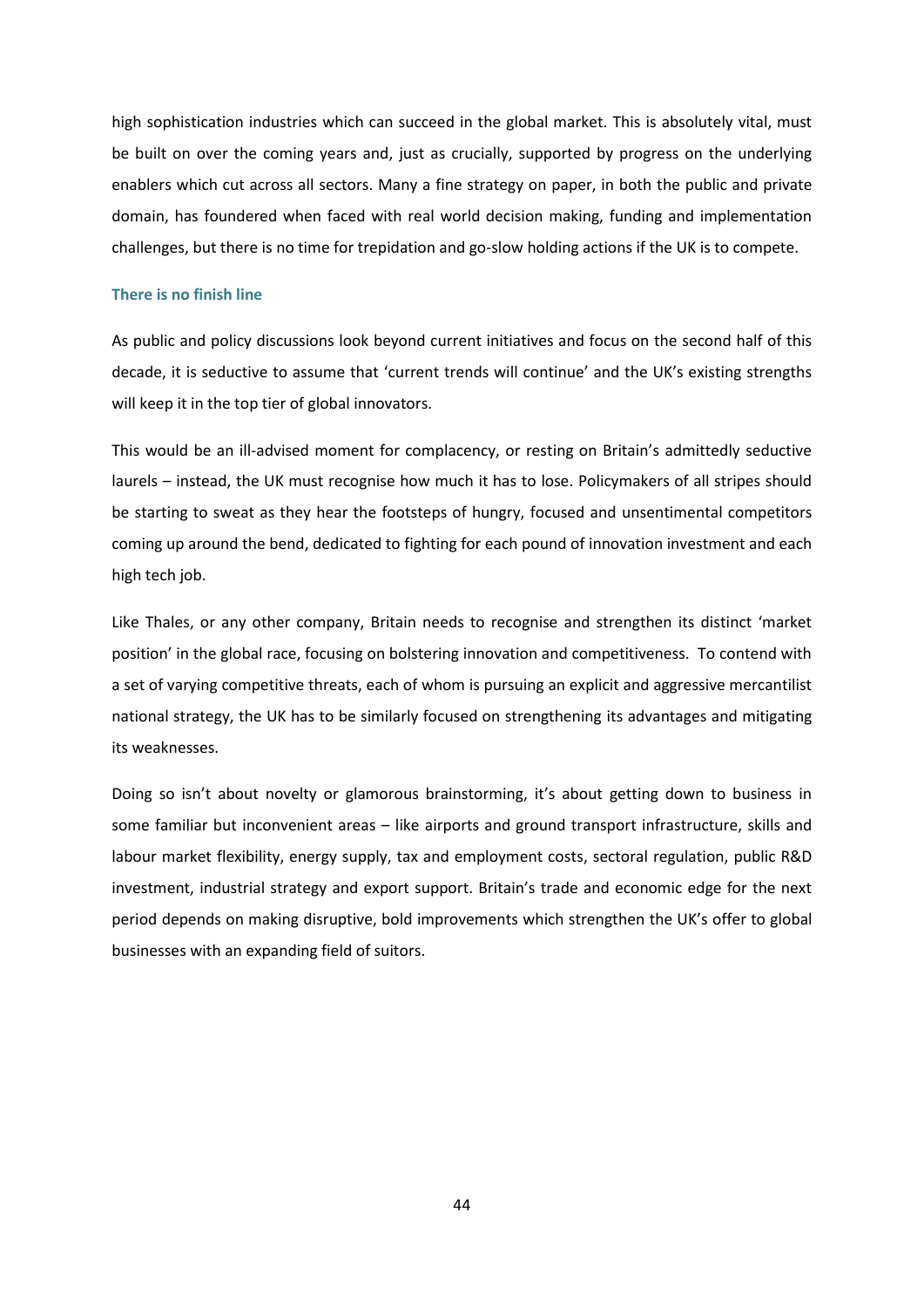# Endnotes

**.** 



<sup>1</sup>[http://www.realclearworld.com/articles/2013/07/30/the\\_16\\_countries\\_that\\_will\\_replace\\_china\\_105351.ht](http://www.realclearworld.com/articles/2013/07/30/the_16_countries_that_will_replace_china_105351.html) [ml](http://www.realclearworld.com/articles/2013/07/30/the_16_countries_that_will_replace_china_105351.html)

<sup>2</sup> [http://www.japantimes.co.jp/opinion/2013/12/16/commentary/long-reform-march-from-chinas-third](http://www.japantimes.co.jp/opinion/2013/12/16/commentary/long-reform-march-from-chinas-third-plenum/#.UrB2Q_RdVqc)[plenum/#.UrB2Q\\_RdVqc;](http://www.japantimes.co.jp/opinion/2013/12/16/commentary/long-reform-march-from-chinas-third-plenum/#.UrB2Q_RdVqc)<http://www.xinhuanet.com/english/special/cpcplenum2013/>

<sup>3</sup> 'Determinants of Bank Credit in Emerging Market Economies', IMF 2011, <http://www.imf.org/external/pubs/ft/wp/2011/wp1151.pdf>

4 [http://www.forbes.com/sites/afontevecchia/2013/06/17/china-massive-credit-bubbled-fueled-by-shadow](http://www.forbes.com/sites/afontevecchia/2013/06/17/china-massive-credit-bubbled-fueled-by-shadow-banking-and-securitization-could-collapse-banks/)[banking-and-securitization-could-collapse-banks/](http://www.forbes.com/sites/afontevecchia/2013/06/17/china-massive-credit-bubbled-fueled-by-shadow-banking-and-securitization-could-collapse-banks/)

5 <http://www.theguardian.com/news/datablog/2012/may/24/robert-kennedy-gdp>

6 [http://www.newyorker.com/talk/financial/2013/11/25/131125ta\\_talk\\_surowiecki](http://www.newyorker.com/talk/financial/2013/11/25/131125ta_talk_surowiecki)

7 [http://www.newyorker.com/talk/financial/2013/11/25/131125ta\\_talk\\_surowiecki](http://www.newyorker.com/talk/financial/2013/11/25/131125ta_talk_surowiecki)

8 <http://www.bbc.co.uk/news/uk-25176613>

9 [http://www.theguardian.com/commentisfree/2013/dec/09/britain-now-developing-country-foodbanks](http://www.theguardian.com/commentisfree/2013/dec/09/britain-now-developing-country-foodbanks-growth)[growth](http://www.theguardian.com/commentisfree/2013/dec/09/britain-now-developing-country-foodbanks-growth)

<sup>10</sup> <http://stjohns.co.uk/>

 $11$  Lambert Review of Business-University Collaboration, Final Report. December 2003.

<sup>12</sup> [http://www.telegraph.co.uk/finance/economics/10439497/Can-British-business-double-exports-by-](http://www.telegraph.co.uk/finance/economics/10439497/Can-British-business-double-exports-by-2020.html)[2020.html](http://www.telegraph.co.uk/finance/economics/10439497/Can-British-business-double-exports-by-2020.html)

<sup>13</sup> <http://www.eef.org.uk/awards/manufacturing-award-categories/export/Export-Growth-Award.htm>

 $14$  London Chamber of Commerce, "Exporting Britain: Trading our way to growth", October 2013.

<sup>15</sup> British Chambers of Commerce, "Exporting is Good For Britain",

[http://www.britishchambers.org.uk/assets/downloads/policy\\_reports\\_2012/12-06-06%20FACTSHEET%20-](http://www.britishchambers.org.uk/assets/downloads/policy_reports_2012/12-06-06%20FACTSHEET%20-%20COST%20AND%20FINANCE%20-FINAL.PDF) [%20COST%20AND%20FINANCE%20-FINAL.PDF](http://www.britishchambers.org.uk/assets/downloads/policy_reports_2012/12-06-06%20FACTSHEET%20-%20COST%20AND%20FINANCE%20-FINAL.PDF)

 $16$  CBI, "The only way is exports",

[http://www.cbi.org.uk/media/2021144/The\\_only\\_way\\_is\\_exports\\_April\\_2013.pdf](http://www.cbi.org.uk/media/2021144/The_only_way_is_exports_April_2013.pdf)

<sup>17</sup> <http://www.bis.gov.uk/foresight/our-work/projects/current-projects/future-of-manufacturing>

<sup>18</sup> <http://www.bis.gov.uk/assets/biscore/corporate/docs/n/12-1213-no-stone-unturned-in-pursuit-of-growth>

<sup>19</sup> <http://www.london.gov.uk/priorities/business-economy/championing-london/london-finance-commission>

<sup>20</sup> <http://www.cfr.org/border-and-port-security/uae-purchase-american-port-facilities/p9918>